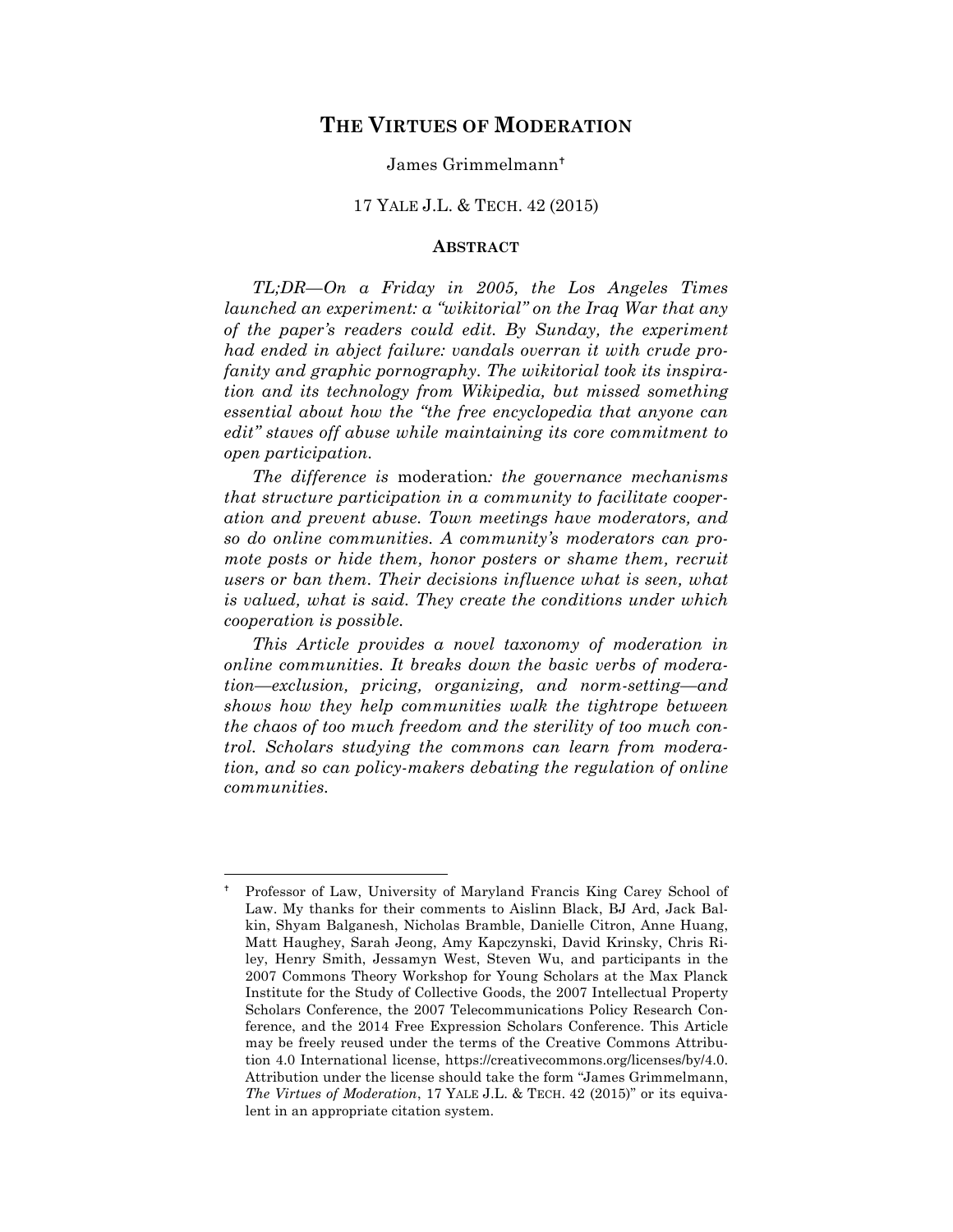# **TABLE OF CONTENTS**

| Ι.                                           |
|----------------------------------------------|
|                                              |
|                                              |
|                                              |
|                                              |
| П.                                           |
|                                              |
| 1.                                           |
| 2.                                           |
| 3.                                           |
| 4.                                           |
|                                              |
| 1.                                           |
| $2_{-}$                                      |
| 3.                                           |
| Centrally / Distributedly 69<br>4.           |
| C. Community Characteristics (Adjectives) 70 |
| 1.                                           |
| 2.                                           |
| 3.                                           |
| 4.                                           |
|                                              |
|                                              |
| B. The Los Angeles Times Wikitorial  87      |
|                                              |
|                                              |
|                                              |
| A. Communications Decency Act $\S 230$ 103   |
|                                              |
|                                              |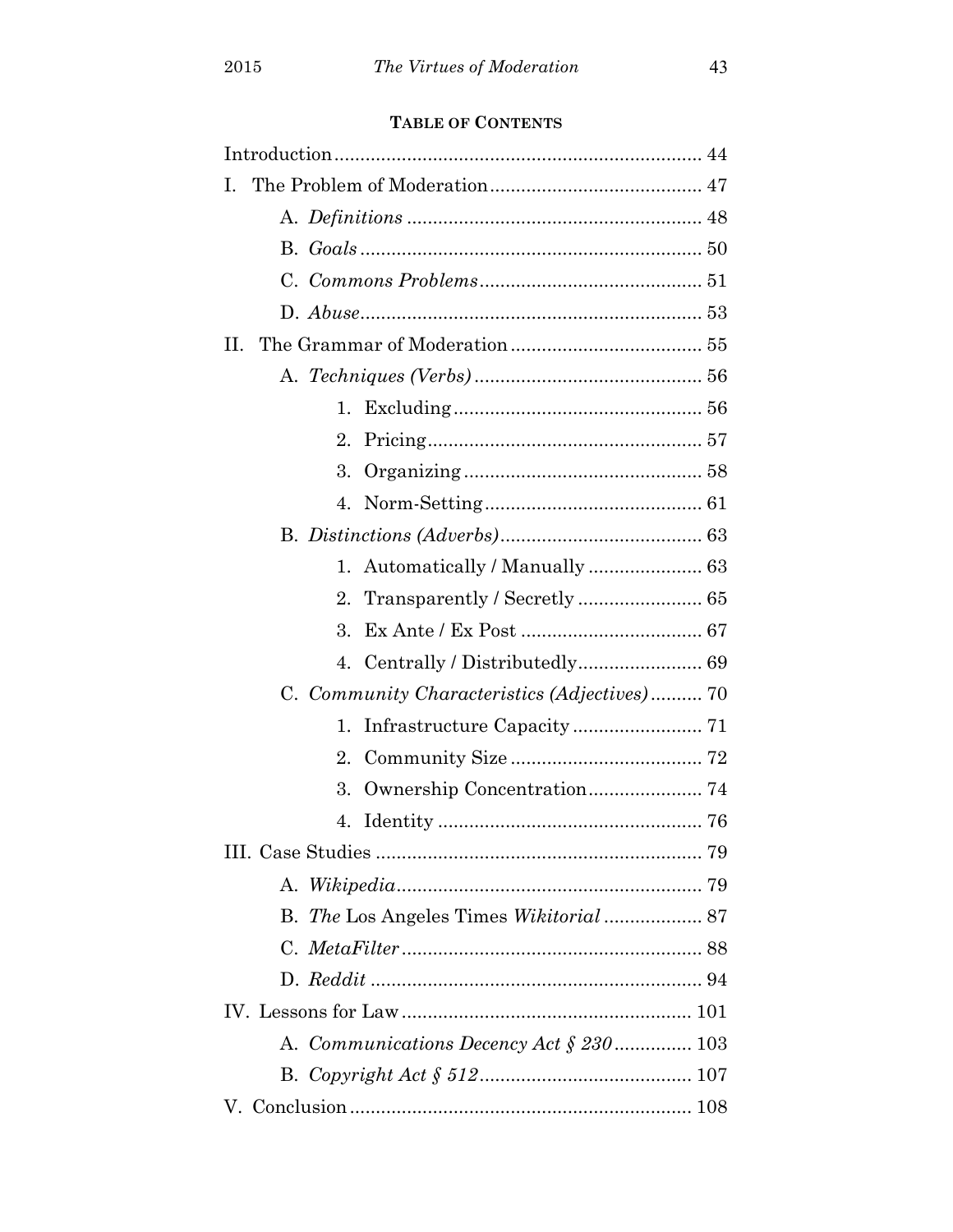Building a community is pretty tough; it requires just the right combination of technology and rules and people. And while it's been clear that communities are at the core of many of the most interesting things on the Internet, we're still at the very early stages of understanding what it is that makes them work.

 $-Aaron Swartz<sup>1</sup>$ 

#### **INTRODUCTION**

If you've never seen the image known as "goatse," trust me—you don't want to.2 But if you have, you understand why it was such a disaster when this notoriously disgusting photograph showed up on the website of the *Los Angeles Times* on June 19, 2005.3 It wasn't a hack. The newspaper had invited its readers to post whatever they wanted. One of them posted a gaping anus.

It had started off innocently enough. Inspired by Wikipedia, the *Times* launched a "wikitorial," an editorial that any of the paper's readers could edit.4 At first, readers fought over its position: should it be for or against the Iraq War?5 Then one boiled the argument down to its essence—"Fuck USA" touching off an edit war of increasingly rapid and radically incompatible changes.6 By the second day, trolls were posting hardcore pornography, designed to shock and disgust. <sup>7</sup> The *Times* pulled the plug entirely in less than forty-eight hours.<sup>8</sup> What had started with "Rewrite the editorial yourself"<sup>9</sup> ended

<sup>1</sup> Aaron Swartz, *Making More Wikipedias*, RAW THOUGHT (Sept. 14, 2006), http://www.aaronsw.com/weblog/morewikipedias [http://perma.cc/U2LR-C DTB].

<sup>&</sup>lt;sup>2</sup> The image, which has circulated on the Internet since 1999, depicts a man exposing himself to the camera in a particularly graphic and unpleasant way. In its heyday, goatse was most often used for its shock value: direct people to a website containing it, and revel in their horror. *See* Adrian Chen, *Finding Goatse: The Mystery Man Behind the Most Disturbing Internet Meme in History*, GAWKER, Apr. 10, 2012, http://gawker.com/findinggoatse-the-mystery-man-behind-the-most-disturb-5899787 [http://perma.cc/6RJ8-WVAW].

<sup>3</sup> *See, e.g.*, Dan Glaister, *LA Times 'Wikitorial' Gives Editors Red Face*, THE GUARDIAN, June 21, 2005, http://www.theguardian.com/technology/2005 /jun/22/media.pressandpublishing [http://perma.cc/NY5A-3A83].

<sup>4</sup> *A Wiki for Your Thoughts*, L.A. TIMES, June 17, 2005, http://www.latimes .com/news/la-ed-wiki17jun17-story.html [http://perma.cc/4QW8-RH7C].

<sup>5</sup> Glaister, *supra* note 3.

<sup>6</sup> *Id*.

<sup>7</sup> *Id*.

<sup>8</sup> James Rainey, *'Wikitorial' Pulled Due to Vandalism*, L.A. TIMES, June 21, 2005, http://articles.latimes.com/2005/jun/21/nation/na-wiki21 [http://perm a.cc/TJ2J-AD7S].

<sup>9</sup> *A Wiki for Your Thoughts*, *supra* note 4.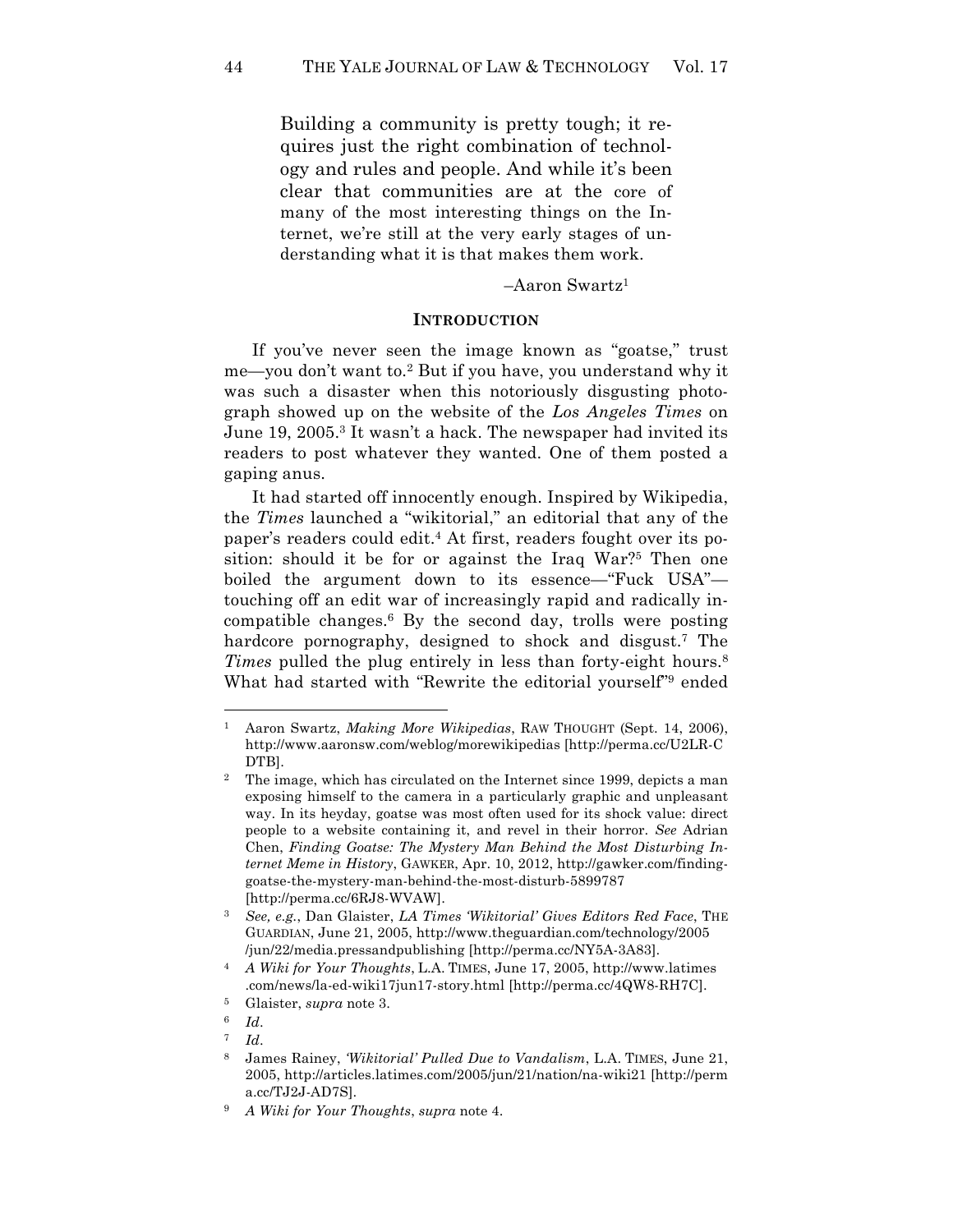with the admission that "a few readers were flooding the site with inappropriate material."<sup>10</sup>

The wikitorial debacle has the air of a parable: the *Los Angeles Times* hung a "KICK ME" sign on its website, and of course it got kicked. Open up an online community, and of course you'll bring out the spammers, the vandals, and the trolls. That's just how people act on the Internet. But consider this: the *Times*' model, Wikipedia, is going into its thirteenth year.<sup>11</sup> It is the sixth most-visited website on the Internet.<sup>12</sup> And despite being a website "that anyone can edit," it remains almost entirely goatse-free.13 Anarchy on the Internet is not inevitable. Spaces can and do flourish where people collaborate and where all are welcome. What, then, separates the Wikipedias from the wikitorials? Why do some communities thrive while others become ghost towns?

The difference is moderation. Just as town meetings and debates have moderators who keep the discussion civil and productive, $^{14}$  healthy online communities have moderators who facilitate communication. A community's moderators can promote posts or hide them, honor posters or shame them, recruit users or ban them. Their decisions influence what is seen, what is valued, what is said. When they do their job right, they create the conditions under which cooperation is possible. Wikipedia, for all its faults, is moderated in a way that supports an active community of mostly productive editors. The *Los Angeles Times*, for all its good intentions, moderated the wikitorial in a way that provided few useful defenses against vandals. Wikipedia's moderation keeps its house in order; the *Times* gave arsonists the run of the place.

This Article is a guided tour of moderation for legal scholars. It synthesizes the accumulated insights of four groups of experts who have given the problem of moderation their careful and sustained attention. The first is moderators themselves those who are entrusted with the care and feeding of online

<sup>10</sup> Rainey, *supra* note 8.

<sup>11</sup> *See generally* ANDREW LIH, THE WIKIPEDIA REVOLUTION (2009).

<sup>12</sup> *See Top Sites*, ALEXA, http://www.alexa.com/topsites [http://perma.cc/36H3 -9STW] (last visited Mar. 30, 2015); *see also Wikipedia: Statistics*, WIK-IPEDIA, http://en.wikipedia.org/wiki/Wikipedia:Statistics#pageviews [http: //perma.cc/HW25-U4WS] (last visited Jan. 20, 2015) (reporting 4,841,082 articles in the English-language version).

<sup>13</sup> *But see goatse.cx*, WIKIPEDIA, http://en.wikipedia.org/wiki/Goatse.cx [http:// perma.cc/7YQD-EBGH] (last visited Feb. 23, 2015) (telling rather than showing).

<sup>14</sup> *See, e.g.*, ALEXANDER MEIKLEJOHN, FREE SPEECH AND ITS RELATION TO SELF-GOVERNMENT 25-26 (1948) ("[A]t a town meeting . . . [n]o competent moderator would tolerate . . . wasting . . . the time available for free discussion," but "no suggestion of policy shall be denied a hearing because it is on one side of the issue rather than another.").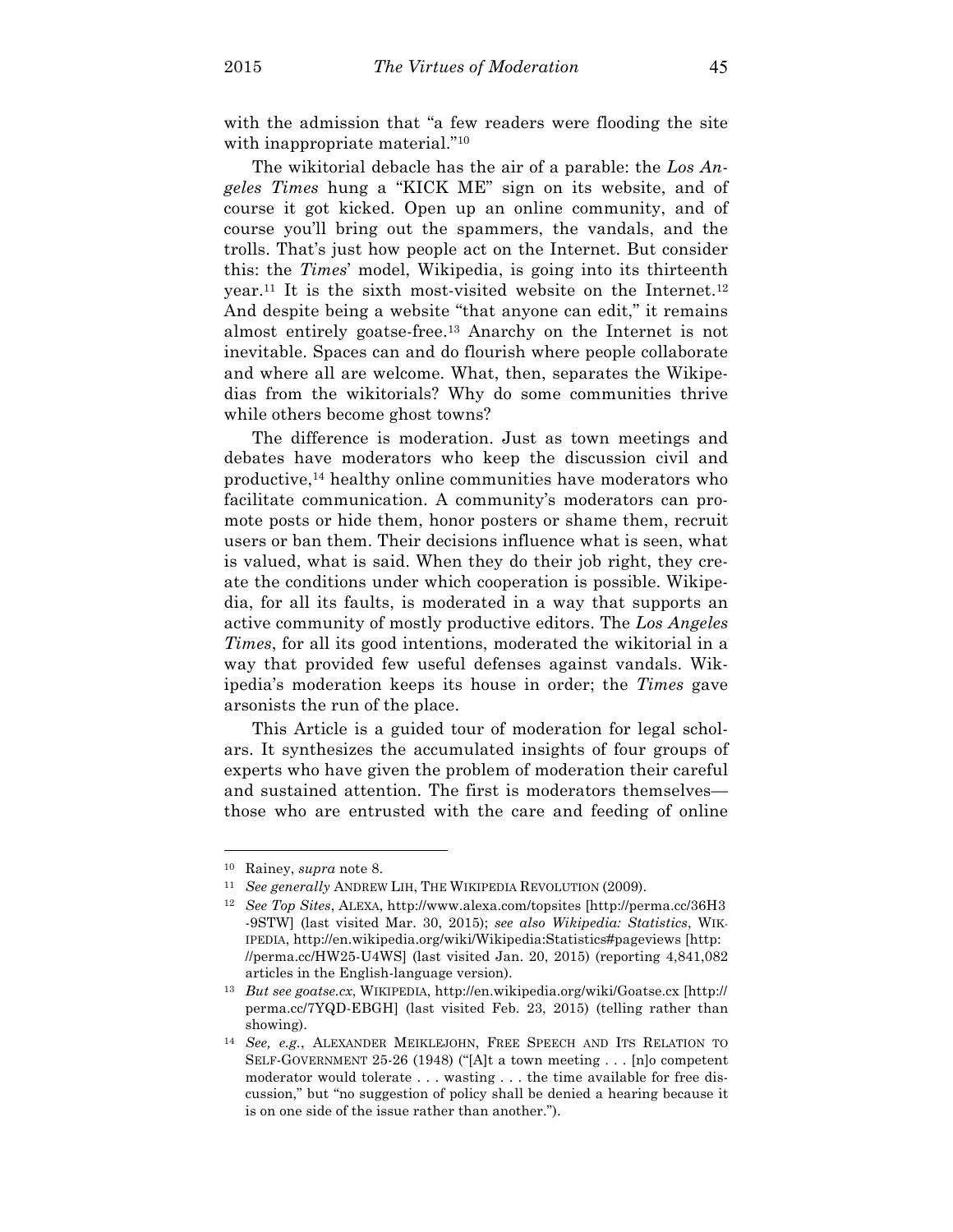communities. They have written at length about helpful interventions and harmful ones, giving guidelines and rules of thumb for nudging users towards collaborative engagement.15 A second group, the software and interface designers who are responsible for the technical substrate on which online communities run, works closely with the first (indeed, they are often the same people). Their own professional literature offers a nuanced understanding of how the technical design of a social space influences the interactions that take place there.<sup>16</sup> The third group consists of academics from a wide variety of disciplines—psychology, communications, and computer science, to name just a few—who have turned a scholarly eye on the factors that make communities thrive or wither.17 The fourth is

<sup>15</sup> *See generally* JONO BACON, THE ART OF COMMUNITY: BUILDING THE NEW AGE OF PARTICIPATION (2d ed. 2012); AMY JO KIM, COMMUNITY BUILDING ON THE WEB (2000); DEBORAH NG, ONLINE COMMUNITY MANAGEMENT FOR DUMMIES (2011); DEREK POWAZEK, DESIGN FOR COMMUNITY (2001); JENNY PREECE, ONLINE COMMUNITIES: DESIGNING USABILITY, SUPPORTING SOCIA-BILITY (2000).

<sup>16</sup> *See generally* GAVIN BELL, BUILDING SOCIAL WEB APPLICATIONS (2009); CHRISTIAN CRUMLISH & ERIN MALONE, DESIGNING SOCIAL INTERFACES (2009); F. RANDALL FARMER & BRYCE GLASS, BUILDING WEB REPUTATION SYSTEMS (2010); JENIFER TIDWELL, DESIGNING INTERFACES (2d ed. 2010). A particularly fruitful trend in this literature consists of *pattern languages*: interlocking networks of design elements that have repeatedly proven their worth. The idea of pattern languages comes from the work of the architectural theorist Christopher Alexander. *See, e.g.*, CHRISTOPHER ALEX-ANDER, THE TIMELESS WAY OF BUILDING (1979) (presenting a theory of patterns); CHRISTOPHER ALEXANDER ET AL., A PATTERN LANGUAGE: TOWNS, BUILDINGS, CONSTRUCTION (1977) (developing pattern language for architecture). Software designers took his idea of a pattern as "a careful description of a perennial solution to a recurring problem within a building context," *Aims & Goals*, PATTERNLANGUAGE.COM, http://www.patternlangu age.com/aims/intro.html [http://perma.cc/9BE6-BM4A], and generalized it to technical problems in computer system design. *See, e.g.*, ERICH GAMMA ET AL., DESIGN PATTERNS: ELEMENTS OF REUSABLE OBJECT-ORIENTED SOFT-WARE (1994); RICHARD P. GABRIEL, PATTERNS OF SOFTWARE: TALES FROM THE SOFTWARE COMMUNITY (1996). From there, it was only a small step to develop patterns describing how people use software; indeed, these interaction patterns come closest to Alexander's goal of finding patterns that make "towns and buildings . . . able to come alive." ALEXANDER, A PATTERN LANGUAGE, *supra*, at x. Notable examples of pattern languages for social interactions using software include MEATBALLWIKI, http://meatballwiki.or g/wiki [http://perma.cc/9RUZ-YZNK]; YAHOO DESIGN PATTERN LIBRARY, https://developer.yahoo.com/ypatterns/ [https://perma.cc/RAZ6-N4XM]; and ONLINE MODERATION STRATEGIES, https://web.archive.org/web/200704 19071423/http://social.itp.nyu.edu/shirky/wiki [https://perma.cc/NWZ2-W M5L]. This Article uses a different analytical structure to describe moderation, but the themes of these pattern languages inform the thinking behind it.

<sup>&</sup>lt;sup>17</sup> For an outstanding synthesis of the literature, see ROBERT E. KRAUT  $\&$ PAUL RESNICK, BUILDING SUCCESSFUL ONLINE COMMUNITIES: EVIDENCE-BASED SOCIAL DESIGN (2012).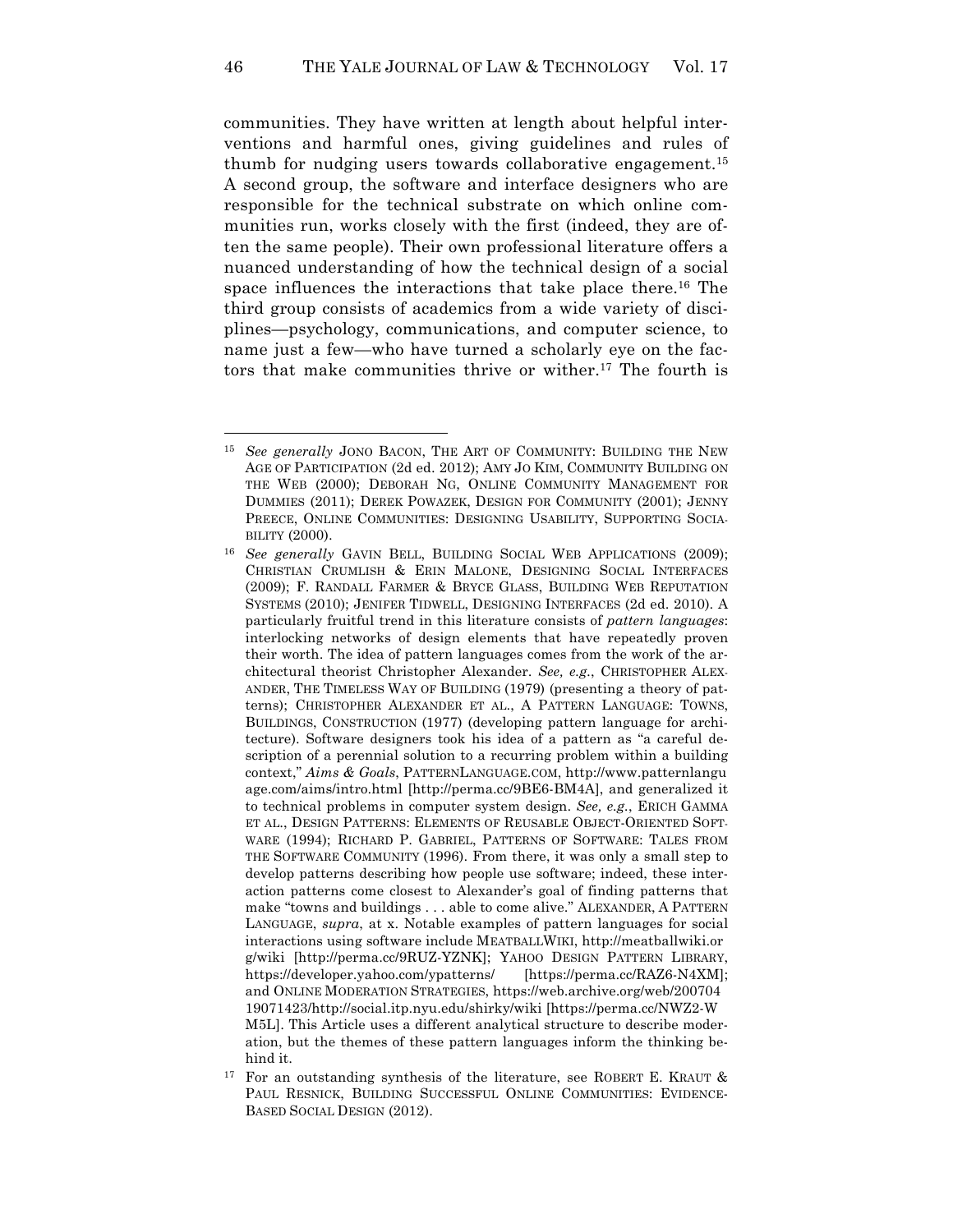made up of journalists who cover the online beat by embedding themselves in communities (often in moments of high drama).<sup>18</sup>

The Article draws on these various sources to present a novel taxonomy of moderation. The taxonomy takes the form of a grammar—a set of nouns, verbs, adverbs, and adjectives suitable for describing the vast array of moderation techniques in common use on the Internet. The Article describes these techniques in terms of familiar jurisprudential categories such as *ex ante* versus *ex post* and norms versus architecture. This richer understanding of moderation should be useful to scholars and regulators in two ways. One is theoretical: wellmoderated online communities catalyze human cooperation. Studying them can provide insights into the management of common-pool resources and the creation of information goods, two problems moderation must solve simultaneously. Studying online communities is thus like studying fisheries or fan fiction—a way to understand society. The other payoff is practical. Many laws either regulate the activities of online communities or exempt them from regulation. The wisdom of these choices depends on empirical facts about the value and power of moderation. Regulators cannot properly evaluate these laws without paying close attention to how moderation plays out on the ground.

Part I of the Article provides basic definitions and describes the dual commons problems that online communities confront. Part II supplies the detailed grammar of moderation, liberally annotated with examples. Part III presents four case studies of moderation in action: Wikipedia, the *Los Angeles Times* wikitorial, MetaFilter, and Reddit. Part IV offers some lessons for regulators by examining the two most important statutes that regulate moderation: § 230 of the Communications Decency Act, and § 512 of the Copyright Act. Part V concludes.

# **I. The Problem of Moderation**

 $\overline{a}$ 

By "moderation," I mean *the governance mechanisms that structure participation in a community to facilitate cooperation and prevent abuse*. Part II will explain how moderation works; this Part lays the foundation by describing the problems it must solve. Section A supplies some basic definitions and details the motivations of community members; Section B describes the goals of good moderation; Section C explains why moderation must confront not one, but two commons problems;

<sup>18</sup> Examples will appear throughout the Article, but a good starting point would be Adrian Chen's work. *See, e.g.*, Adrian Chen, *The Laborers Who Keep Dick Pics and Beheadings out of Your Facebook Feed*, WIRED, Oct. 23, 2014, http://www.wired.com/2014/10/content-moderation [http://perma.cc/ FJK6-B9SC].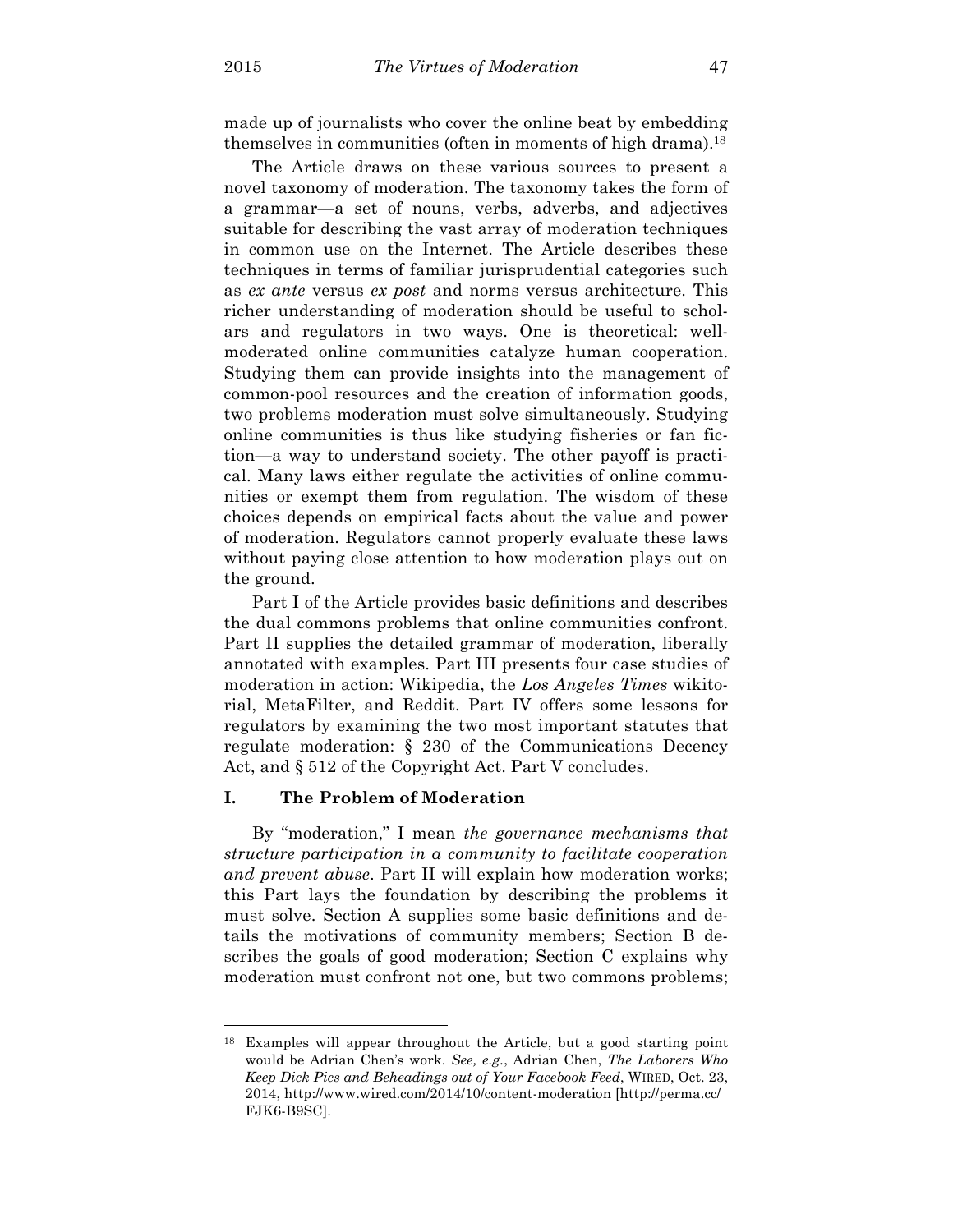and Section D provides a typology of the abuses against which moderation guards.

#### A. *Definitions*

Our object of study is an *online community*.19 A community can be as small as the handful of people on a private mailing list or as large as the Internet itself. Communities can overlap, as anyone on both Twitter and Facebook knows. Communities can also nest: the comments section at Instapundit is a meaningful community, and so is the conservative blogosphere. There is little point in being overly precise about any given community's boundaries, so long as we can identify three things: the community's *members*, the *content* they share with each other, and the *infrastructure* they use to share it.<sup>20</sup> The Internet as a whole is both an agglomeration of numerous communities and a sprawling, loosely knit community in its own right. Its moderation includes both the moderation within its constituent communities and moderation that cannot easily be attributed to any of them. Thus, even though it is not particularly helpful to talk about Google as a community in its own right, $21$  it and other search engines play an important role in the overall moderation of the Web.22

Members can wear different hats: there are *owners* of the infrastructure, *moderators* of the community, and *authors* and *readers* of content. For example, on YouTube, Google owns the infrastructure; video uploaders are authors; video viewers are readers; and the moderators include everyone who clicks to flag an inappropriate video,<sup>23</sup> the algorithms that collate user re-

<sup>&</sup>lt;sup>19</sup> The defined terms that make up the vocabulary of moderation will be written in *bolded italics* when they make their first appearances in the Article.

<sup>20</sup> These are virtual communities, defined by a shared virtual place rather than by shared geography, meaning, or practice. *See generally* HOWARD RHEINGOLD, THE VIRTUAL COMMUNITY (1993); Quinn Warnick, What We Talk About When We Talk About Talking: Ethos at Work in an Online Community (2010) (unpublished Ph.D. dissertation, Iowa State University), http://lib.dr.iastate.edu/cgi/viewcontent.cgi?article=2480&context=etd [http://perma.cc/P9JK-HY2P]; *see also* PREECE, *supra* note 15, at 10-17.

<sup>21</sup> The problem is that there is not a close nexus between Google's users, the content it indexes, and the infrastructure in Google's server farms. Most of the websites whose content appears on Google are Google "users" only in a very loose sense, and they bring their own server infrastructure to the table. There is interesting moderation here, but "Google" is the wrong level of generality for identifying the community that the moderation affects.

<sup>22</sup> *See generally* James Grimmelmann, *Speech Engines*, 98 MINN. L. REV. 868, 893-96 (2014) (discussing the role of search engines in organizing the Internet).

<sup>23</sup> *See* Alistair Barr & Lisa Fleisher, *YouTube Enlists 'Trusted Flaggers' to Police Videos*, WALL ST. J., Mar. 17, 2014, http://blogs.wsj.com/digits/2014/ 03/17/youtube-enlists-trusted-flaggers-to-police-videos [http://perma.cc/Z6 HY-RYKU].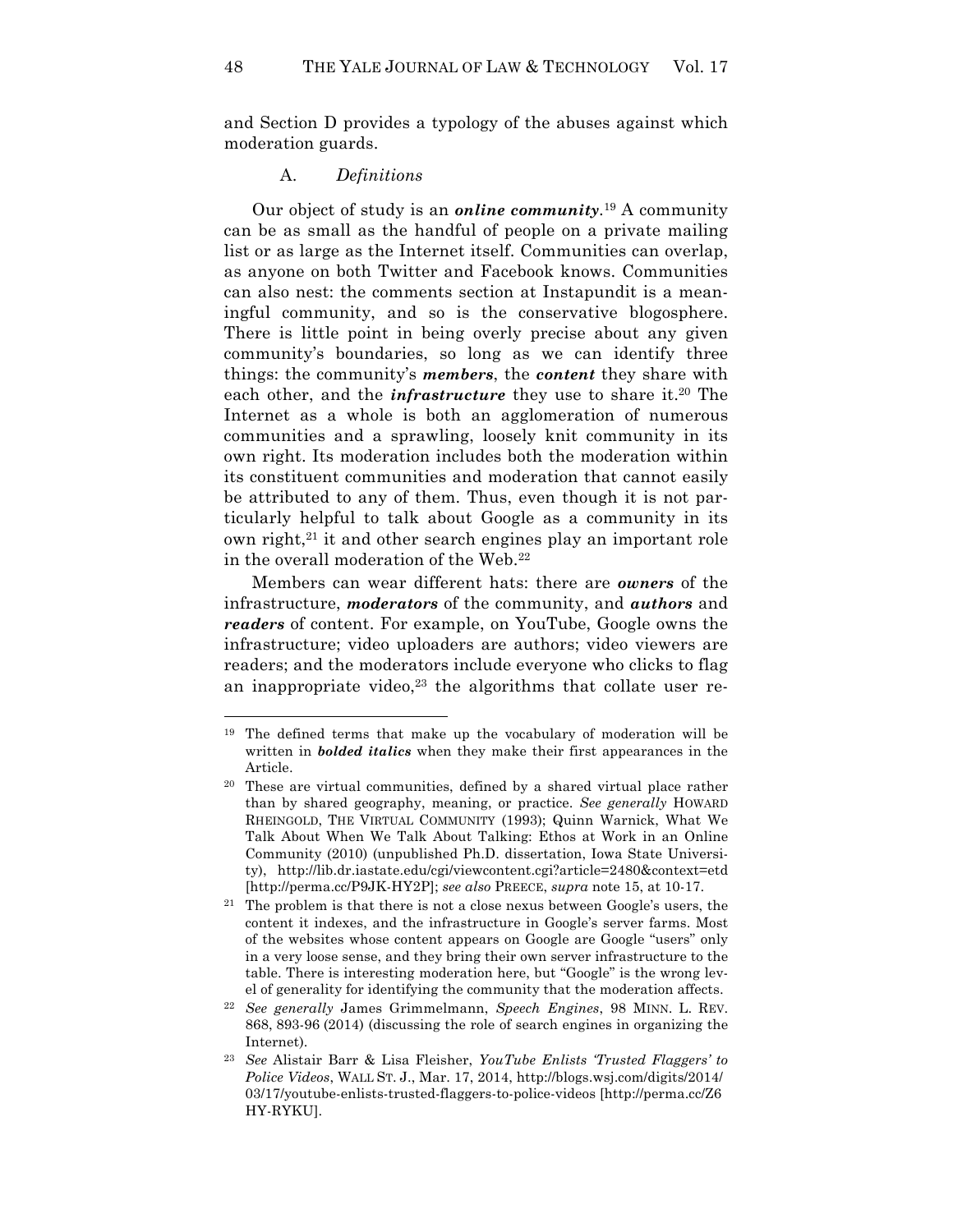ports, and the unlucky YouTube employees who manually review flagged videos.24 Owners occupy a privileged position because their control over infrastructure gives them unappealable control over the community's software-based rules.<sup>25</sup> This control lets owners decide who can moderate and how. Moderators, in turn, shape the flow of content from authors to readers. Of course, members can wear multiple hats. "NO SPOILERS!" is both content and a gently chiding act of moderation.

Members have varied motivations.26 Authors want their messages to be seen; $27$  readers with diverse tastes seek content of interest to them.28 Moderators, like authors, want to promote the spread of content they care about.<sup>29</sup> All of them can derive personal fulfillment and a sense of belonging from participation. On the other side of the ledger, these activities take time and effort. And where money changes hands, members would naturally prefer to be paid rather than to pay. YouTube is popular with video makers in part because it pays them a share of advertising revenue rather than charging them to host their videos.30

Because the same person could be an author, reader, moderator, and owner, these motivations interrelate. Thus, for example, users connect their computers to peer-to-peer networks to download files they want, but in the process they make files on their computers available to other users. 31 They are willing to act as owners supplying infrastructure because of the value they receive as readers receiving content. Similarly, participants on a discussion forum may shoulder some of the work of

<sup>24</sup> *See* Brad Stone, *Policing the Web's Lurid Precincts*, N.Y. TIMES, July 18, 2010, http://www.nytimes.com/2010/07/19/technology/19screen.html [http: //perma.cc/Y493-7VKF].

<sup>25</sup> *See* James Grimmelmann, *Anarchy, Status Updates, and Utopia*, 35 PACE L. REV. (forthcoming 2015), http://papers.ssrn.com/sol3/papers.cfm?abstrac t\_id=2358627 [http://perma.cc/4R29-AJC3] [hereinafter Grimmelmann, *Anarchy*].

<sup>26</sup> *See generally* FARMER & GLASS, *supra* note 16, at 111-20 (describing various user motivations).

<sup>27</sup> *See, e.g.*, *Using a Zip Code Puts You Under Military Rule According to Supreme Court*, YOUTUBE (June 5, 2014), https://www.youtube.com/watch ?v=6TEOyp1ERVc [https://perma.cc/JC3J-A8AZ].

<sup>28</sup> *See, e.g.*, *[Search Results for] ASMR*, YOUTUBE, https://www.youtube.com/ results?search\_query=ASMR (last visited Mar. 19 2015) [https://perma.cc /9X65-RX5Y].

<sup>29</sup> *See, e.g.*, *What Does It Mean to "Like" Something?*, FACEBOOK, https://www .facebook.com/help/110920455663362 [https://perma.cc/FRY7-H27R] ("Clicking Like below a post on Facebook is an easy way to let people know that you enjoy it.") .

<sup>30</sup> *See, e.g.*, *What is the YouTube Partner Program?*, YOUTUBE, https://suppo rt.google.com/youtube/answer/72851 [https://perma.cc/3KCZ-QWHW].

<sup>31</sup> *See* Lior Jacob Strahilevitz, *Charismatic Code, Social Norms, and the Emergence of Cooperation on the File-Swapping Networks*, 89 VA. L. REV. 505 (2003).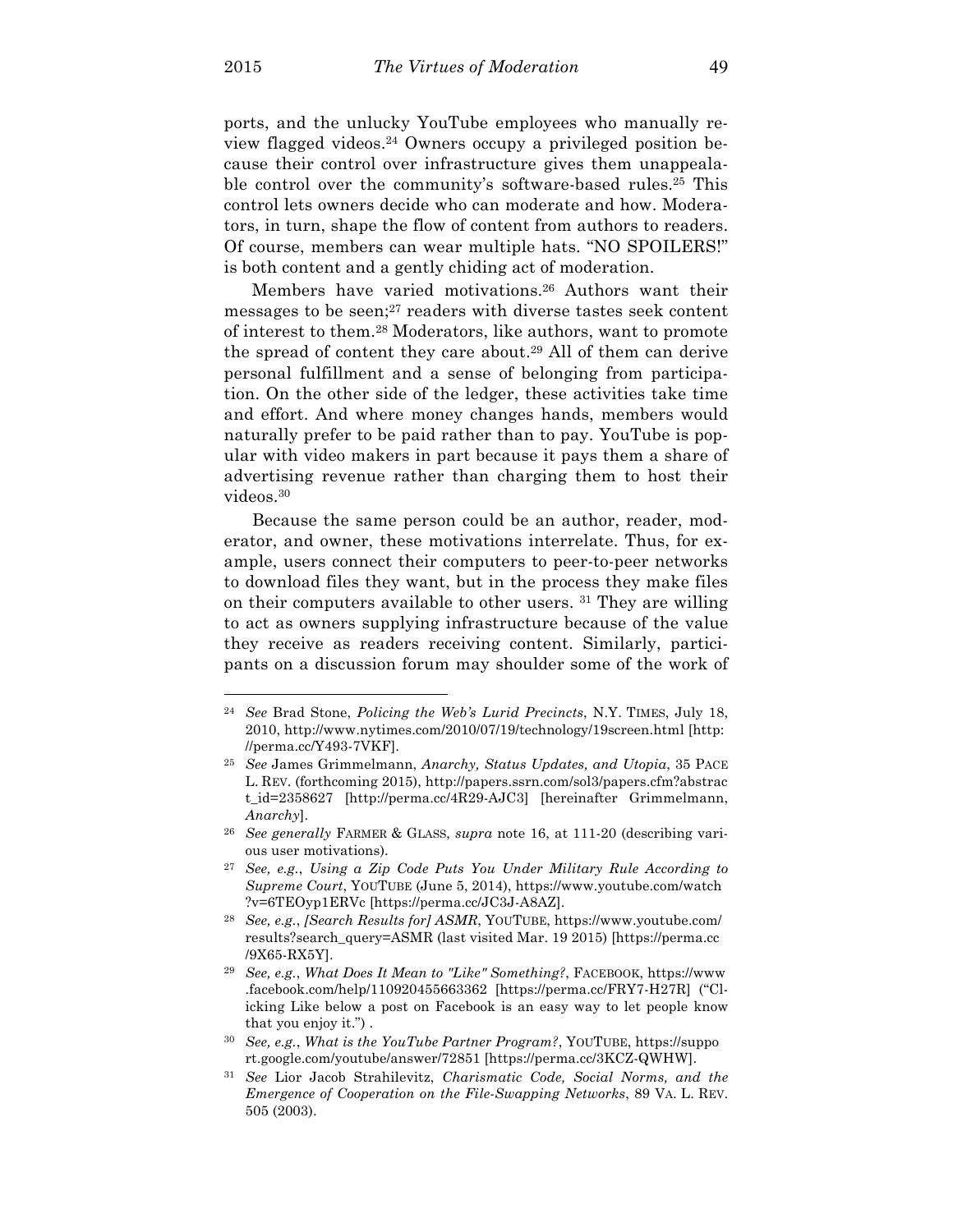moderation by flagging unwanted posts for deletion because they enjoy being part of a thriving community. Divergent motivations become important only when there is a clear separation of roles (e.g., paid professional moderators) or when a community is torn between participants with incompatible goals (e.g., amateur and professional photographers).

B. *Goals*

From these individual motivations, we can derive goals for moderation overall. Broadly speaking, moderation has three goals. First, a well-moderated community will be *productive*: it will generate and distribute valuable information goods. Some of these information goods are valuable in themselves (*Welcome to Night Vale* fan fiction), others because they facilitate transactions (Freecycle listings), and others because they are part of socially important systems (political discussions). Productivity is the greatest common divisor of moderation goals, the one that everyone can agree on. Members share in the gains from productivity as authors and readers. Society gains, too, when valuable information spreads beyond the community—a classic example of a positive spillover.<sup>32</sup>

Second, moderation can increase access to online communities. *Openness* is partly about efficiency: more members can make the community more productive. But openness also has moral consequences: cutting people off from a community cuts them off from the knowledge the community produces.33 Openness exists along a spectrum. A wiki usable by anyone on the Internet is more open than a wiki open to anyone on a school's network, which is in turn more open than a password-protected wiki open only to the graduate students of the geology department. An important aspect of openness is democracy participation in moderation and in setting moderation policy. Again, part of the justification is instrumental: broad participation can help make moderation more effective.34 But it can also be important in itself for members to have a voice in making moderation decisions. Democratic moderation is online selfgovernance.35

<sup>32</sup> *See generally* Brett M. Frischmann & Mark A. Lemley, *Spillovers*, 107 COLUM. L. REV. 257 (2007).

<sup>33</sup> *See generally* JOHN WILLINSKY, THE ACCESS PRINCIPLE: THE CASE FOR OPEN ACCESS TO RESEARCH AND SCHOLARSHIP (2005).

<sup>34</sup> *See*, *e.g.*, KRAUT & RESNICK, *supra* note 17, at 151-52.

<sup>35</sup> *See, e.g.*, David R. Johnson, David G. Post & Marc Rotenberg, *Governing Online Spaces: Virtual Representation*, VOLOKH CONSPIRACY (Jan. 3, 2013), http://www.volokh.com/2013/01/03/facebook-governance-and-virtual-repre sentation [http://perma.cc/9DTM-FJTP] ("[A]ll users have a right to participate in the processes through which the rules by which they will be bound are made.").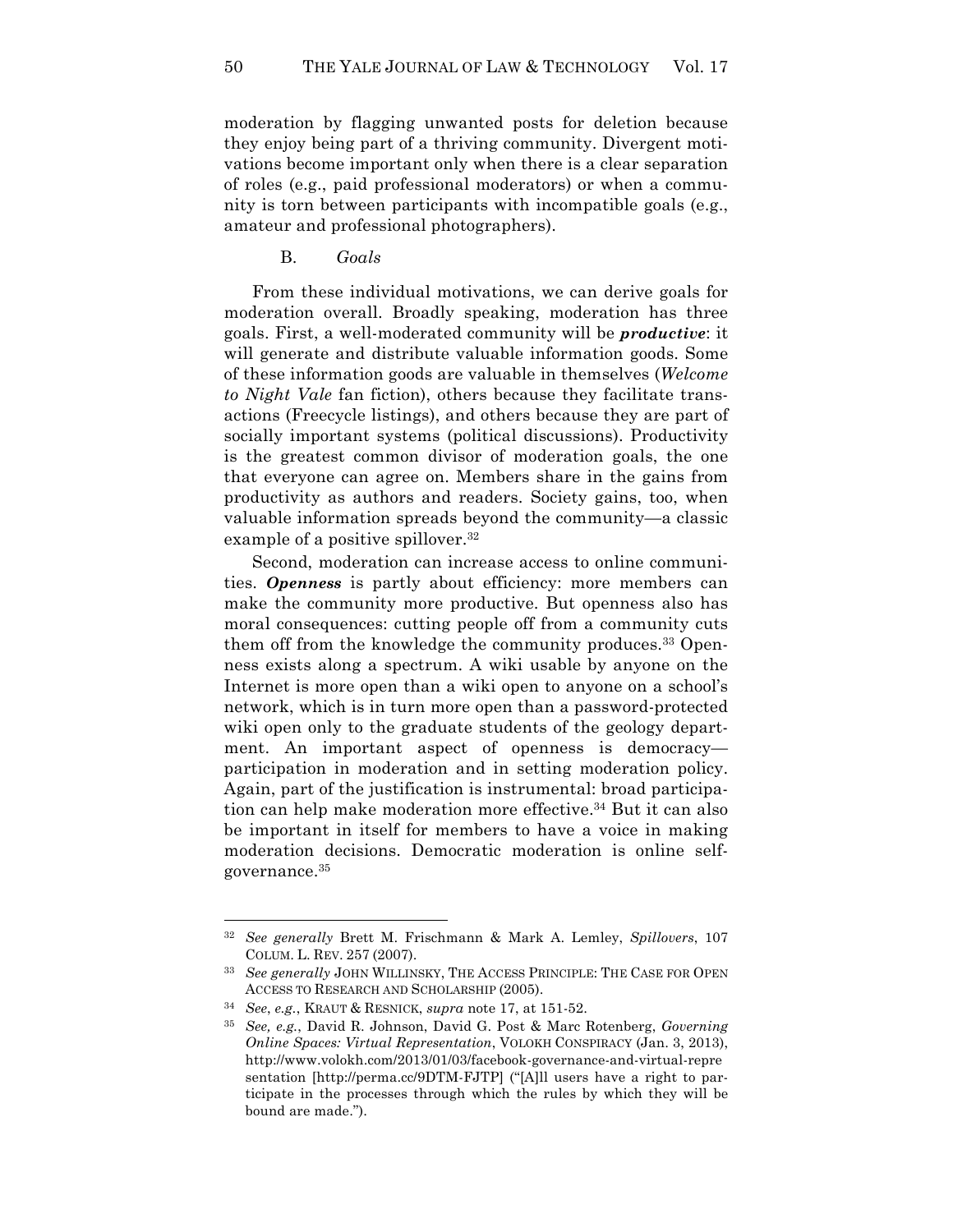Third, a well-moderated community will have low *costs*: it will do its work while making as few demands as possible on the infrastructure and on participants. Costs here include the obvious computational ones—servers, hard drives, network connections, electricity, etc.—but also include the work required of participants, such as flagging a post for removal, removing a flagged post, or appealing an incorrectly removed post. Each individual decision may be small, but they add up quickly. Yahoo saved one million dollars per year in customer support costs by substantially automating its moderation system for Yahoo Answers.<sup>36</sup>

These virtues are incomparable. Different moderation techniques inevitably trade off among them. Excluding the heaviest users, for example, hurts productivity and openness while also reducing costs. Even productivity and cost, both efficiency concerns, have distributional components: two members may agree that a burden is worth bearing but disagree on who should bear it.

## C. *Commons Problems*

One tension in particular animates the entire problem of moderation. Online communities have a commons problem.37 In fact, they have two. On the one hand, they depend on shared infrastructure with limited capacity. Hard drives don't grow on trees. Members must collectively limit their use of infrastructure to keep this common-pool resource from collapsing.<sup>38</sup> On the other hand, online communities trade in information that can potentially be shared without limit, so members must collectively catalyze themselves into creating and sharing.39 Solv-

<sup>36</sup> *See* FARMER & GLASS, *supra* note 16, at 243-77.

<sup>37</sup> This account draws heavily on James Grimmelmann, *The Internet Is a Semicommons*, 78 FORDHAM L. REV. 2799 (2010) [hereinafter Grimmelmann, *Semicommons*], which provides a more extensive exposition and literature review.

<sup>38</sup> *Id*. at 2806-10 (reviewing literature). A conventional understanding of commonly held resources, as captured in Garrett Hardin, *The Tragedy of the Commons*, 162 SCI. 1243 (1968), was that without external "mutual coercion, mutually agreed upon," *id.* at 1247, exhaustion through overuse was inevitable. Commons theorists, led by Elinor Ostrom, showed that under the right conditions a community of users could itself collectively moderate its use of a commonly held resource. *See* ELINOR OSTROM, GOV-ERNING THE COMMONS: THE EVOLUTION OF INSTITUTIONS FOR COLLECTIVE ACTION (1990).

<sup>39</sup> Grimmelmann, *Semicommons*, *supra* note 37, at 2810-15 (reviewing literature). Again, a conventional account emphasized the need for external restraints, such as intellectual property laws. *See, e.g.*, WILLIAM M. LANDES & RICHARD A. POSNER, THE ECONOMIC STRUCTURE OF INTELLECTU-AL PROPERTY LAW 19-21 (2003) (providing a conventional account of intellectual property). Here, the counter-movement showed that some creative communities could self-regulate effectively and also that the absence of restraints could itself catalyze creativity. *See, e.g.*, KAL RAUSTIALA & CHRIS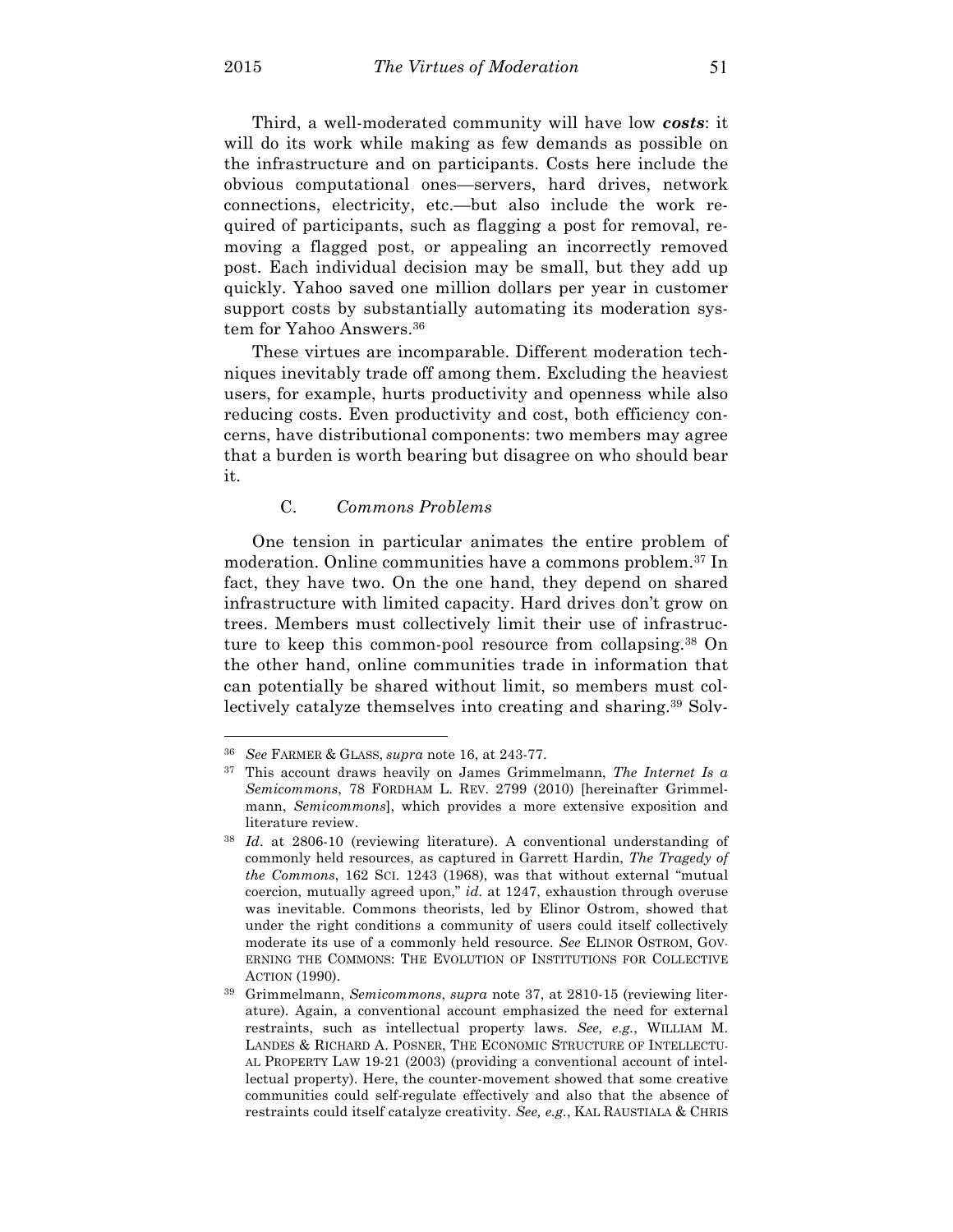ing both problems at once is particularly tricky because the most natural way to protect infrastructure is to discourage intensive use by limiting access, while the most natural way to promote the sharing of information is to encourage extensive use by opening up access.40 Moderation is how online communities walk the tightrope between overuse and underuse.<sup>41</sup>

In previous work, I described the Internet as a semicommons—a resource that is owned and managed as private property at one level but as a commons at another, and in which "both common and private uses are important and impact significantly on each other."42 The semicommons concept captures both the costs that authors and readers can impose on owners through overuse and the ways that owners can inhibit contentsharing uses by leveraging control of the infrastructure.<sup>43</sup> It also directs attention to moderation techniques that allow productive coexistence.<sup>44</sup> The emphasis there is on the Internet as a whole, but the same problems—and similar solutions—recur in smaller online communities.45

Brett Frischmann's theory of infrastructure also cleanly describes online communities. Indeed, I have borrowed the term because the fit is so precise.<sup>46</sup> To Frischmann, an infrastructural resource satisfies three criteria:

> (1) The resource may be consumed nonrivalrously for some appreciable range of demand.

<sup>43</sup> Grimmelmann, *Semicommons*, *supra* note 37, at 2817.

 $\overline{a}$ 

<sup>45</sup> *Id*. at 2823-41 (giving case studies).

SPRIGMAN, THE KNOCKOFF ECONOMY: HOW IMITATION SPARKS INNOVATION (2012); Yochai Benkler, *Coase's Penguin, or Linux and the Nature of the Firm*, 112 YALE L.J. 369 (2002); Jessica Litman, *The Public Domain*, 39 EMORY L.J. 965 (1990).

<sup>40</sup> *See* Yochai Benkler, *Commons and Growth: The Essential Role of Open Commons in Market Economies*, 80 U. CHI. L. REV. 1499, 1505-06 (2013); Grimmelmann, *Semicommons*, *supra* note 37, at 2815.

<sup>41</sup> *See* Mayo Fuster Morell, *Governance of Online Creation Communities for the Building of Digital Commons*, *in* GOVERNING KNOWLEDGE COMMONS 281 (Brett M. Frischmann, Michael J. Madison & Katherine J. Strandburg eds., 2014) (linking information production, infrastructure use, and community governance).

<sup>42</sup> Grimmelmann, *Semicommons*, *supra* note 37, at 2816 (quoting Henry E. Smith, *Semicommon Property Rights and Scattering in the Open Fields*, 29 J. LEGAL STUD. 132 (2000)). *But see* Benkler, *supra* note 40, at 1522-23 (criticizing the application of semicommons theory).

<sup>44</sup> *Id*. at 2816-18.

<sup>46</sup> BRETT M. FRISCHMANN, INFRASTRUCTURE: THE SOCIAL VALUE OF SHARED RESOURCES (2012). Another early and sophisticated treatment of the nexus between tangible and intangible resources is Carol M. Rose, *The Comedy of the Commons: Custom, Commerce, and Inherently Public Property*, 53 U. CHI. L. REV. 711, 768 (1986). For a recent literature review, see Benkler, *supra* note 40.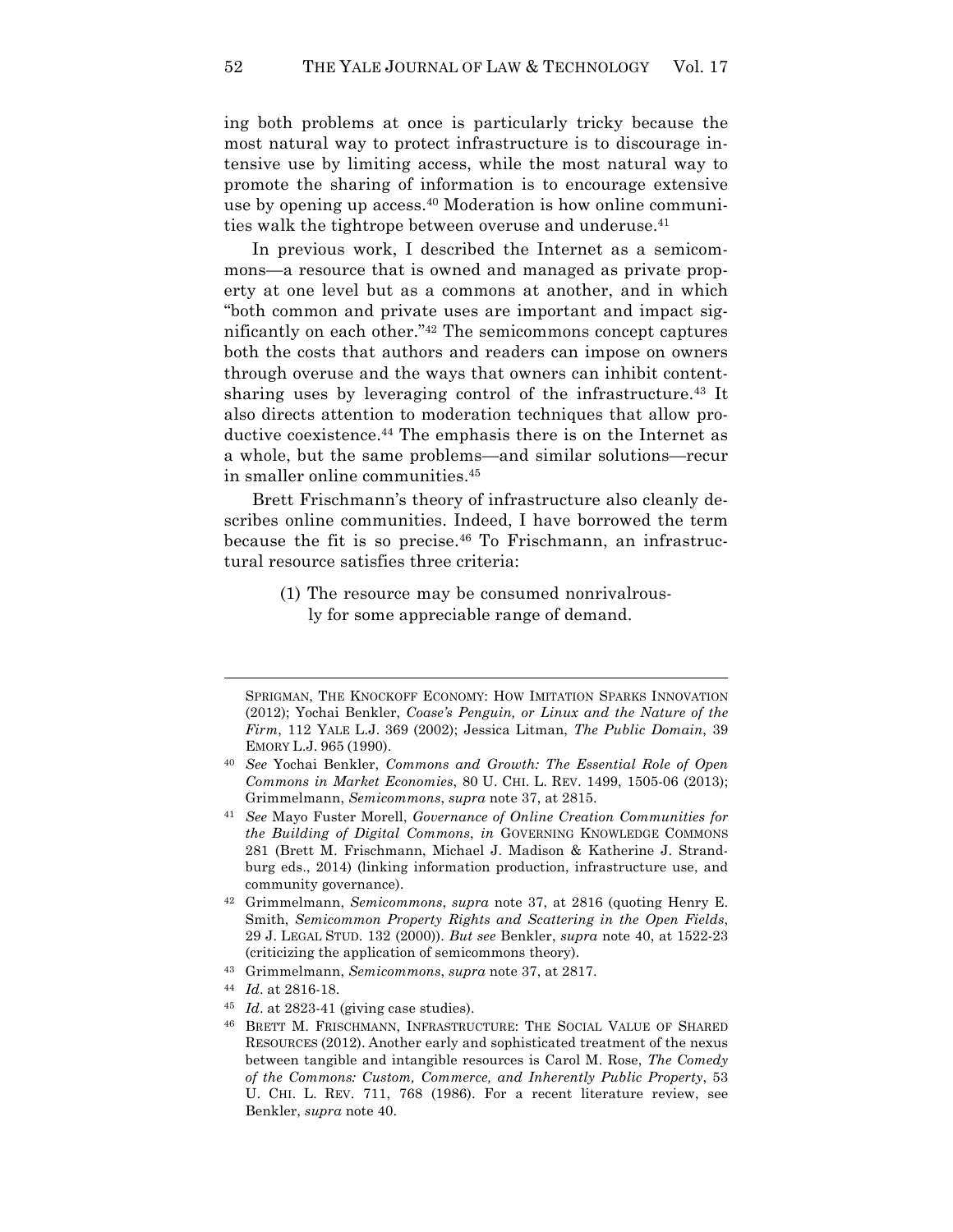- (2) Social demand for the resource is driven primarily by downstream productive activity that requires the resource as an input.
- (3) The resource may be used as an input into a wide range of goods and services . . . .<sup>47</sup>

This account captures the congestible but renewable nature of online infrastructure, the interdependence between infrastructure and content, and the diversity of content. Frischmann argues for managing infrastructure as a commons with nondiscriminatory access rules, subject to nondiscriminatory use restrictions for "securing the commons itself,"<sup>48</sup> an embrace of openness that recognizes the interplay of productivity and cost.

#### D. *Abuses*

The interface between infrastructure and information is vulnerable to some predictable forms of strategic behavior, including spam, harassment, and other famous pathologies of online life. These are the abuses against which moderation must guard. Moderation need not prevent them entirely—and probably cannot without killing the commons—but it must keep them within acceptable bounds, and without driving up the costs of moderation itself to unacceptable levels.49 The abuses fall into four broad categories: congestion, cacophony, abuse, and manipulation.

The first pair of problems involves overuse. Each participant's contribution of content makes demands both on the infrastructure and on other participants. At the infrastructure level, overuse causes *congestion*, which makes it harder for any information to get through and can cause the infrastructure to stagger and fall.50 At the content level, overuse causes *cacophony,* which makes it harder for participants to find what they want. In trademark terms, they must incur search costs to sort through the information available to them.<sup>51</sup> Both congestion and cacophony are problems of prioritization: bad content crowds out good, to the private benefit of the content's promoters but at an overall cost to the community. The difference is that in congestion, the resource constraint is the infrastructure's capacity, whereas in cacophony, the constraint is partici-

<sup>47</sup> FRISCHMANN, *supra* note 46, at xiv.

<sup>48</sup> *Id.* at 92; *see also* Henry E. Smith, *Exclusion Versus Governance: Two Strategies for Delineating Property Rights*, 31 J. LEGAL STUD. S453, S454- 55 (2002) (differentiating access and use restrictions as strategies for managing resource use).

<sup>49</sup> *See* Henry E. Smith, *Semicommon Property Rights and Scattering in the Open Fields*, 29 J. LEGAL STUD. 132, 141-42 (2000).

<sup>50</sup> *See* FRISCHMANN, *supra* note 46, at 136-58.

<sup>51</sup> *See* James Grimmelmann, *Information Policy for the Library of Babel*, 3 J. BUS. & TECH. L. 29 (2008).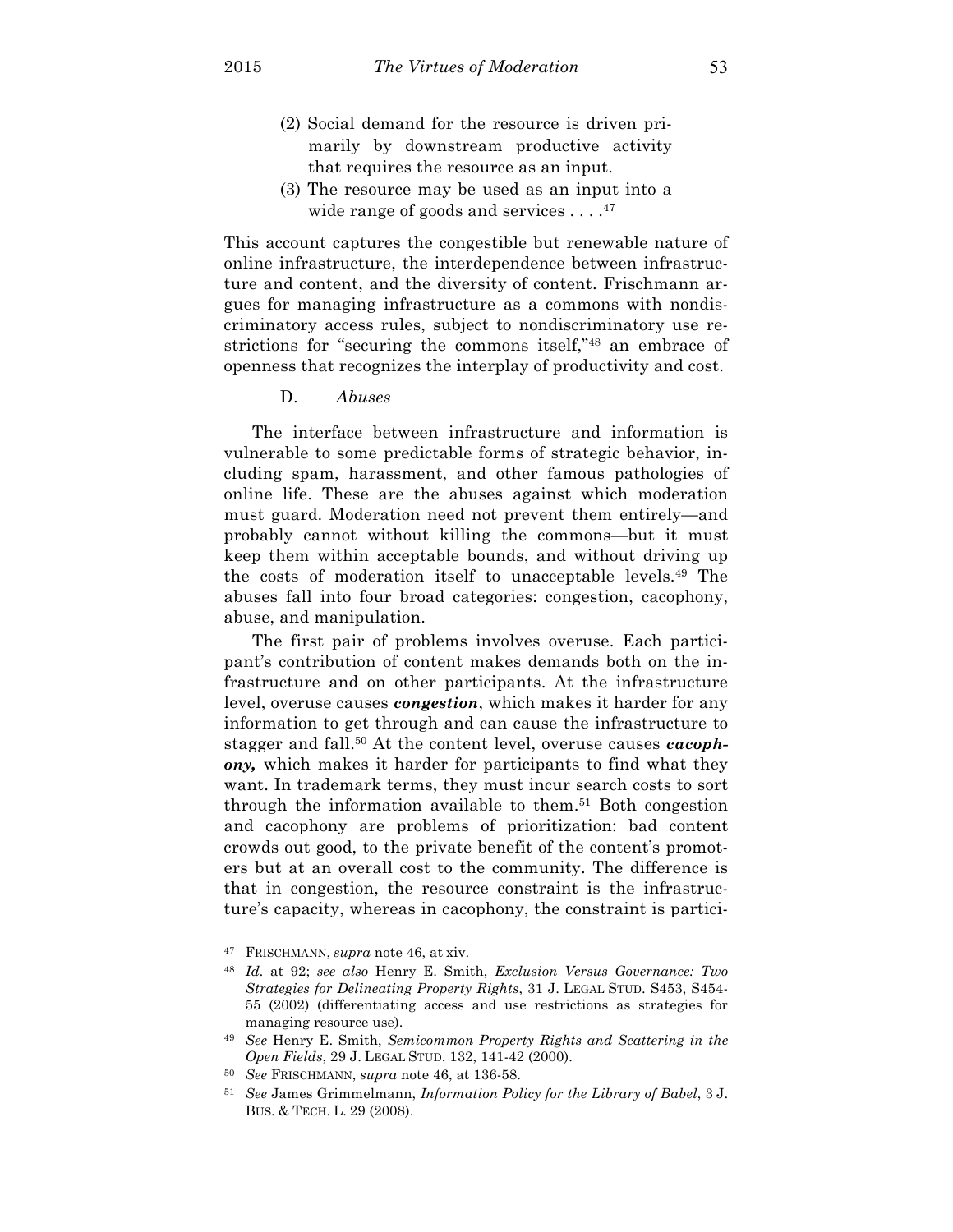pants' attention.52 Spam is the classic example of overuse causing both congestion and cacophony.53 A denial-of-service attack is an attempt to create congestion for its own sake.

Next, there is *abuse*, in which the community generates negative-value content—information "bads" rather than information goods.54 Abuse is distinctively a problem of information exchange. The harms it causes are the harms information causes as speech that is understood and acted on by humans. Harassment is the classic example of abuse directed at particular people, while trolling is the classic example of abuse directed at the community in general.<sup>55</sup> In its extreme form, abuse involves an entire community uniting to share content in a way that harms the rest of society, such as trading copyrighted movies pre-release, planning the assassination of doctors who perform abortions, or starting offensive hoaxes.<sup>56</sup>

Finally, there is *manipulation*, in which ideologically motivated participants try to skew the information available through the community.57 A forum moderator on a science discussion site who deletes posts from climate scientists while leaving posts from climate change deniers is engaging in manipulation, as is a retailer that games its way to the top of search rankings with link farms and hidden text. The classic pathological case of manipulation is the edit war, in which wiki

<sup>52</sup> For an early explanation of this distinction in terms of "exploitation" and "pollution," see Gian Maria Greco & Luciano Floridi, *The Tragedy of the Digital Commons*, 6 ETHICS & INFO. TECH. 73, 76 (2004).

<sup>53</sup> This general definition of overuse emphasizes that spam is a problem hardly confined to email. *See* Grimmelmann, *Semicommons*, *supra* note 37, at 2839 ("[A]ny sufficiently advanced technology is indistinguishable from a spam vector."); *see generally* FINN BRUNTON, SPAM: A SHADOW HIS-TORY OF THE INTERNET (2013) (cataloging other forms of spam).

<sup>54</sup> *See generally* Danielle Keats Citron & Helen Norton, *Intermediaries and Hate Speech: Fostering Digital Citizenship for Our Information Age*, 91 B.U. L. REV. 1435 (2011).

<sup>55</sup> *See* Lior Jacob Strahilevitz, *Wealth Without Markets?*, 116 YALE L.J. 1472, 1493-97 (2007). A troll "posts deliberately erroneous or antagonistic messages to a newsgroup or similar forum with the intention of eliciting a hostile or corrective response," *Troll*, n.1, OXFORD ENG. DICT. (Draft additions Mar. 2006), http://www.oed.com/view/Entry/206613 [http://perma.cc /4AHN-P3ZL], often with "willful, disingenuous provocation and malicious deceit." David Auerbach, *Anonymity as Culture: Treatise*, TRIPLE CANOPY, http://canopycanopycanopy.com/contents/anonymity\_as\_culture\_\_treatise [http://perma.cc/3UNF-SJE4].

<sup>56</sup> *See, e.g.*, Caitlin Dewey, *4Chan's Latest, Terrible Prank: Convincing West Africans that Ebola Doctors Actually Worship the Disease*, WASH. POST, Sept. 22, 2014, http://www.washingtonpost.com/news/the-intersect/wp/20 14/09/22/4chans-latest-terrible-prank-convincing-west-africans-that-eboladoctors-actually-worship-the-disease [http://perma.cc/2WUX-DBFJ].

<sup>57</sup> *See* Christopher E. Peterson, User-Generated Censorship: Manipulating the Maps of Social Media (2013) (unpublished M.S. dissertation, Massachusetts Institute of Technology), http://cmsw.mit.edu/user-generatedcensorship [http://perma.cc/8TJN-2CVB]*.*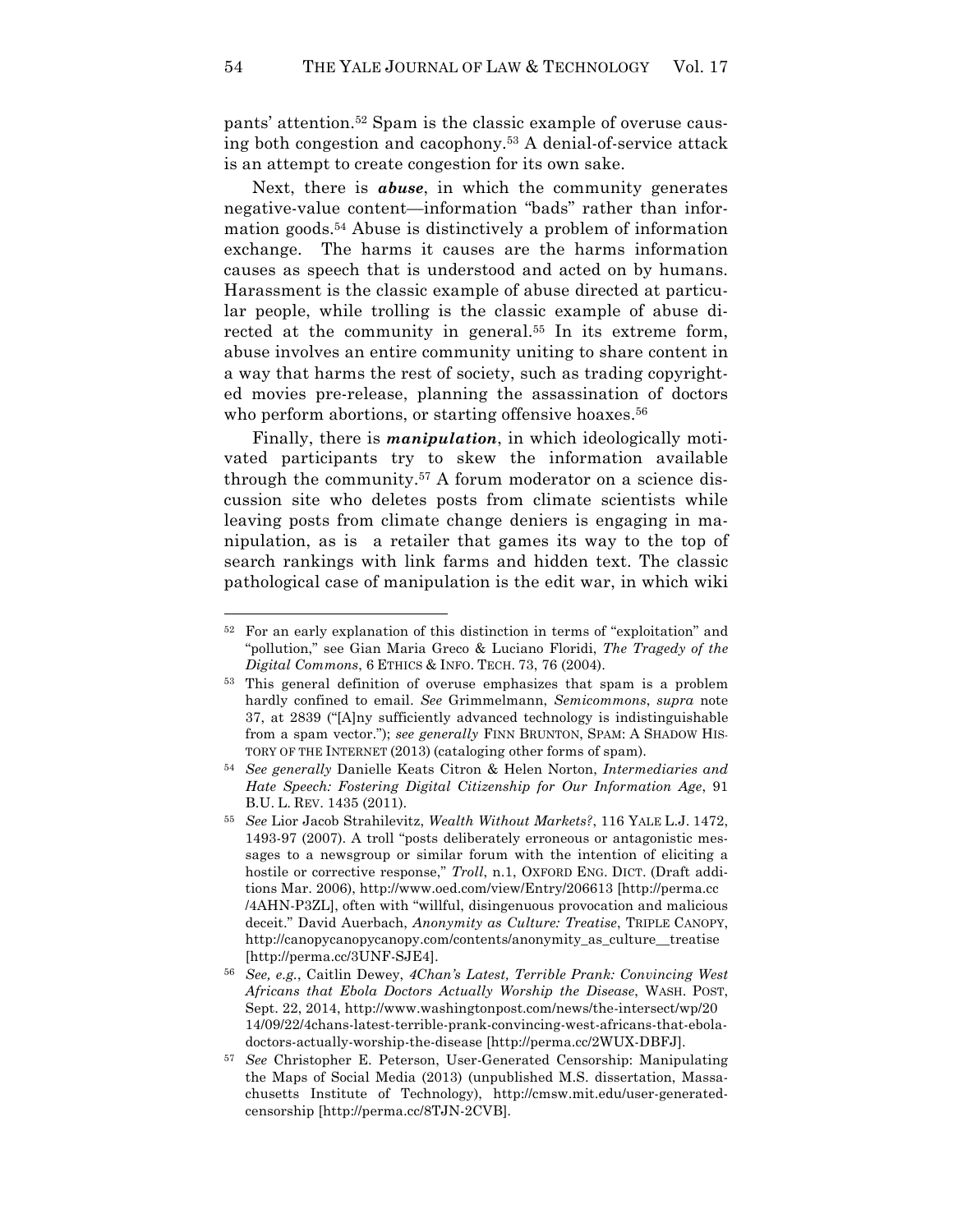users with conflicting ideologies engage in a wasteful conflict to make a page reflect their point of view. Like abuse, manipulation is distinctively a problem of information exchange: it is possible whenever some information can be deleted entirely, or when participants can exploit each other's cognitive limits. The difference is that, in abuse, the content itself is the problem, while in manipulation, worthwhile content is handled in a way that harms the community. The dueling pro- and anti-war edits to the *Los Angeles Times* wikitorial were manipulation; the pornography that followed was abuse.

# **II. The Grammar of Moderation**

Now that we have seen the problems that moderation faces, we can discuss how it solves them. We have already met the basic definitions: a *community* of *members* who use shared *infrastructure* to exchange *content*. The members have roles: as *owners* of infrastructure, as *authors* and *readers* of content, and as *moderators*. These are the nouns in the grammar of moderation.

Section A of this Part describes the verbs—the four principal techniques of moderation. Two are relatively simple. *Exclusion* keeps unwanted members out of the community entirely; *pricing* uses market forces to allocate participation. The other two are more complex. In *organization*, moderators reshape the flow of content from authors to readers; in *norm-setting*, they inculcate community-serving values in other members. Together, these are the basic tools of moderation.

Section B considers some important distinctions in how moderation is carried out. Each of these distinctions can be applied to any of the moderation techniques to give it different inflections. If the techniques are verbs, these distinctions are the adverbs. First, moderation can be carried out *manually*, by human moderators making individualized decisions in specific cases, or *automatically*, by algorithms making uniform decisions in every case matching a specified pattern. Second, moderation can be done *transparently*, with each decision and its reasoning available for public review, or *opaquely*, behind the electronic equivalent of closed doors. Third, there is the familiar distinction between regulation *ex ante* and regulation *ex post*—deterrence versus punishment, protection versus repair. And fourth, moderation can be *centralized* and carried out by one powerful moderator making global decisions, or *decentralized* and carried out by many dispersed moderators making local decisions.

Section C then examines some underlying community characteristics that can significantly influence the success or failure of the different moderation techniques. These are adjectives: they modify the nouns (especially "community") in the gram-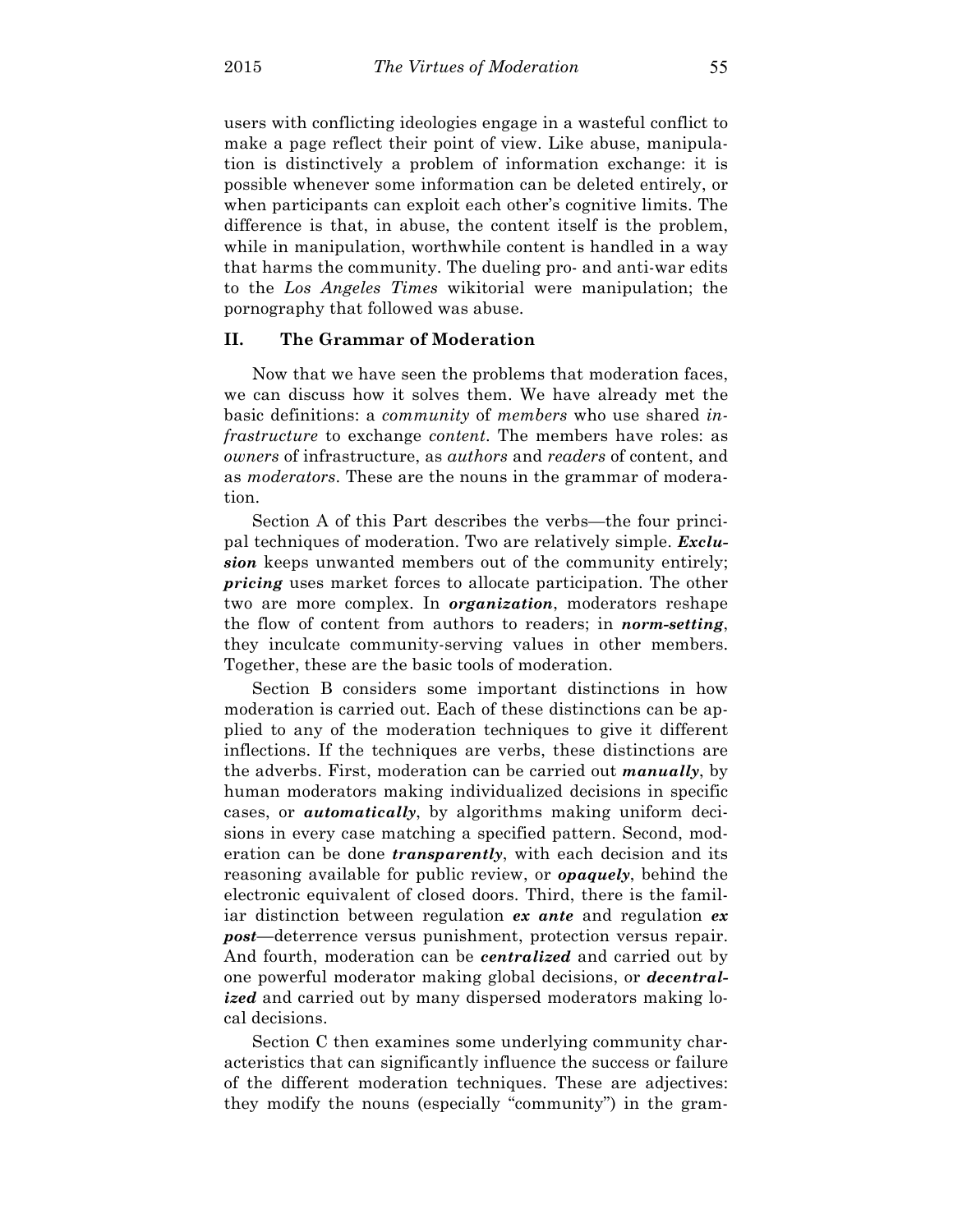mar of moderation. Sometimes they are set by the community at large, while at other times they are under the control of moderators or regulators. First, there is the *capacity* of the infrastructure. Greater capacity comes at a higher cost but is less prone to congestion. Second, there is the *size* of the community. Larger communities can engage in broader sharing but are less cohesive. Third, ownership of the infrastructure may be more or less *concentrated*, which affects the distribution of power among members and hence their influence over moderation decisions. Fourth, members may be more or less *identified* within the community: rich identities enhance trust and cooperation but can also be a barrier to participation.

This is a rich, complicated taxonomy. Its subtleties are not to be grasped on this first, abbreviated glance. This is just the map, the outline whose broad contours we will now fill in.

# A. *Techniques (Verbs)*

The real study of moderation begins with the verbs of moderation—the basic actions that moderators can take to affect the dynamics of a community. There are four: excluding, pricing, organizing, and norm-setting.58

# 1. Excluding

Exclusion is fundamental in property theory because of its simplicity.59 Rather than attempt to calibrate specific uses, one simply excludes outsiders from all uses.<sup>60</sup> In an online community, exclusion deprives the community of the contributions that those who are excluded could have made. But that loss can be justified when exclusion inhibits strategic behavior. It can be used against any form of strategic behavior by targeting those users who engage in that behavior—for example, to reduce congestion by excluding known spammers.

The processes used to decide who will be excluded can fall anywhere along the spectrum from highly precise to absurdly crude. Mark Lemley individually vets each subscriber to the CyberProfs mailing list; for a time, Facebook was available only

<sup>&</sup>lt;sup>58</sup> The account given here draws on several strands of legal theory. Foremost among them is Lessig's theory of four modalities of regulation: law, norms, markets, and architecture. *See* Lawrence Lessig, *The Law of the Horse: What Cyberlaw Might Teach*, 113 HARV. L. REV. 501, 507-11 (1999); James Grimmelmann, Note, *Regulation by Software*, 114 YALE L.J. 1719 (2005). Other strands include property theory and commons theory.

<sup>59</sup> Thomas W. Merrill, *Property and the Right to Exclude*, 77 NEB. L. REV. 730 (1998).

<sup>60</sup> *See, e.g.*, Smith, *supra* note 48. Exclusion is therefore an architectural constraint in Lessig's four-modalities taxonomy. Lessig, *supra* note 58. It acts automatically and immediately to prevent non-members from participating. Grimmelmann, *Regulation by Software*, *supra* note 58, at 1723.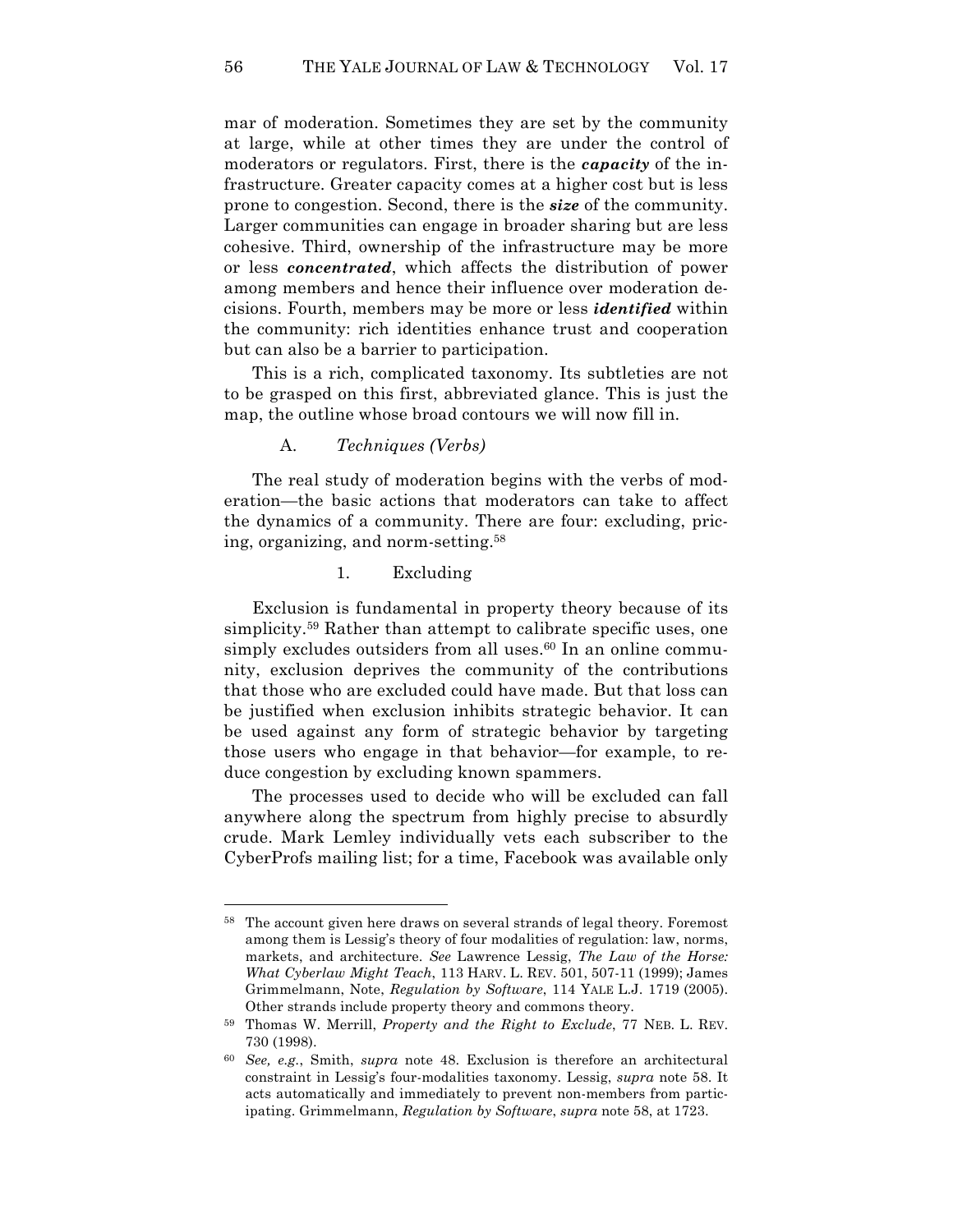$\overline{a}$ 

to users with a .edu email address.<sup>61</sup> At any level of precision, a particularly important decision is whether the default is inclusion or exclusion. A default of inclusion gives everyone, wellintentioned or not, at least one bite at the apple.62 Exclusion can also be applied independently to different roles. It is common, for example, to let anyone read a discussion board but to allow only registered users to post.63

## 2. Pricing

Pricing inhibits participation, both good and bad, by raising its costs.64 Pricing is more information intensive than exclusion because one must set the level of prices.65 Some prices are explicit, such as World of Warcraft's \$14.99 per month subscription fee. Other prices are implicit: Twitter's abuse-reporting process is long and involved, so anyone who wants to report abuse must pay with their time.<sup>66</sup> Advertising is a prevalent form of implicit pricing: readers pay with their time and attention.

Any of the different roles can be priced separately. Authorship is the obvious target to be priced first because of its bandwidth demands.<sup>67</sup> Pricing can be applied at many levels of granularity, from flat-rate all-access passes to microtransactions for each action. At one extreme, prohibitively high prices collapse into *de facto* exclusion. At the other extreme, free is a price, too—one that sends a broadly welcoming signal to potential members.68 Prices can even be negative, in which case they

<sup>61</sup> *See* Janet Kornblum, *Facebook Will Soon Be Available to Everyone*, USA TODAY, Sept. 11, 2006, http://usatoday30.usatoday.com/tech/news/2006-09- 11-facebook-everyone\_x.htm [http://perma.cc/5CVL-WYKA].

<sup>62</sup> For an example of why an inward-looking community might nonetheless choose inclusion by default, see Lauren Gelman, *Privacy, Free Speech, and "Blurry-Edged" Social Networks*, 50 B.U. L. REV. 1315 (2009).

<sup>63</sup> *See, e.g.*, *Frequently Asked Questions*, METAFILTER, http://faq.metafilter.co m/#38 [http://perma.cc/7ZJ4-S9GE].

<sup>64</sup> *See* Lessig, *supra* note 58, at 507-08.

<sup>65</sup> *See* Smith, *supra* note 48, at S471-72.

<sup>66</sup> *See* Mary Anne Franks, *The Many Ways Twitter Is Bad at Responding to Abuse*, THE ATLANTIC, Aug. 14, 2014, http://www.theatlantic.com/technolog y/archive/2014/08/the-many-ways-twitter-is-bad-at-responding-to-abuse/3 76100 [http://perma.cc/X8EN-ADQM]. On implicit prices, see generally PREECE, *supra* note 15, at 133-43 (discussing usability factors in online communities).

<sup>&</sup>lt;sup>67</sup> Flickr, for example, offers unlimited access for viewing photos, requires a free account to post up to 1TB of photos, and sells a second TB of storage for \$499 a year. The three bands consist of no price, an implicit price, and an explicit price. Overall, authorship is priced higher than readership. *See Free Accounts, Upgrading and Gifts*, FLICKR, https://www.flickr.com/help/ limits [https://perma.cc/N9NN-BBW6].

<sup>68</sup> *See generally* CHRIS ANDERSON, FREE: THE FUTURE OF A RADICAL PRICE (2009).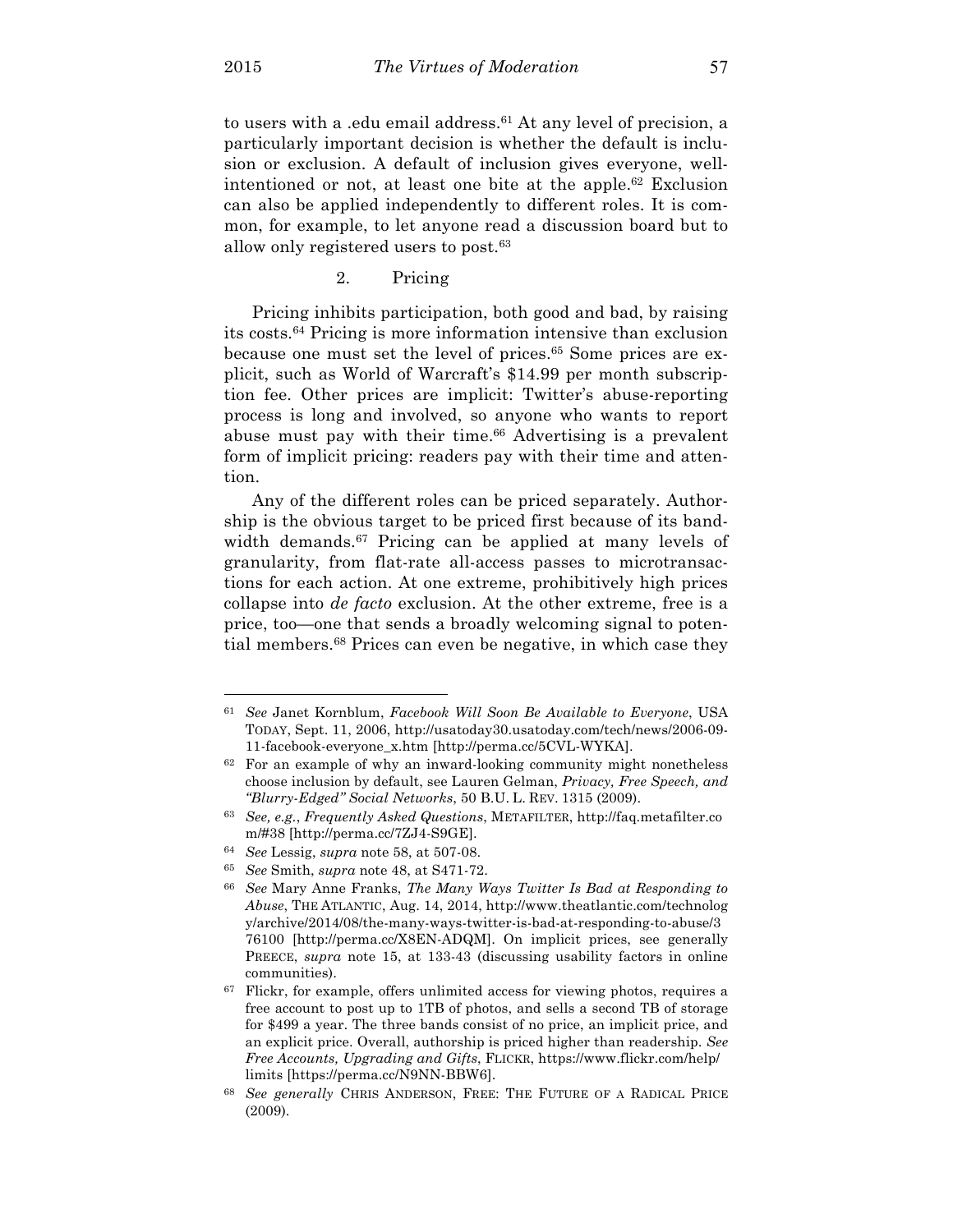provide a subsidy. For example, when it launched, Epinions paid users to write reviews.69

As taxes on participation, prices have two basic purposes. One is to raise revenue for the community's use, typically by charging authors and readers to compensate owners (for supplying infrastructure) and professional moderators (for their work). The other is Pigouvian—to make members internalize some of the costs of their behavior.<sup>70</sup> Pricing is naturally wellsuited to account for congestion.<sup>71</sup> A per-message email fee, for example, would reduce spam by forcing senders to account for some of the resources spam sucks up.<sup>72</sup> This type of pricing can also induce participants to signal their quality, ideally deterring those who have little to offer the community.73 A \$5, onetime registration fee, small as it is, can provide a substantial deterrent to casual malcontents.74

# 3. Organizing

Organization shapes the flow of content from authors to readers.75 It is the verb of moderation that most takes advantage of the informational capabilities of computers.<sup>76</sup> Categorizing messages on a bulletin board by topic is organization. So is searching them by keyword, counting the number of messages, or deleting off-topic messages. These are all ways of remixing authors' contributions to give readers a more satisfying experience.

It is helpful to think of organizing techniques as being built up from several basic operations:

<sup>69</sup> *See* Eric Goldman, *Epinions, The Path-Breaking Website, Is Dead. Some Lessons It Taught Us*, FORBES, Mar. 12, 2014, http://www.forbes.com/sites/ ericgoldman/2014/03/12/epinions-the-path-breaking-website-is-dead-somelessons-it-taught-us [http://perma.cc/M57J-RUVA]. Paying authors and moderators can backfire to the extent that payments crowd out other motivations. *See* YOCHAI BENKLER, THE WEALTH OF NETWORKS 96-97 (2006).

<sup>70</sup> *See* KRAUT & RESNICK, *supra* note 17, at 157-58.

<sup>71</sup> *See* FRISCHMANN, *supra* note 46, at 146-49.

<sup>72</sup> *See, e.g.*, Cynthia Dwork & Moni Naor, *Pricing via Processing or Combatting Junk Mail*, *in* ADVANCES IN CRYPTOLOGY—CRYPTO '92 139 (1993) (implementing pricing by requiring "sender to compute some moderately expensive, but not intractable, function").

<sup>73</sup> S*ee* FRISCHMANN, *supra* note 46, at 148.

<sup>74</sup> KRAUT & RESNICK, *supra* note 17, at 200; rusty [Rusty Foster], *K5 Becomes "Gated Dysfunctional Community"*, KURO5HIN (Sept. 10, 2007), http://www .kuro5hin.org/story/2007/9/10/13920/3664 [http://perma.cc/X27E-BUUT].

<sup>75</sup> In Lessig's taxonomy, organization is another application of architecture. Lessig, *supra* note 58, at 508-09.

<sup>76</sup> For a thoughtful catalog of organizational interface patterns, see generally TIDWELL, *supra* note 16, especially chapters 3, 4, 5, and 7.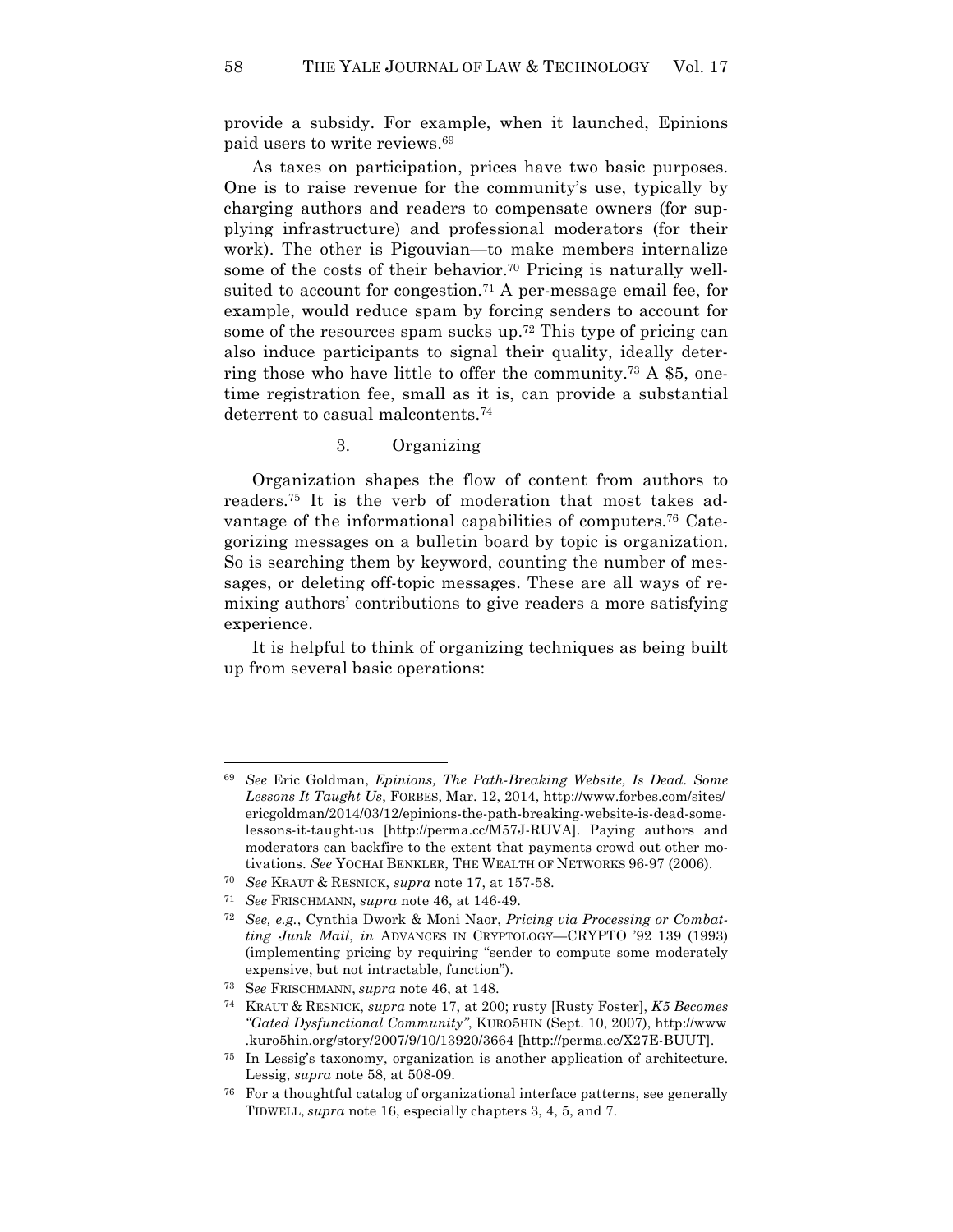• *Deletion* is the removal of content. A bulletin board administrator who excises off-topic and profanity-laden posts is engaged in deletion.77

• *Editing* is the alteration of content. It ranges from correcting typos to changing the very essence of a post. At the limit, editing is deletion plus authorship: the moderator rejects an author's reality and substitutes her own.

• *Annotation* is the addition of information about content.78 eBay's feedback system annotates buyers and sellers; Facebook's Likes annotate posts and comments; Amazon's user-written reviews and lists are annotations that have crossed the line and become content in their own right.

• *Synthesis* is the transformative combination of pieces of content. Wikipedia is the ultimate example of synthesis. There, small and heterogeneous changes by individual users are synthesized into entire encyclopedia entries. On a smaller scale, an online poll synthesizes individual votes into totals.

• *Filtering* is deletion's non-destructive cousin: the content is still there, but readers see a specialized subset of it. A search engine filters; so does a blog's list of the ten most recent comments. At the limit, filtering asymptotically approaches deletion: the ten-thousandth search result might as well not exist.

• *Formatting* is the styling of of content for presentation to readers. Good typography improves readability; sensible ordering and grouping of images makes it possible to scan through them quickly.

Like the other verbs, organization is itself costly but can reduce strategic behavior. Organization directly attacks cacophony by helping readers see only the content they want. At the

<sup>77</sup> Ephemerality is a species of deletion. Snapchat photos vanish within seconds to provide privacy and engagement. *See* danah boyd, *Why Snapchat Is Valuable: It's All About Attention*, APOPHENIA, Mar. 21, 2014, http://www.zephoria.org/thoughts/archives/2014/03/21/snapchat-attention .html [http://perma.cc/YA2Y-FLKF] ("The underlying message is simple: You've got 7 seconds. PAY ATTENTION. And when people do choose to open a Snap, they actually stop what they're doing and look."). *But see* Snapchat, Inc., F.T.C. 132 3078 (Dec. 31, 2014) (alleging a failure by Snapchat to secure privacy of photos). Ephemerality can be destructive of community. As Sarah Jeong says of Twitter, "Mix ephemerality, disconnectedness, and stable identities, and you get ever-lasting grudges filtered through a game of Telephone." @sarahjeong, TWITTER (Oct. 8, 2014), https://twitter.com/sarahjeong/status/519990219043389440 [https://perma .cc/8F8N-U9FE].

<sup>78</sup> *See* FARMER & GLASS, *supra* note 16, at 39-65, 131-61 (providing a rich taxonomy of annotation systems).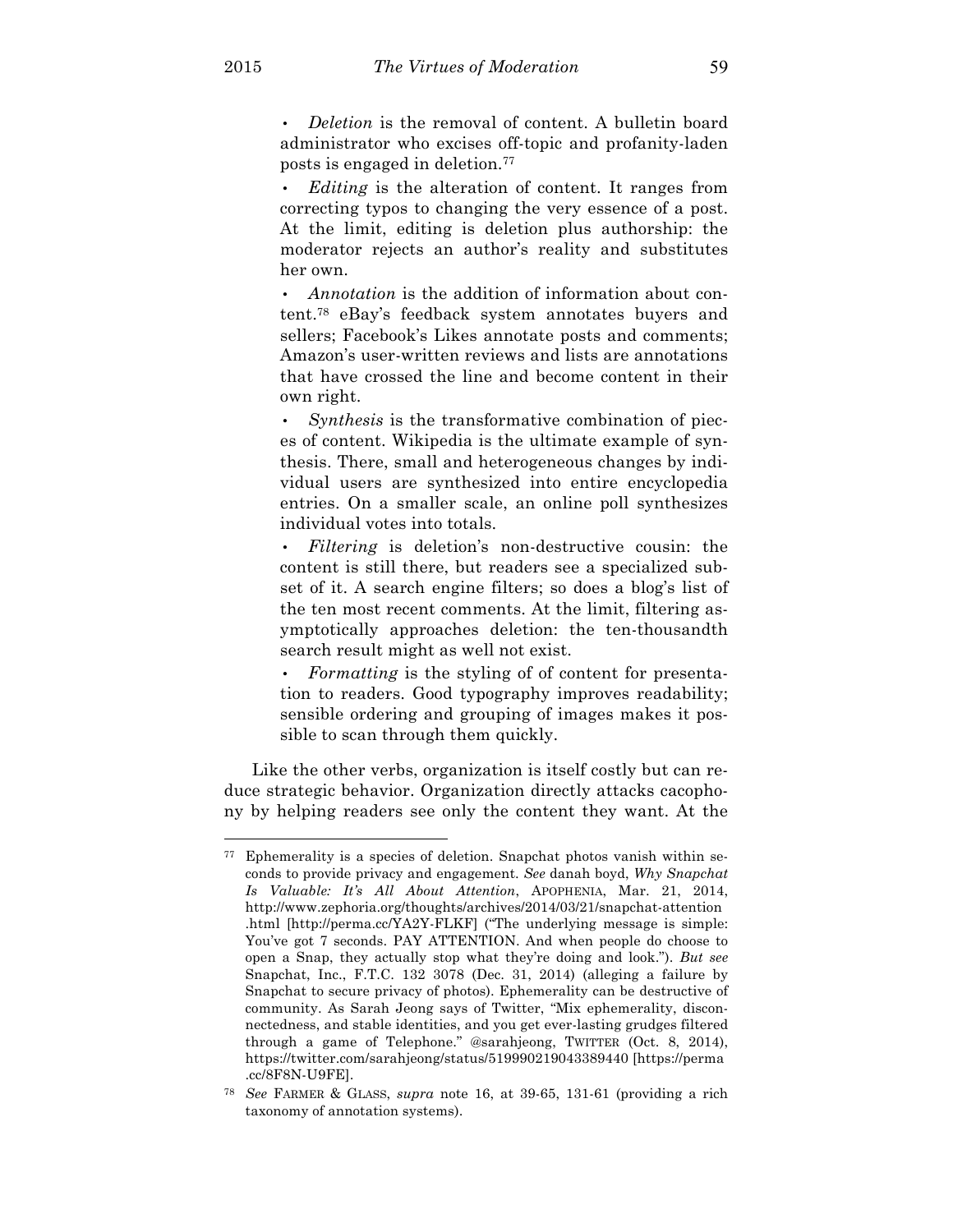same time, organization indirectly reduces cacophony by reducing the incentives for authors to create low-value content that readers don't want and will never see.79 Only deletion directly attacks congestion, but all forms of organization have the same indirect effect of reducing the incentive to spam.<sup>80</sup> On the other hand, organization can be a tool for manipulation in the hands of self-interested moderators. Think, for example, of a Judean People's Front sympathizer deleting every mention of the People's Front of Judea on a Roman forum.<sup>81</sup> Finally, depending on how it is used, organization can either greatly amplify or greatly inhibit abuse: compare a gossip site that deletes crude sexual comments with one that invites them.

The real complexity of organization comes when one uses multiple types of organization at once. An email list moderator who deletes some posts and marks others as "important" is simultaneously filtering and annotating. A user who flags an Amazon review as helpful is annotating it. Amazon then synthesizes the flags into totals and filters users' views based on those totals.82 Wikipedia's Talk pages are annotation applied to the synthesis process.83 Slashdot's moderation provides an annotative input into filtration (readers can choose to see only highly rated comments), in the process making the annotations *themselves* the subject of "meta-moderation."84

Finally, of course, organization interacts with the other verbs. Reddit gives its paid Gold users better filtering tools than regular users.<sup>85</sup> In many communities, those who are flagged by other participants for poor contributions may be

<sup>79</sup> Filtration hides unwanted content; deletion removes it outright; annotation enables readers to evaluate the content's relevance to them without actually reading it; and synthesis turns several moderate-value contributions into one higher-value one.

<sup>80</sup> On the other hand, readers facing lower search costs will increase their consumption, both encouraging them to greater creation of their own and also raising the incentives for authors to contribute. Thus, since organization can increase contribution through one mechanism and deter it through another, the overall impact of effective organization on infrastructure owners' private costs is indeterminate.

<sup>81</sup> *See Monty Python's Life of Brian* (HandMade Films 1979).

 $82$  For a detailed visual grammar for describing these multi-stage systems of organization, see FARMER & GLASS, *supra* note 16.

<sup>83</sup> *See* DARIUSZ JEMIELNIAK, COMMON KNOWLEDGE? AN ETHNOGRAPHY OF WIK-IPEDIA (2014).

<sup>84</sup> See Clifford A. Lampe, Ratings Use in an Online Discussion System: The Slashdot Case (2006) (Ph.D. dissertation, University of Michigan), http:// deepblue.lib.umich.edu/bitstream/handle/2027.42/39369/lampe\_diss\_revis ed.pdf [http://perma.cc/BN9G-REAK].

<sup>85</sup> *See Reddit Gold*, REDDIT, http://www.reddit.com/gold/about [http://perma.c c/2X5J-QZU9].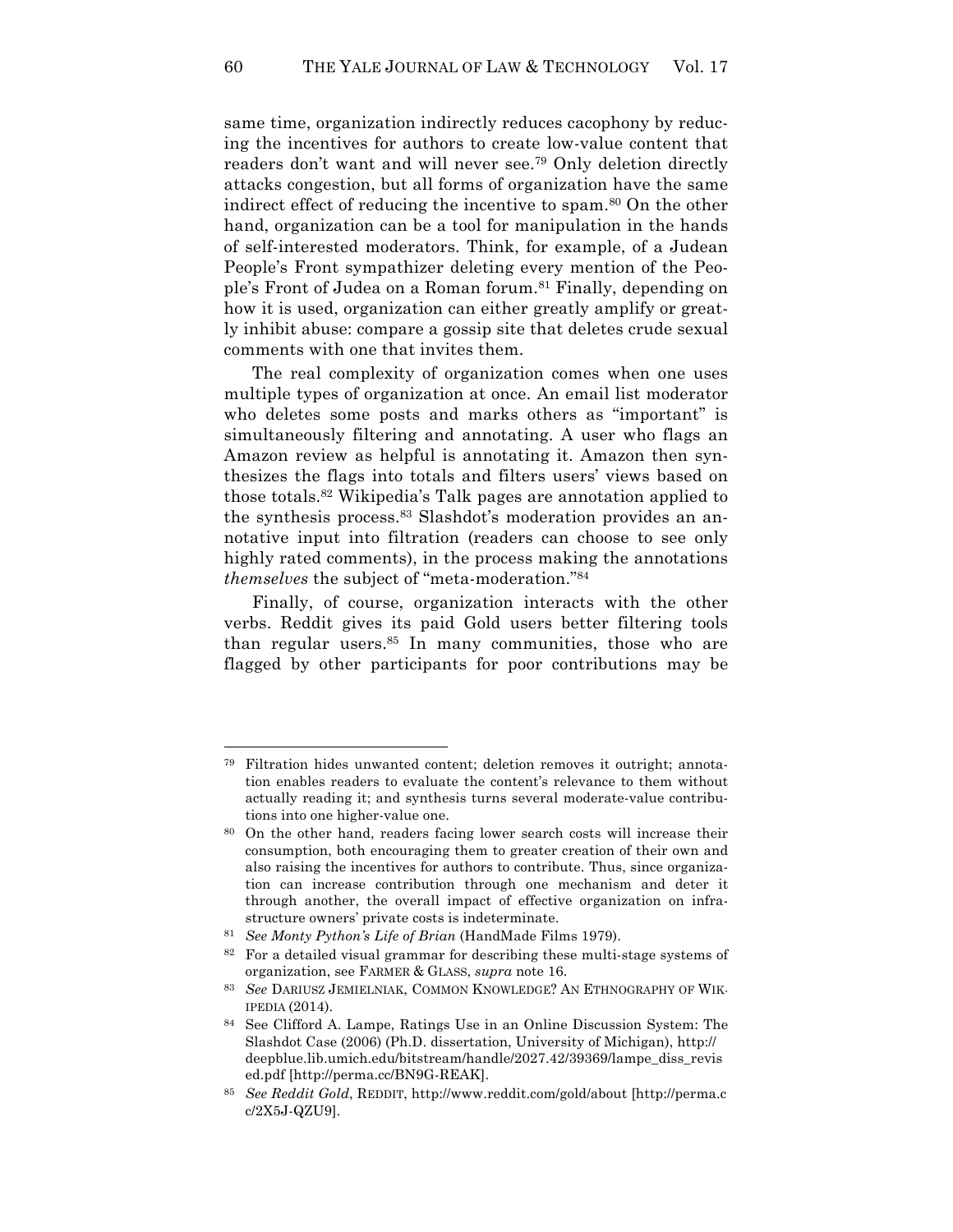$\overline{a}$ 

banned—resulting in exclusion based on annotation based on social norms.<sup>86</sup>

# 4. Norm-Setting

Moderation's biggest challenge and most important mission is to create strong shared norms among participants. Norms can target every form of strategic behavior. For example, if every author refrains from personal attacks, there is no further personal-attack problem to be solved. Beneficial norms, however, cannot simply be set by fiat. By definition, they are an emergent property of social interactions. Moderators have limited power over group norms. Most of the levers they can pull will only nudge norms in one direction or another, possibly unpredictably. Good norm-setting is a classic example of knowhow. There are heuristics, but knowing whether to chastise an uncivil user publicly or privately is not a decision that can be made in the abstract.87 Blogger Jason Kottke summed up the challenges of norm-setting with characteristic verve:

> Punishing the offenders and erasing the graffiti is the easy part . . . [F]ostering "a culture that encourages both personal expression and constructive conversation" is much more difficult. Really fucking hard, in fact . . . it requires nearconstant vigilance. If I opened up comments on everything on kottke.org, I could easily employ someone for 8-10 hours per week to keep things clean, facilitate constructive conversation, coaxing troublemakers into becoming productive members of the community, etc. Both MetaFilter and Flickr have dedicated staff to perform such duties . . . I imagine other community sites do as well. If you've been ignoring all of the uncivility on your site for the past 2 years, it's going to be difficult to clean it up. The social patterns of your community's participants, once set down, are difficult to modify in a significant way.88

<sup>86</sup> *See* Kate Crawford & Tarleton Gillespie, *What Is a Flag for? Social Media Reporting Tools and the Vocabulary of Complaint*, NEW MEDIA & SOC'Y (2014).

<sup>87</sup> *See, e.g.*, NG, *supra* note 15, at 77-83, 94-97; Warnick, *supra* note 20, at 113 ("[A] strong collective ethos—generated by individuals but bigger than any one person—is essential to maintaining a successful online community.").

<sup>88</sup> Jason Kottke, *The Blogger Code*, KOTTKE.ORG (Apr. 9, 2007), http://kottke .org/07/04/the-blogger-code [http://perma.cc/H9US-3V6N ].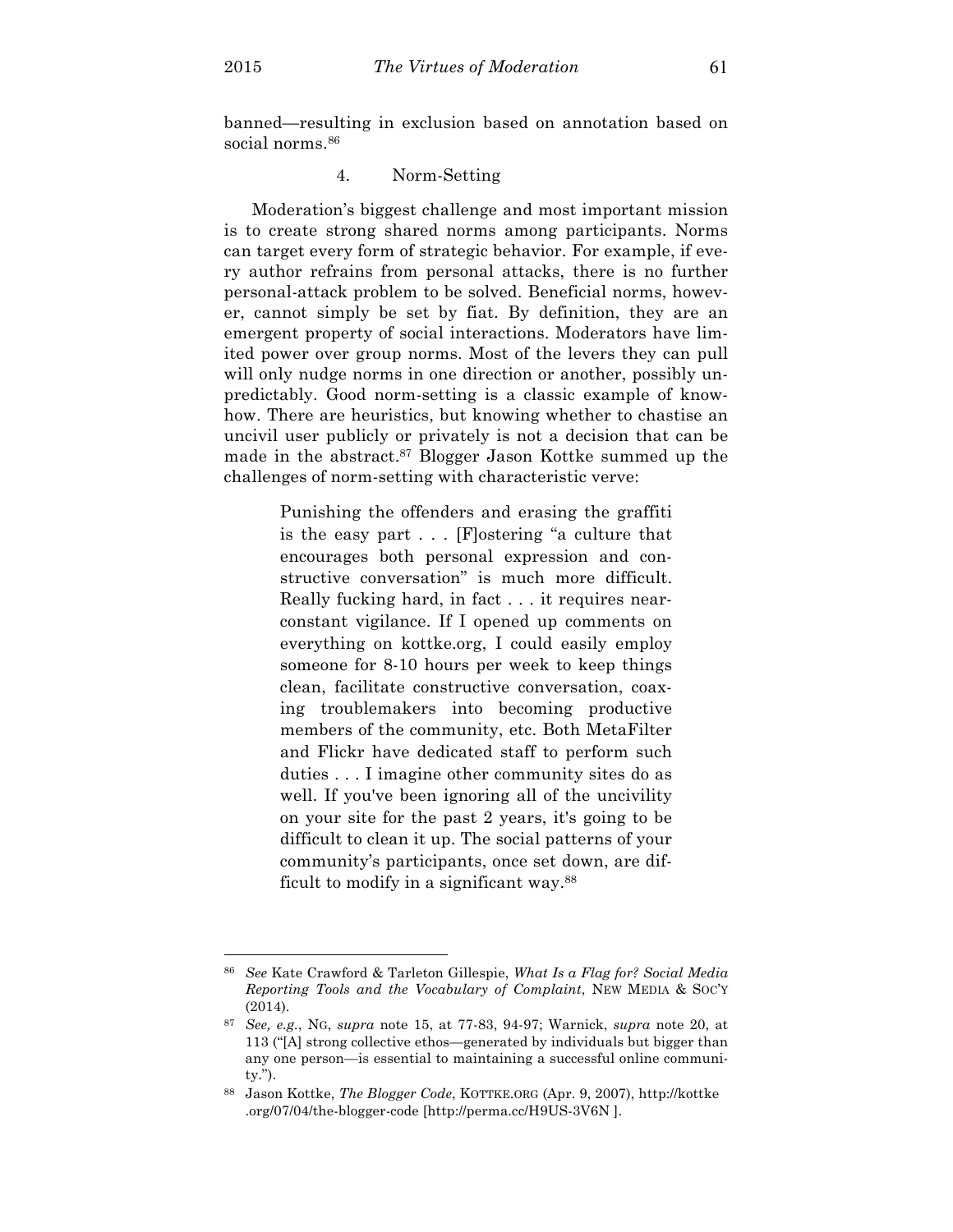Some communities depend on shared norms. Discussion groups, for example, are acutely sensitive to group norms. It only takes a few determined spammers or trolls to bring a discussion to a screeching halt.89 But other communities can prosper even when some norms are widely flouted. Spammers and trolls still abound on the Internet, but they have not yet managed to ruin it for everyone. Google may not be able to make spammers clean up their act, but it can hide their antics.<sup>90</sup> The difference illustrates the two roles that the other verbs of moderation can play. Sometimes, they keep order directly, in the face of bad behavior; at other times, they keep order indirectly, by encouraging good behavior. That is, the other three verbs are both substitutes for and sources of norms, and communities vary in the balance they strike between these two roles.

Moderators can influence norms directly by articulating them. They can do this either in general, with codes of conduct and other broad statements of rules, or in specific cases by praising good behavior and criticizing bad. The difference is the difference between "Don't post images containing nudity" and "This post has been deleted because it contained nudity." Note, however, that stating a norm does not automatically promote it. There is empirical evidence that, in some circumstances, expressing a norm about user behavior can induce exactly the opposite response.91

Moderators can also influence norms indirectly, through the other verbs.92 A list of "new and noteworthy posts" doesn't just help users find good posts through organization, it also educates them in what makes a post good in the first place. Put another way, moderators can use the other three verbs not just to regulate but also to nudge. The flip side of this point, though, is that any time a moderator uses one of the other verbs, she

<sup>89</sup> *See* Grimmelmann, *Semicommons*, *supra* note 37, at 2834-39 (discussing vulnerability of Usenet discussion groups in face of breakdown of shared norms).

<sup>90</sup> *See* GOOGLE, *Fighting Spam*, http://www.google.com/insidesearch/howsear chworks/fighting-spam.html [http://perma.cc/8LDU-CTGK]. For an example of the controversies that search engine anti-spam efforts can generate, see Josh Constine, *Google Destroys Rap Genius' Search Rankings As Punishment For SEO Spam, But Resolution in Progress*, TECHCRUNCH, Dec. 25, 2013, http://techcrunch.com/2013/12/25/google-rap-genius [http://perm a.cc/M465-5SYJ].

<sup>91</sup> *See, e.g*., Justin Cheng et al., *How Community Feedback Shapes User Behavior*, PROC. INT'L CONF. WEBLOGS & SOCIAL MEDIA (2014), http://cs.stanfo rd.edu/people/jure/pubs/disqus-icwsm14.pdf [http://perma.cc/9WW3-A9CH] ("Instead, we find that community feedback is likely to perpetuate undesired behavior. In particular, punished authors actually write worse in subsequent posts, while rewarded authors do not improve significantly.").

<sup>&</sup>lt;sup>92</sup> The other verbs of moderation are, in this sense, secondary to normsetting. Either they encourage users to comply with community norms, or they step in when norms have failed.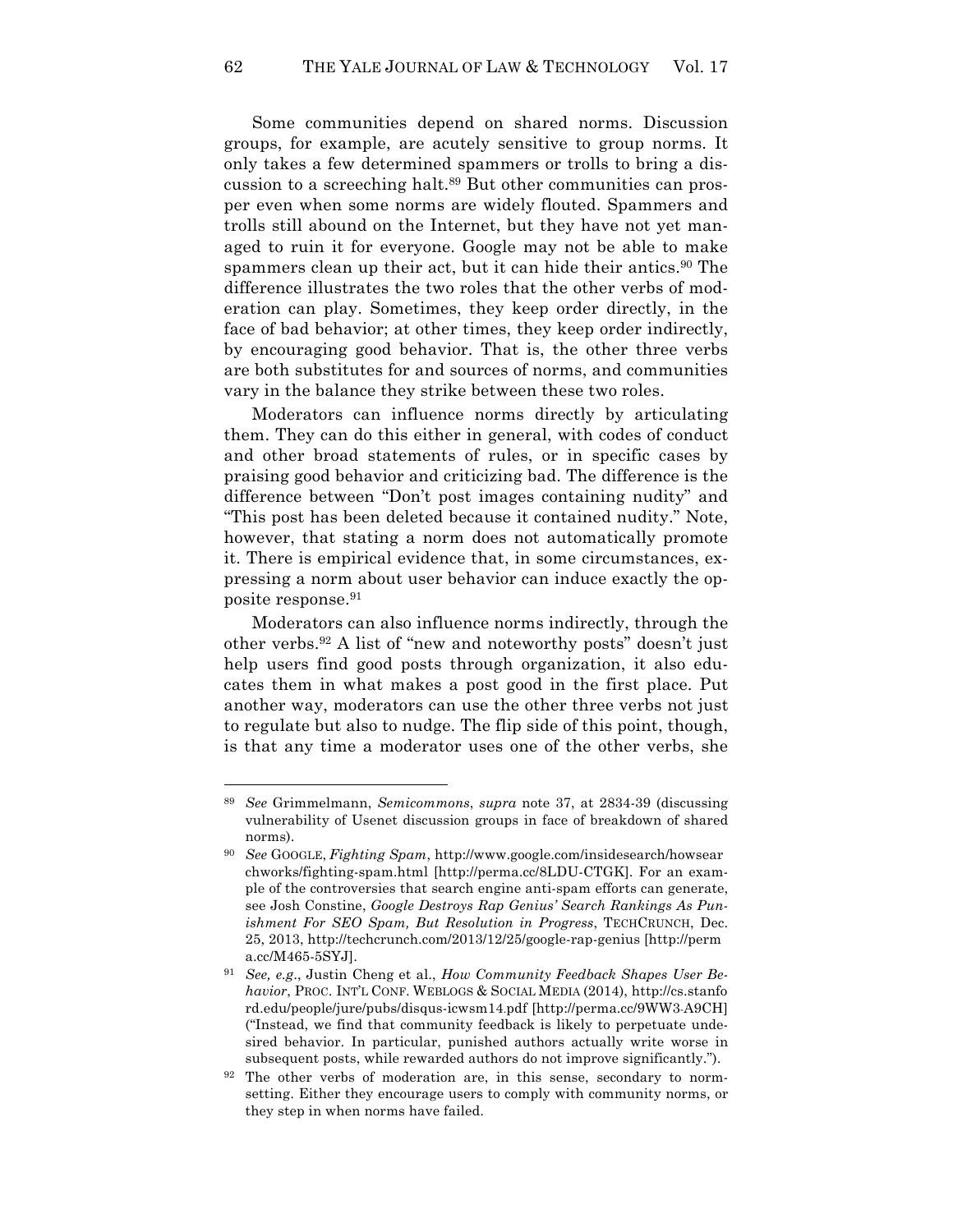nudges participants' norms, whether she intends to or not. For example, excluding a well-known commenter can reduce participants' sense of trust in a moderator, even if the exclusion is justified. Experienced moderators evaluate every design decision in terms of its effects on community norms.

A few particularly important ways to promote good norms reflect the accumulated wisdom of community managers. By far the most significant is fostering a sense of shared identity that reinforces participants' sense of belonging and their commitment to the good of the community.<sup>93</sup> Another is the initiation of new participants, who must be taught the community's expectations at the same time as they are made to feel welcome.94 Highlighting good behavior and hiding bad behavior reinforce participants' sense that good behavior is prevalent while also teaching them what to do.<sup>95</sup> As a result, designers frequently worry about how to balance competitive and cooperative impulses. Competition can spur users to individual effort at the cost of social cohesion, and different communities strike the balance differently.96

# B. *Distinctions (Adverbs)*

Picking a verb of moderation does not end the process. Each verb can be used in quite different ways. There are four important distinctions that affect how a type of moderation operates: (1) humans vs. computers, (2) secret vs. transparent, (3) *ex ante* vs. *ex post*, and (4) centralized vs. decentralized. These are the "adverbs" of moderation. These four distinctions are independent: any Verb of moderation can be applied using any of the sixteen possible combinations. For example, spam filters are a secret, decentralized, automatic, *ex post* form of organization (specifically, deletion). A chat room facilitator is a centralized, human, transparent norm-setter who acts both *ex ante* and *ex post* and may have access to tools for exclusion and deletion.

## 1. Automatically / Manually

Moderation decisions can be made automatically by software or manually by people.<sup>97</sup> To take a simple example, a poli-

<sup>93</sup> *See, e.g.*, KRAUT & RESNICK, *supra* note 17, at 79-115.

<sup>94</sup> *See, e.g.*, NG, *supra* note 15, at 179-92.

<sup>95</sup> *See, e.g.*, KRAUT & RESNICK, *supra* note 17, at 140-150.

<sup>96</sup> *See, e.g.*, CRUMLISH & MALONE, *supra* note 16, at 155-59.

 $97$  In a narrow sense, all moderation decisions are applied by software because an online community is entirely a creature of software. Grimmelmann, *Anarchy*, *supra* note 25. And in a broad sense, all policy decisions are ultimately made by the people who control and program the software. *Id.* We are concerned here with the intermediate question of which actor is responsible for day-to-day, garden-variety moderation decisions. The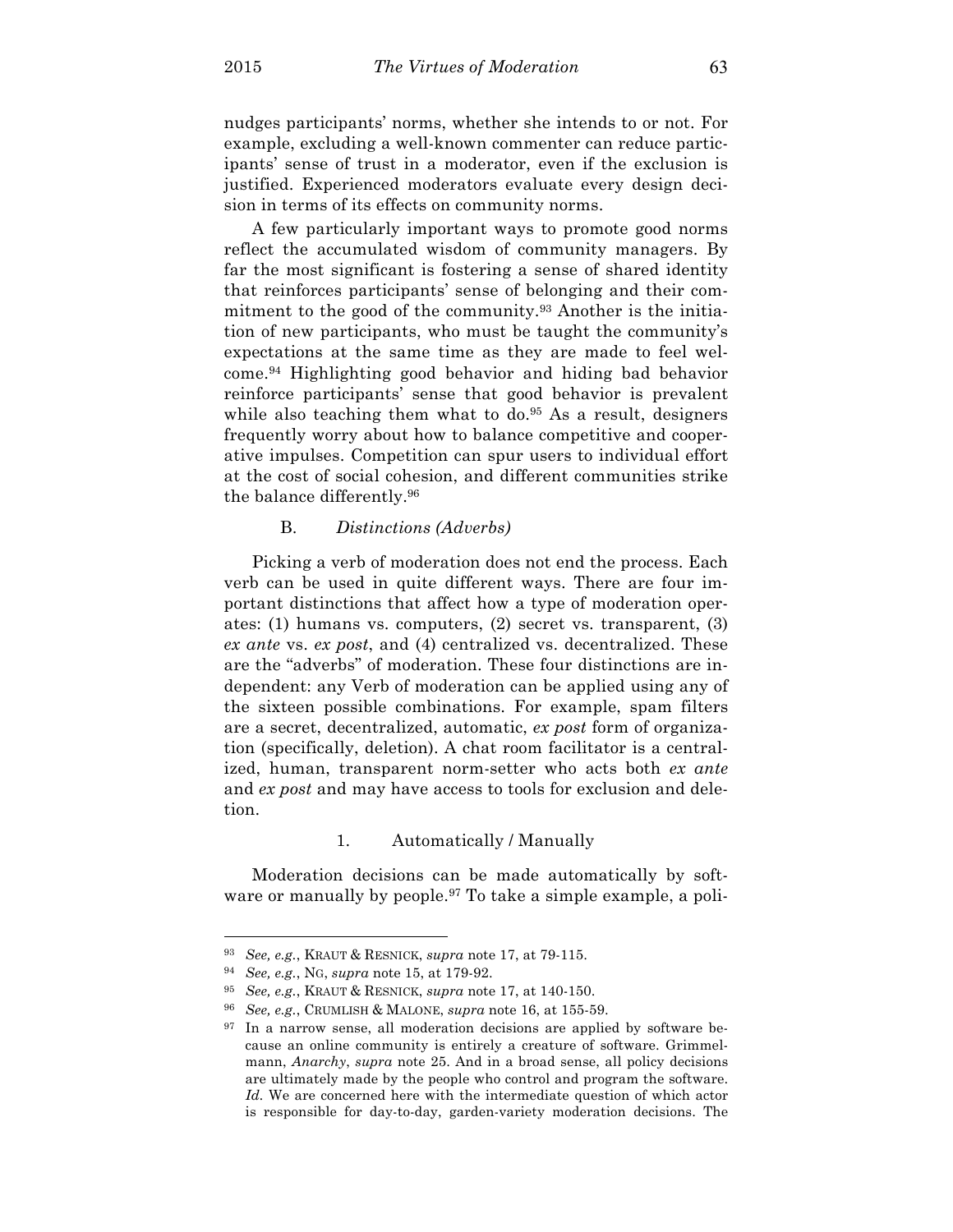cy against foul language could be implemented either through a software filter that blocks the seven dirty words or by a censor who reads everything and decides what does and does not cross the line.98 Humans have been setting norms, excluding, pricing, and organizing for millennia. Software, too, can do all four, albeit with varying aptitude. Software is effective at enforcing some exclusion decisions. Geotargeting, for example, limits access based on physical location.<sup>99</sup> On the other hand, some exclusion criteria remain easier to apply manually. Whisper employs a small army of moderators in the Philippines to screen images for "pornography, gore, minors, sexual solicitation, sexual body parts/images, [and] racism."100 Software is even more effective at pricing. Offering standardized price terms to anyone in the world is the kind of low-granularity but universal application for which it is comparatively easy to write software.<sup>101</sup> Improved machine learning and data-mining technologies have led to stunning advances in software-abetted organization in the last decade, particularly in search (a hybrid of synthesis and filtration).<sup>102</sup> Software is least good at normsetting, due to its lack of understanding of human subtleties, but it can still participate. Design features signal attitudes, can elicit empathetic reactions from participants, can mimic normaffecting participation, and can shape what other participants see. $103$ 

Three characteristics of software I identified in *Regulation by Software* play out predictably when software is used for moderation.104 First, software moderation has higher fixed costs but much lower marginal costs than human moderation. It takes more work to tell a computer what to do than to tell a

<sup>99</sup> *See generally* Marketa Trimble, *The Future of Cybertravel: Legal Implications of the Evasion of Geolocation*, 22 FORDHAM INTELL. PROP. MEDIA & ENT. L.J. 567 (2012).

- <sup>101</sup> *See generally* Harry Surden, *Computable Contracts*, 46 U.C. DAVIS L. REV. 629 (2012); Grimmelmann, *Regulation by Software*, *supra* note 58, at 1746-49.
- <sup>102</sup> *See generally* Grimmelmann*, Speech Engines*, *supra* note 22*; see also* R. Stuart Geiger, *The Lives of Bots*, *in* CRITICAL POINT OF VIEW: A WIKIPEDIA READER 78-93 (Geert Lovink & Nathaniel Tkacz eds., 2011) (describing the use of bots on Wikipedia for mass organization).
- <sup>103</sup> *See, e.g.*, Ryan Calo, *People Can Be So Fake: A New Dimension to Privacy and Technology Scholarship*, 114 PENN ST. L. REV. 809 (2010); Neal Kumar Katyal, *Digital Architecture as Crime Control*, 112 YALE L.J. 2261 (2003).
- <sup>104</sup> Grimmelmann, *Regulation by Software*, *supra* note 58.

choice is whether humans themselves make specific decisions about particular content or whether they delegate those decisions to algorithms.

<sup>98</sup> *But see* Declan McCullagh, *Google's Chastity Belt Too Tight*, CNET NEWS, Apr. 23, 2004, http://news.cnet.com/2100-1032\_3-5198125.html [http://per ma.cc/HM8L-ZWXA] (describing the "Scunthorpe problem" of overzealous software filters that find false positives of prohibited terms embedded in innocent phrases).

<sup>100</sup> *See* Chen, *supra* note 18.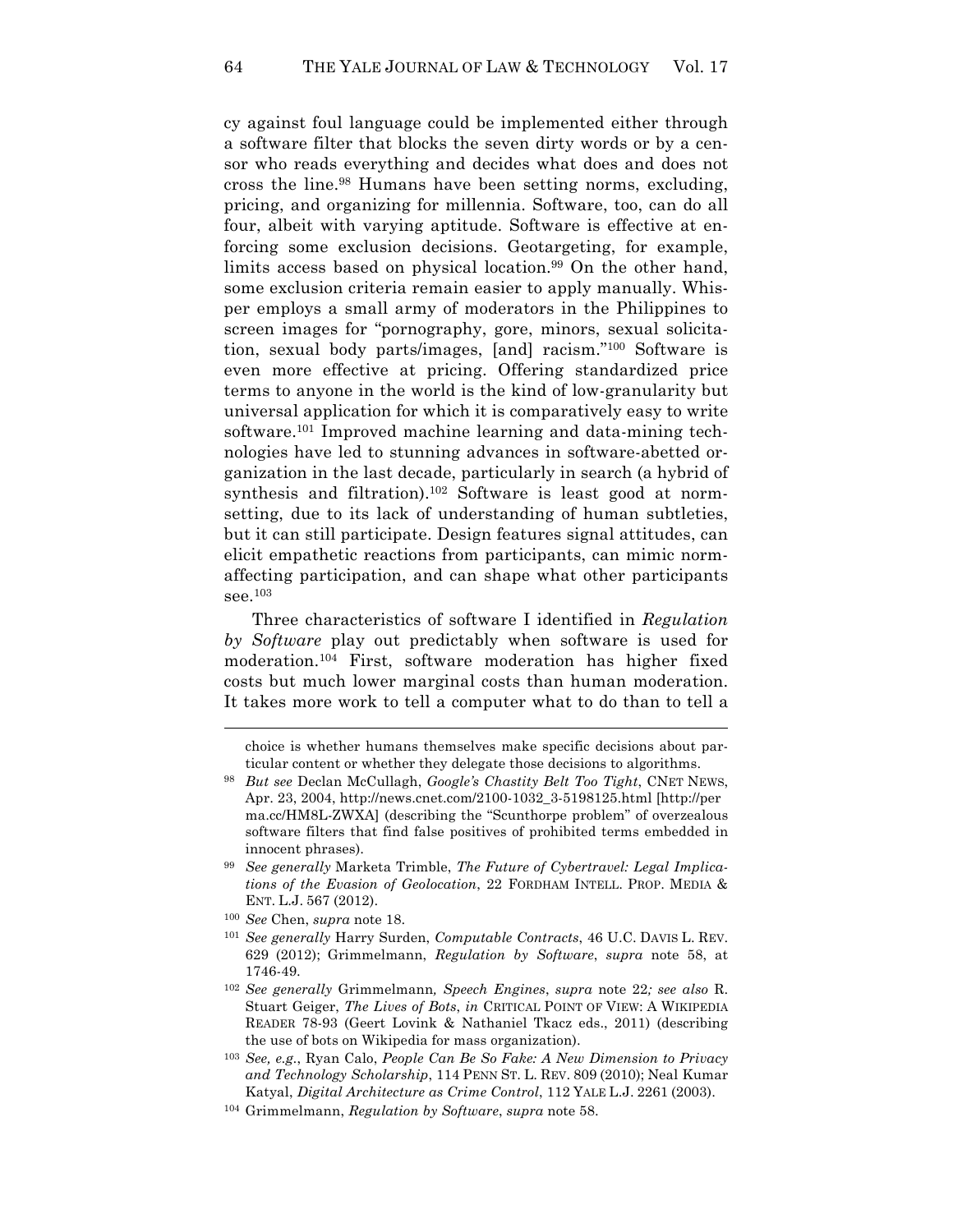human, but once the programming work is done, it is cheap to use it in thousands or millions of cases.105 No human could possibly carry out the millions of sorting decisions Reddit makes on a daily basis. Software is also more rule-bound than humans are. Thus, software is comparatively more effective at making decisions that can be reduced to "hard" facts and figures, such as how many messages a user has sent or how widely a given message has been distributed.106 And third, software fails differently than humans: it can fail all at once and is vulnerable to hacking. This is not to say that software is always less reliable or secure—humans make inexplicable errors and are vulnerable to social manipulation. But most of the time, human decision-making is more robust than software decision making.107

The tradeoff between cost and quality is characteristic of the choice between human and automated moderation. More human attention generally means better but costlier decisions. One of the reasons that user-generated moderation is so attractive to Internet companies is that it allows for human moderation's greater responsiveness while pushing the associated costs off onto users. Companies are also now increasingly using outsourced labor to drive down the cost of human review.108 Paradoxically, by turning human moderation into assemblyline piecework, these companies make it more and more like automated moderation—cheap, but also rule-bound and inflexible.

# 2. Transparently / Secretly

Every moderation decision has some observable consequences, but some are more observable than others. Transparent moderation makes explicit and public what the moderators have done and why, revealing what the overall moderation policies are and how they apply in each specific case. Secret moderation hides the details. This distinction is really a spectrum: moderation could be transparent about the what but not the why, or transparent only some of the time. Generally speaking, transparency takes additional work to implement, just as having judges give reasoned explanations of their decisions increases the judicial workload.

<sup>105</sup> *Id.* at 1729.

<sup>106</sup> *Id.* at 1732-34.

<sup>107</sup> *Id.* at 1742-45.

<sup>108</sup> *See* Chen, *supra* note 18; *see also* Tarleton Gillespie, *The Dirty Job of Keeping Facebook Clean*, CULTURE DIGITALLY, Feb. 22, 2012, http://culture digitally.org/2012/02/the-dirty-job-of-keeping-facebook-clean [http://perma .cc/A4ED-B3G8] (discussing Facebook's detailed guidelines for outsourced moderators).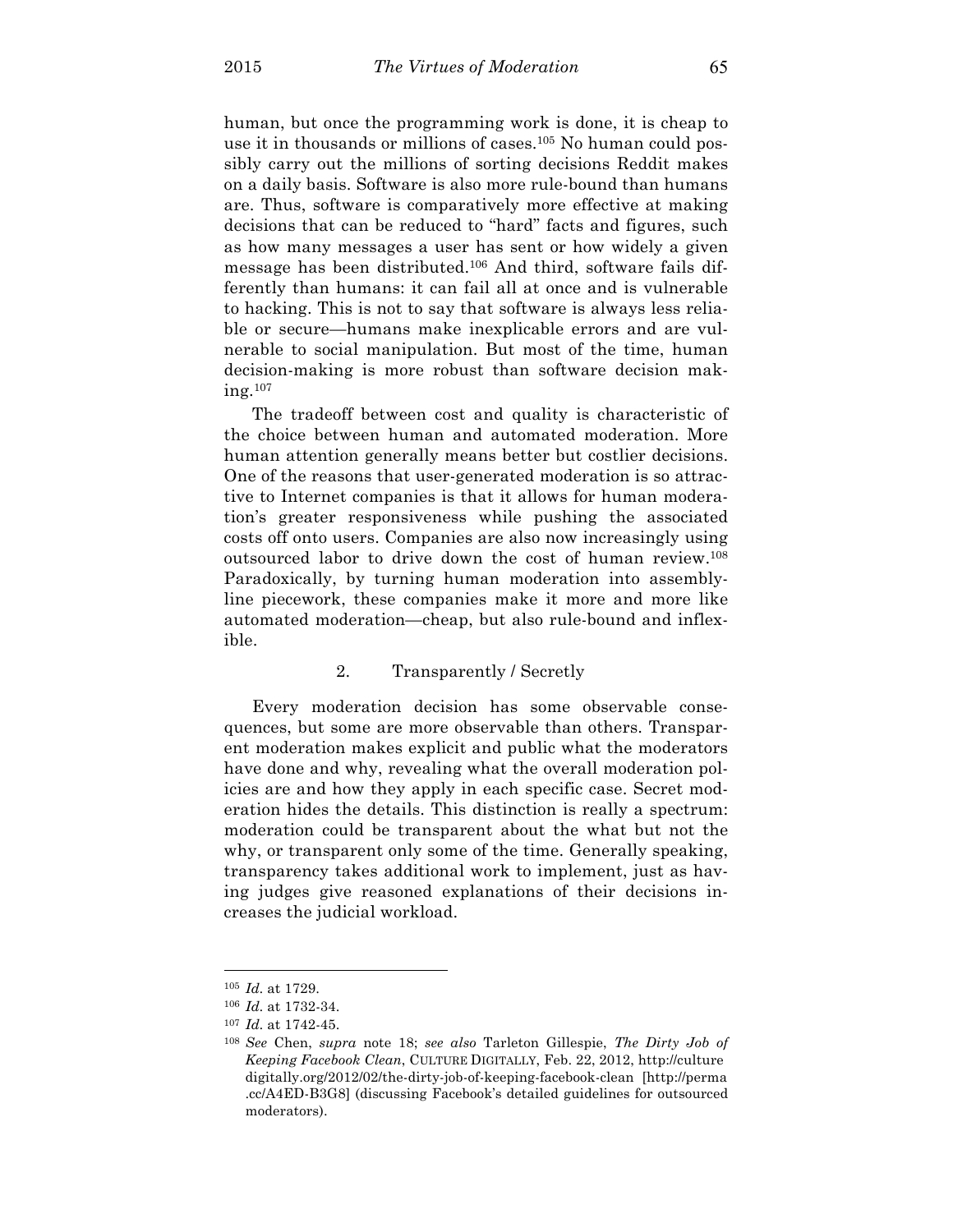It is easier to be secretive about some kinds of moderation than others. Someone who is excluded from a community will generally be able to tell that they are being denied access, although it is sometimes possible to disguise the fact that it is deliberate.109 Prices, for the most part, also need to be known to be effective in shaping choices, although implicit prices and micropayments can create some wiggle room.110 Organization has the most room for secrecy. Search users don't know what pages Google hides from them; Facebook users may not realize that the News Feed is only a partial list of posts from friends.111 Conversely, secret norms are close to an oxymoron: norms must be known to be effective.

The choice between transparency and secrecy in exclusion, pricing, and organization can have indirect effects on norms. On the one hand, transparency enhances legitimacy, providing community support for moderation, while secrecy raises fears of censorship and oppression.112 On the other, the "Streisand Effect" can undermine the effectiveness of exclusion or deletion: censorship attempts call attention to the censored material.113 Indeed, censorship can undermine norms by suggesting that the unwanted behavior is prevalent and can even draw trolls seeking attention.<sup>114</sup> One clever technique for splitting the difference is disemvoweling—leaving only the consonants in an inappropriate comment.115

The choice between secrecy and transparency also interacts with the choice between software and humans. The more com-

<sup>109</sup> *See, e.g.*, KRAUT & RESNICK, *supra* note 17, at 137-38.

<sup>110</sup> "Micropayments are systems that make it easy to pay small amounts of money." Michael Kinsley, *You Can't Sell News by the Slice*, N.Y. TIMES, Feb. 9, 2009, at A27. *See generally* Clay Shirky, *The Case Against Micropayments*, O'REILLY P2P (Dec. 19, 2000), http://www.openp2p.com/pub/a/p 2p/2000/12/19/micropayments.html [http://perma.cc/ZU9F-JK7F] (critizing micropayment systems).

<sup>111</sup> *See* J. Nathan Matias, *Uncovering Algorithms: Looking Inside the Facebook News Feed*, MIT CTR. FOR CIVIC MEDIA (July 22, 2014), https://civic.m it.edu/blog/natematias/uncovering-algorithms-looking-inside-the-facebooknews-feed [https://perma.cc/9GUD-87YT].

<sup>112</sup> *See* KRAUT & RESNICK, *supra* note 17, at 138; NG, *supra* note 15, at 104-07.

<sup>113</sup> The canonical example of the Streisand effect is the trope namer: Barbra Streisand's failed attempt to suppress distribution of an aerial photograph of her house, which led hundreds of thousands of people to seek out the photograph. *See* Paul Rogers, *Streisand's Home Becomes Hit on Web*, SAN JOSE MERCURY NEWS, June 24, 2003, http://www.californiacoastline.org/ne ws/sjmerc5.html [http://perma.cc/4JE4-VUSR].

<sup>114</sup> *See* KRAUT & RESNICK, *supra* note 17, at 145.

<sup>115</sup> *See* Cory Doctorow, *How to Keep Hostile Jerks from Taking over Your Online Community*, INFORMATION WEEK (May 14, 2007), http://www.infor mationweek.com/how-to-keep-hostile-jerks-from-taking-over-your-onlinecommunity/d/d-id/1055100 [http://perma.cc/7ZS5-DWCS] (arguing that disemvoweling "takes the sting out of" abusive comments without censoring them, and also signals community norms).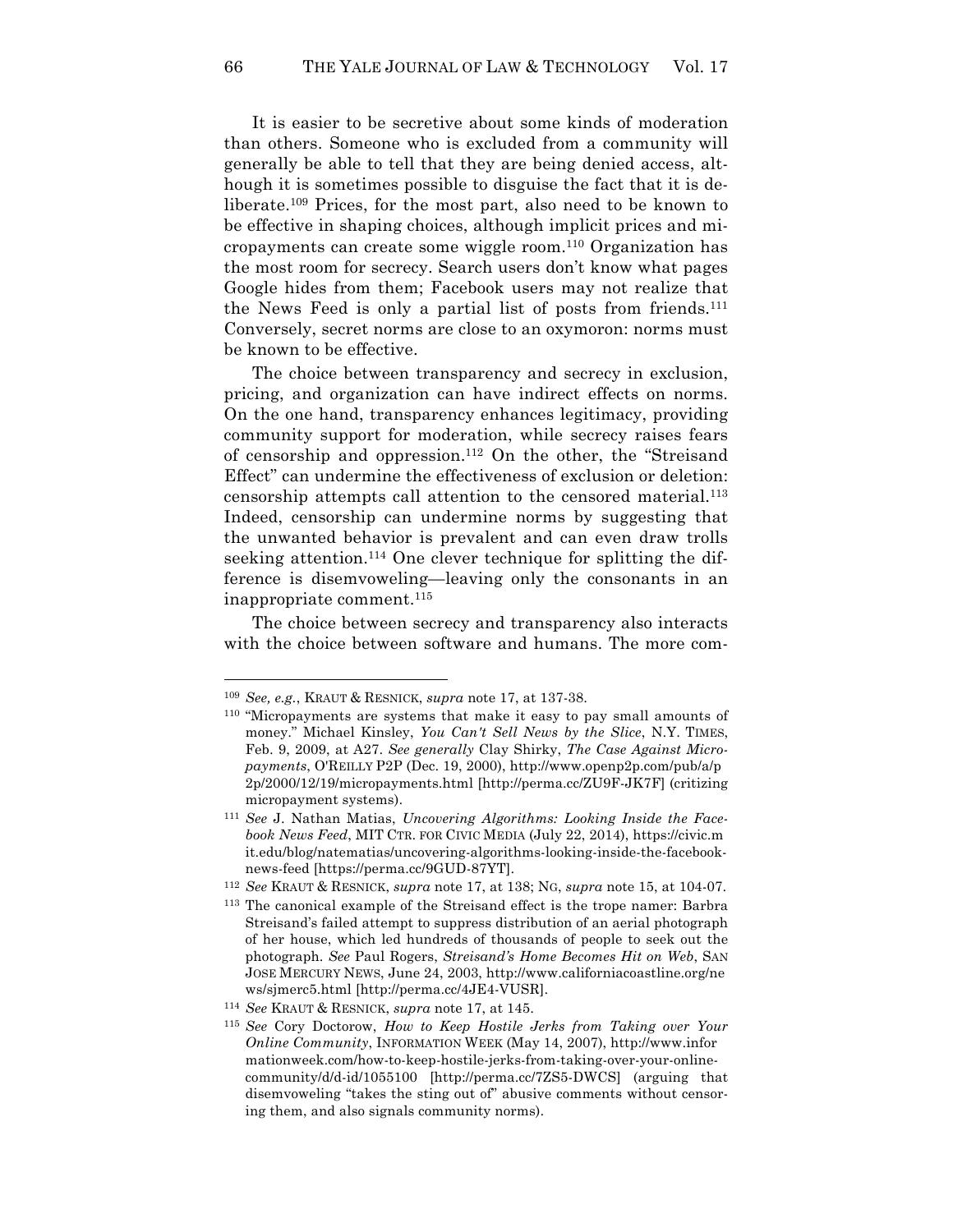plex an algorithm, the harder to explain *why* it does what it does in a way that is intelligible to humans and the greater the risk that it will act unaccountably.116 Yet secrecy may be necessary: transparency is riskier with software than with people because there is a danger of unchecked loopholes. <sup>117</sup> Anti-spam email filtering, for example, depends in part for its success on the fact that spammers are unaware of the exact details of filtering and so cannot send messages guaranteed to sneak past filters. The costs of secrecy do not just fall on abusive users, though. Google's secretive ways, adopted as a defense against search engine optimizers, make it hard for innocent websites to understand why their search rankings have fallen.

### 3. Ex Ante / Ex Post

Moderators can act *ex ante*—using their power over the infrastructure to allow some actions and prohibit others—or they can act *ex post*—using their powers to punish evildoers and set right that which has gone wrong. Acting *ex ante* takes advantage of software's architectural features; acting *ex post* is a more traditionally law-like technique.118 *Ex ante* moderation can produce consistency by applying the same rules to all content. *Ex post* moderation can conserve resources by directing moderators' attention only where it is needed.

The distinction plays out differently for different verbs. *Ex ante* exclusion can work in three ways. First, it can ration access to limit congestion and cacophony. A chat room with ten participants is easier to follow than one with a hundred all going full-speed.119 Second, it can be a crude filter that uses a member's identity as a proxy for the value of her contributions: a company might reasonably assume that non-employees have little to add to the discussion on its legal department's email list.120 Finally, it can limit community size: smaller communities may *eo ipso* be better able to cooperate because they have stronger norms.121 *Ex post* exclusion is a punishment for mis-

<sup>116</sup> See Matias, *supra* note 111 ("Is there any person at Facebook who knows how the algorithm works?"); *see generally* Danielle Keats Citron, *Technological Due Process*, 85 WASH. U. L. REV. 1249 (2007).

<sup>117</sup> *See* FARMER & GLASS, *supra* note 16, at 91-93.

<sup>118</sup> *See* Grimmelmann, *Regulation by Software*, *supra* note 58, at 1729-30. The distinction has been regularly rediscovered. *See, e.g*., Michael L. Rich, *Should We Make Crime Impossible?*, 36 HARV. J.L. & PUB. POL'Y 795 (2013); Danny Rosenthal, *Assessing Digital Preemption (and the Future of Law Enforcement?)*, 14 NEW CRIM. L. REV. 576 (2011).

<sup>119</sup> *See* FRISCHMANN, *supra* note 46, at 144-46.

<sup>120</sup> PREECE, *supra* note 15, at 273 (discussing special-purpose communities that limit registration); Smith, *supra* note 48, at S468-71 (discussing exclusion as a crude filter).

<sup>121</sup> *See generally* MANCUR OLSON, THE LOGIC OF COLLECTIVE ACTION (rev. ed. 1971).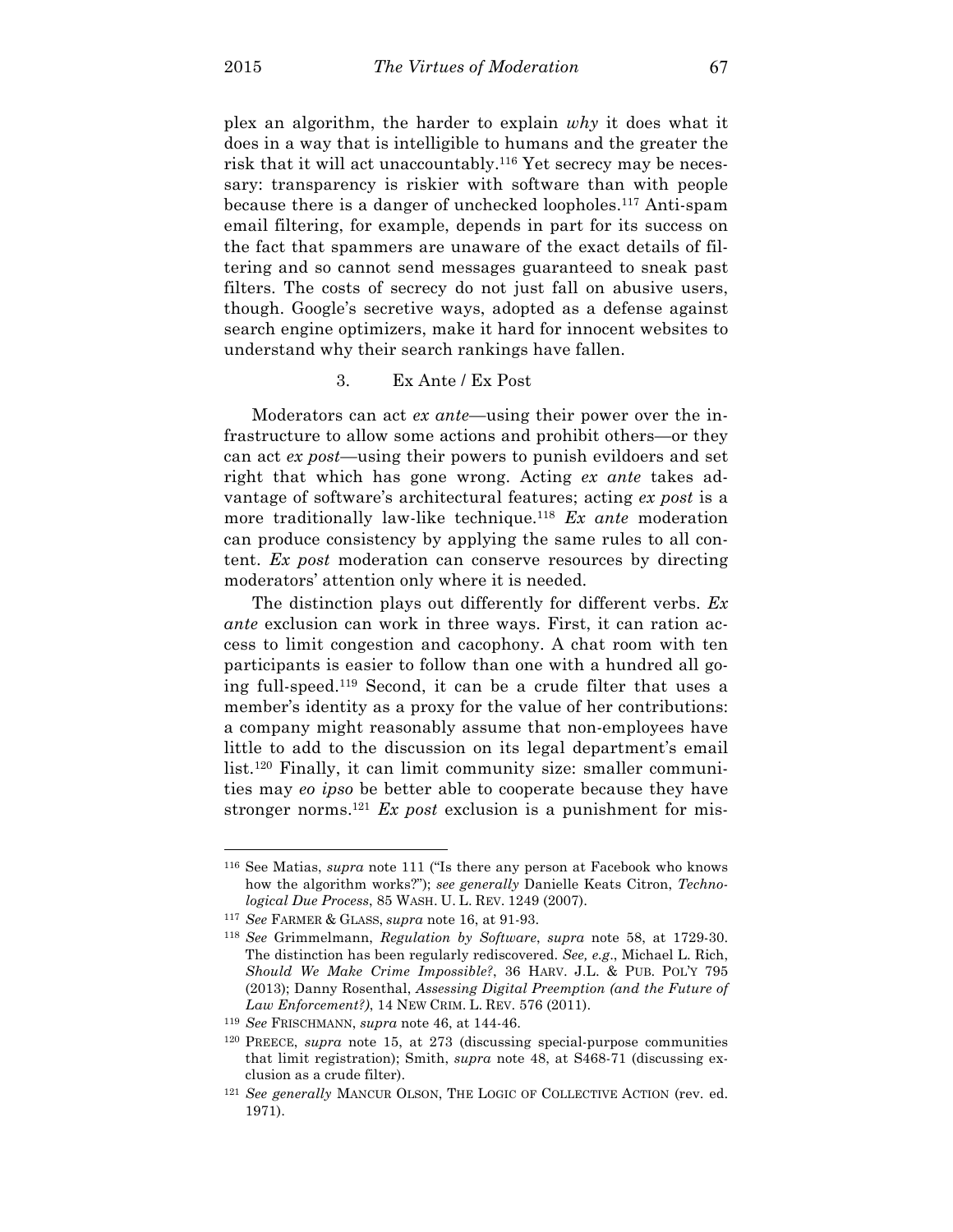behavior that puts teeth in community rules.122 If *ex post* exclusion is coupled with some transparency about the reasons for excluding participants, its existence gives members an incentive to behave.<sup>123</sup>

*Ex ante* pricing implements the usual understanding of a market—pay to play. *Ex post* pricing could be one of three things. First, the moderators may simply be extending credit to members or offering a free trial: those who do not pay up when billed will then be excluded. Second, it could be an honorsystem—pricing backed up by norms—in which participants who appreciate content or the community are encouraged to chip in to support it.124 Third, an *ex post* price could be a sanction for misbehavior, a punishment short of exclusion.<sup>125</sup>

The choice between *ex ante* and *ex post* organization is tied to the choice of actor and thus to the incidence of implicit costs. Authors act *ex ante*; readers act *ex post*; moderators can do either. If authors must pick *ex ante* a topic on a discussion board in which to post, the cost of posting is higher by the amount of effort involved in picking the right one. If moderators come along *ex post* and assign topics, authors bear less of a burden, and moderators bear more of one. *Ex post* organization is widespread, as everyone who has ever liked a photo on Facebook or flagged an abusive YouTube comment can confirm.

Regardless of who performs it, *ex ante* organization imposes a time cost on distribution because readers do not receive content until it has been organized. It may be more convenient to get your email from a mailing list in a daily digest, but you will miss out on fast-breaking conversations. *Ex post* organization can be faster-moving,  $126$  but if the goal is to edit out unwanted content and to inculcate norms against it, leaving it in place for too long can be dangerous.127 Further, because *ex post* organiza-

<sup>122</sup> *See* KRAUT & RESNICK, *supra* note 17, at 158-60; NG, *supra* note 15, at 97.

<sup>123</sup> For example, MetaFilter bans users who use posts for self-promotion. *See Self Link*, MEFI WIKI, http://mefiwiki.com/wiki/Self\_Link [http://perma.cc/ V9GW-N7M4]. Note that this point holds only when users have enough invested in their community identities to make exclusion a meaningful sanction.

<sup>124</sup> *But see* Matthew Ingram, *Why Online "Tip Jar"-Style Payment Systems Don't Work*, GIGAOM, May 11, 2011, http://gigaom.com/2011/05/11/why-onl ine-tip-jar-style-payment-systems-dont-work [http://perma.cc/APR9-M4U 9].

<sup>125</sup> *See* Robert Cooter, *Prices and Sanctions*, 84 COLUM. L. REV. 1523 (1984). The difference between sanctions and prices is that sanctions attempt to defend a known line from transgression, rather than to measure the precise amount of harm. The temporal asymmetry provides a different way to distinguish sanctions and prices. Prices can be applied *ex ante* or *ex post*, but sanctions can only be applied *ex post*.

<sup>126</sup> *See* BELL, *supra* note 16, at 59 (praising *The Guardian* for its use of *ex post* moderation).

<sup>127</sup> *See* KRAUT & RESNICK, *supra* note 17, at 132.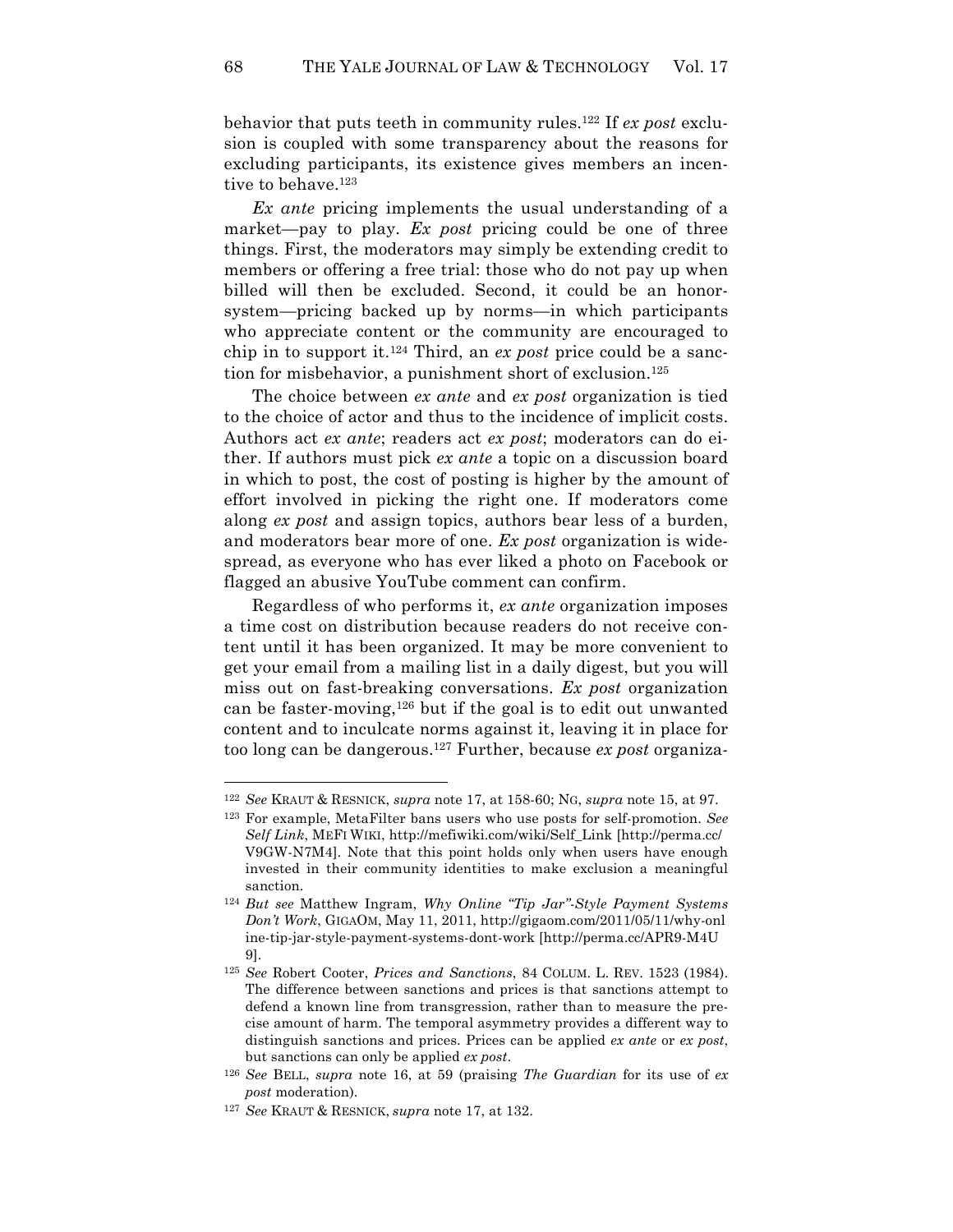$\overline{a}$ 

tion can alter content or change its attributes, it can paradoxically impose search costs on participants. If you have ever found a web page through a search engine, only to lose it later when the page is no longer a prominent result for your original search term, you are a victim of a change in *ex post* filtration.

An especially important aspect of *ex post* organization specifically of *ex post* deletion—is the spectrum from ephemerality to permanence.128 By lowering the stakes, ephemerality promotes experimentation, risk-taking, and contingency.129 It also inhibits the formation of recognizable individual identities, which can ironically promote the development of a shared collective ethos.130 More persistent content allows for normenhancing community memory and for enduring individual reputations. The good that community members do lives on; so does the bad.

Finally, effective social norms have both *ex ante* and *ex post* aspects. *Ex post*, the community expresses its approval or disapproval after a member has acted. Once someone has hit reply-all for a personal aside, others can only glower and make pointed remarks. *Ex ante* social norms are those that members have internalized. With enough pointed remarks, members will learn to check themselves before they hit reply-all.

# 4. Centrally / Distributedly

Moderation decisions can be made either centrally by a single moderator whose decision affects the entire community, or by multiple distributed moderators whose individual decisions affect only part of the community.131 For the most part, the consequences are as one would expect, and track the usual legal debates about hierarchy and federalism. Centralized moderation provides consistency: there is only one domain-name system. Distributed moderation promotes diversity: TMZ and PatientsLikeMe have different moderation policies, and should. Centralized moderation aggregates information: Google's Page-Rank algorithm draws on the entire structure of the Web. Distributed moderation relies on local knowledge: mailing list moderators have experience with their members' sense of

<sup>128</sup> I am indebted to Sarah Jeong for pointing out this distinction.

<sup>129</sup> *See* Lee Knuttila, *User Unknown: 4chan, Anonymity, and Contingency*, FIRST MONDAY, Oct. 3, 2011, http://firstmonday.org/article/view/3665/3055 [http://perma.cc/VP3A-57CS] (explaining how ephemerality of posts on 4chan is responsible for "a unique, virtual ontological experience" and "fortuitous encounter[s]").

<sup>130</sup> *See* Auerbach, *supra* note 55; Jay Allen, *How Chan-Style Anonymous Culture Shapes #gamergate*, STORIFY (Dec. 3, 2014), https://storify.com/a\_man \_in\_black/how-chan-style-anonymous-culture-shapes-gamergate [https://p erma.cc/AFN4-PW9S].

<sup>131</sup> *Cf*. Raaj Kumar Sah & Joseph E. Stiglitz, *The Architecture of Economic Systems: Hierarchies and Polyarchies*, 76 AM. ECON. REV. 716 (1986).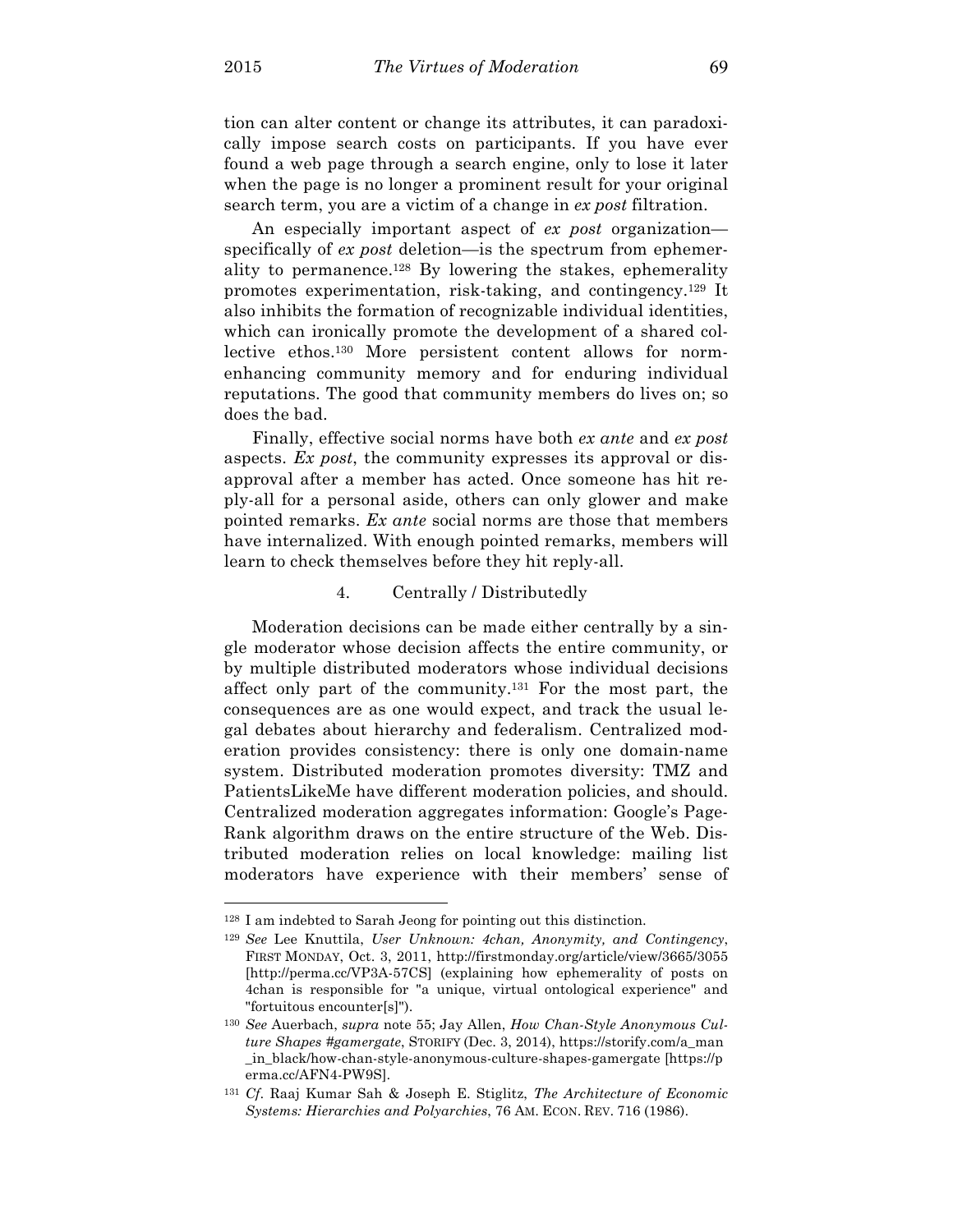which messages are off-topic. Centralized moderation offers the ability to stop unwanted content and participants by creating a single checkpoint through which all must pass: a spammer kicked off of Facebook will not bother anyone else on Facebook. But chokepoints are also single points of failure: a spammer who gets through on Facebook can bother a lot of people. In comparison, distributed moderation offers more robustness and defense in depth. Centralized moderation offers a clear focal point for policy-making. If you don't like my post, you know where to complain. Distributed moderation permits those with ideological differences to agree to disagree: if you don't want to read my weblog, no one is putting it in front of you.

In a sense, the choice between centralized and distributed exclusion is the choice between a single community and many. Similarly, the choice between centralized and distributed pricing is the choice between a big-box retailer and a bazaar of many small merchants. It is in organization that the dichotomy between centralized and distributed moderation is the sharpest and the richest. A search engine is powerfully centralized; a social network devolves many organizational decisions to members who decide which friends to share and converse with. Taxonomies are centralized annotation; folksonomies of userassigned tags are distributed annotation.132 A top-ten list is a centralized filter; user-created playlists are distributed filters. But norms, by their nature, cannot be fully centralized. The power to adopt, shape, or reject them is always in the hands of members. The larger a community, the more competing voices and normative focal points it is likely to have.

#### C. *Community Characteristics (Adjectives)*

Just as one size does not fit all forms of moderation, one size does not fit all communities. Communities differ along many axes: the email system has different properties than Wikipedia, which has different properties than the comments section of a blog. Four characteristics of a community are particularly important in affecting the kinds of strategic behavior threatening it and the effectiveness of various types of moderation: (1) the capacity of the infrastructure, (2) the size of the user community, (3) the distribution of ownership, and (4) the identifiability of participants. As with the adverbs above, these characteristics are mostly independent of each other.

<sup>132</sup> *See* Adam Mathes, *Folksonomies—Cooperative Classification and Communication Through Shared Metadata* 3-5 (2004), http://adammathes.com /academic/computer-mediated-communication/folksonomies.pdf [http://per ma.cc/Y5KE-RMCY].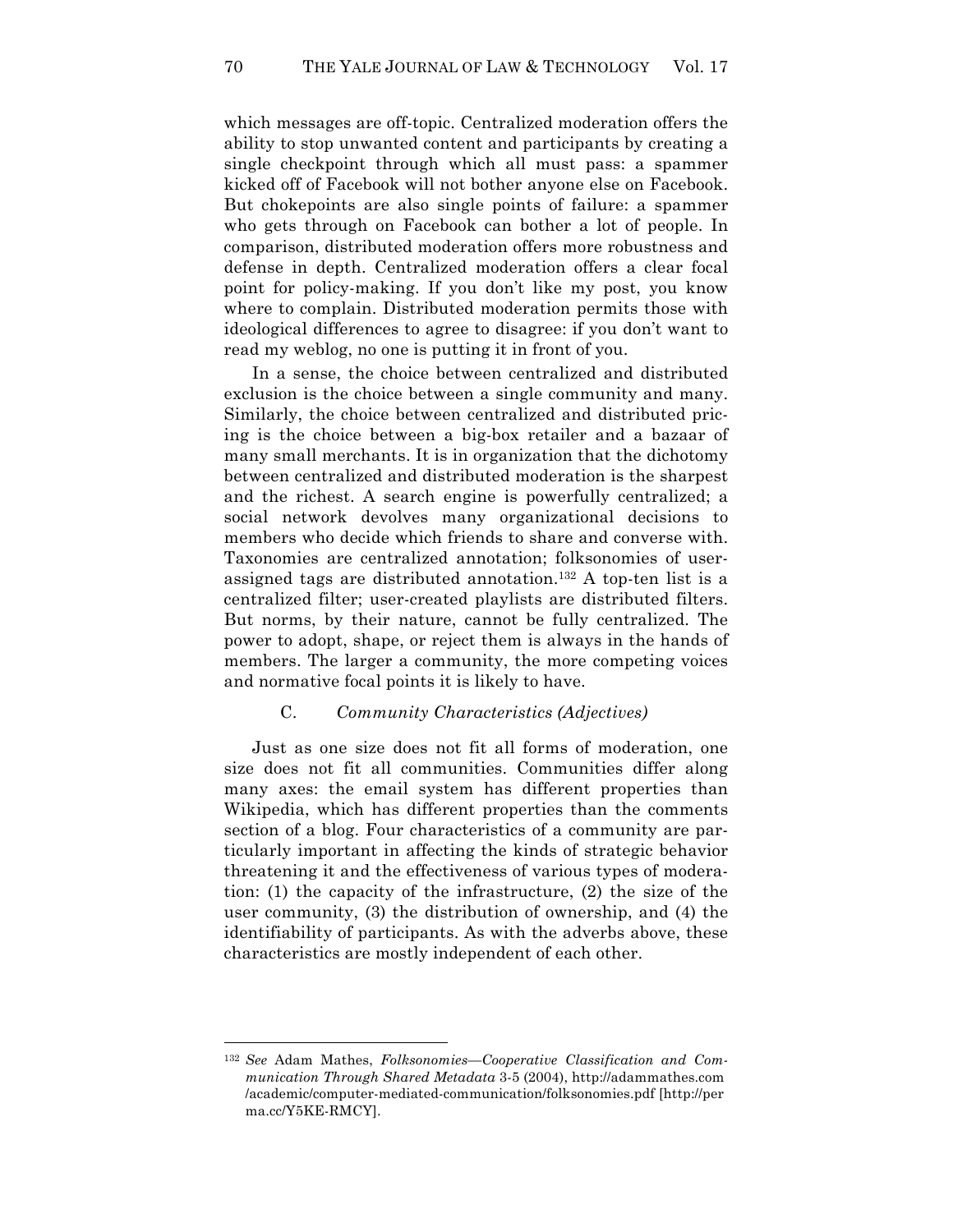#### 1. Infrastructure Capacity

Infrastructure's capacity—hard drive space, bandwidth, processing power, electric power, etc.—affects its ability to support members' use. Where there is too much use for a given capacity, congestion results. Members find the system unpleasant, unreliable, or unusable. In theory, it is almost always possible to add infrastructure, increase capacity, and reduce congestion. But in practice, limited capacity affects the community in two ways. First, infrastructure costs money, so paying for it often requires pricing. Second, adding capacity takes time, which means congestion can be a major short-run problem, particularly in growing communities, even when long-run upgrades are feasible.133 Friendster stumbled over technical issues as it grew and was surpassed by MySpace,<sup>134</sup> which stumbled in turn and was surpassed by Facebook.135

A community in which capacity is a significant bottleneck looks very different from one in which it is not. With little capacity, the common-pool resource problem at the infrastructure level dominates, favoring moderation that closely regulates usage: exclusion, pricing, and deletion. As capacity increases, infrastructure recedes and content comes to the fore. There may still be cacophony, abuse, and manipulation, but these problems are more amenable to additive solutions, as captured in the slogan that the best remedy for bad speech is more speech. Annotation, filtration, synthesis, and norm-setting become comparatively more attractive. Where the balance between capacity constraints and cognitive constraints falls will vary by community. Ones in which members share rich multimedia content will experience congestion sooner and more painfully than ones in which members share short textual content.136

The minimum practical unit of infrastructure is often sufficient to enable a great deal of use, making it an important spe-

<sup>133</sup> Infrastructure can be lumpy. When a community has outgrown its first server, it cannot easily add one-tenth of a second server. You cannot make a terabyte database simply by connecting a thousand gigabyte databases to each other. Cloud computing, however, is smoothing out infrastructure capacity by making it much easier to throw more computing resources at a problem, quickly and scalably.

<sup>134</sup> *See* Gary Rivlin, *Wallflower at the Web Party*, N.Y. TIMES, Oct. 15, 2006, http://www.nytimes.com/2006/10/15/business/yourmoney/15friend.html [http://perma.cc/E8EE-K254].

<sup>135</sup> *See* JULIA ANGWIN: STEALING MYSPACE: THE BATTLE TO CONTROL THE MOST POPULAR WEBSITE IN AMERICA 246-53 (2009).

<sup>136</sup> *Compare, e.g.*, TWITCH, http://www.twitch.tv [http://perma.cc/5PG9-PKLB] (users share gaming videos), *with* YO, http://www.justyo.co [http://perma .cc/ZUC2-VSWM] (users share the word "Yo").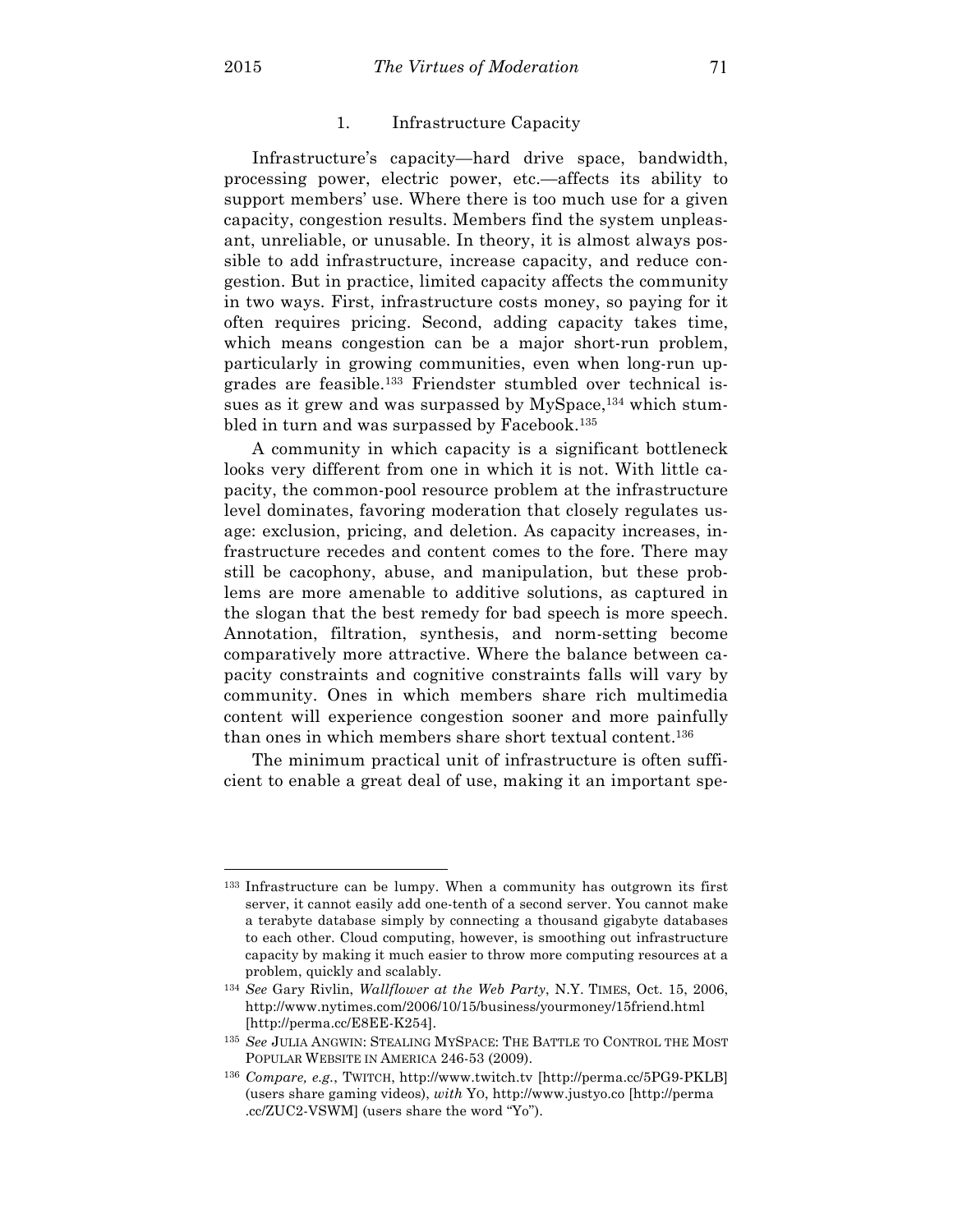cial case of abundance. <sup>137</sup> For less than \$250, you can buy a computer capable of carrying out two billion operations per second and with a hard drive capable of storing half a million full-text novels.138 Accordingly, a typical blog could receive thousands of comments a month without increasing its owner's costs in the slightest. When participants bring their own infrastructure—as in peer-to-peer systems—they may be able to support a substantial community without substantial effort. Growth out of this range creates an important scale transition: capacity becomes something the community must worry about, pay for, and safeguard.

## 2. Community Size

Closely related to infrastructure capacity is the number of members in a community. One important issue, discussed above, plays out at the infrastructure layer: more members means greater use and thus greater congestion.139 The more interesting consequences of increasing community size play out at the information layer. There are two offsetting effects for readers and authors. On the one hand, greater size catalyzes informational network effects in this two-sided market for attention: readers would rather join a fan fiction community with ten thousand stories than one with ten, while authors would rather post to a fan fiction community with ten thousand readers than one with ten. These effects are critical when a community starts. Like airplanes, communities need forward momentum to take off.140 On the other hand, a large community of authors will generate cacophony, making moderation increasingly essential if readers are to find anything of value. Once a fan fiction community has ten thousand stories, it needs tags or a search function to separate the Harry/Draco slash<sup>141</sup> from the

<sup>137</sup> *See* Yochai Benkler, *Sharing Nicely: On Shareable Goods and the Emergence of Sharing as a Modality of Economic Production*, 114 YALE L.J. 273, 301-04 (2004).

<sup>138</sup> As of March 2015, a Dell Inspiron 14-inch laptop with a 500-gigabyte hard drive and a 2.16-gigahertz CPU cost \$229.99 on sale from Dell.com. *See New Inspiron 14 3000 Series Laptop*, DELL, http://www.dell.com/us/p/inspi ron-14-3451-laptop/pd [http://perma.cc/8DWA-JXK6]. Also as of March 2015, Amazon Web Services offers 750 hours of computing time per month and tens of gigabytes of storage *for free*. *See AWS Free Tier*, AMAZON, http://aws.amazon.com/free [http://perma.cc/X272-92C9].

<sup>139</sup> This is the classic common-pool resource problem, and conventional wisdom recommends restricting community membership for just this reason. *See, e.g.*, OSTROM, *supra* note 38, at 91-92.

<sup>140</sup> The importance of catalyzing the initial roll-out of a community is a recurring focus of books on community management. *See, e.g.*, NG, *supra* note 15, at 113-23.

<sup>141</sup> *See, e.g.*, Blackie & Yoyo, *[Tag: Harry/Draco]*, FUCK YEAH HP SLASH, http: //fuckyeahhpslash.tumblr.com/tagged/draco [http://perma.cc/D5V5-4FYR].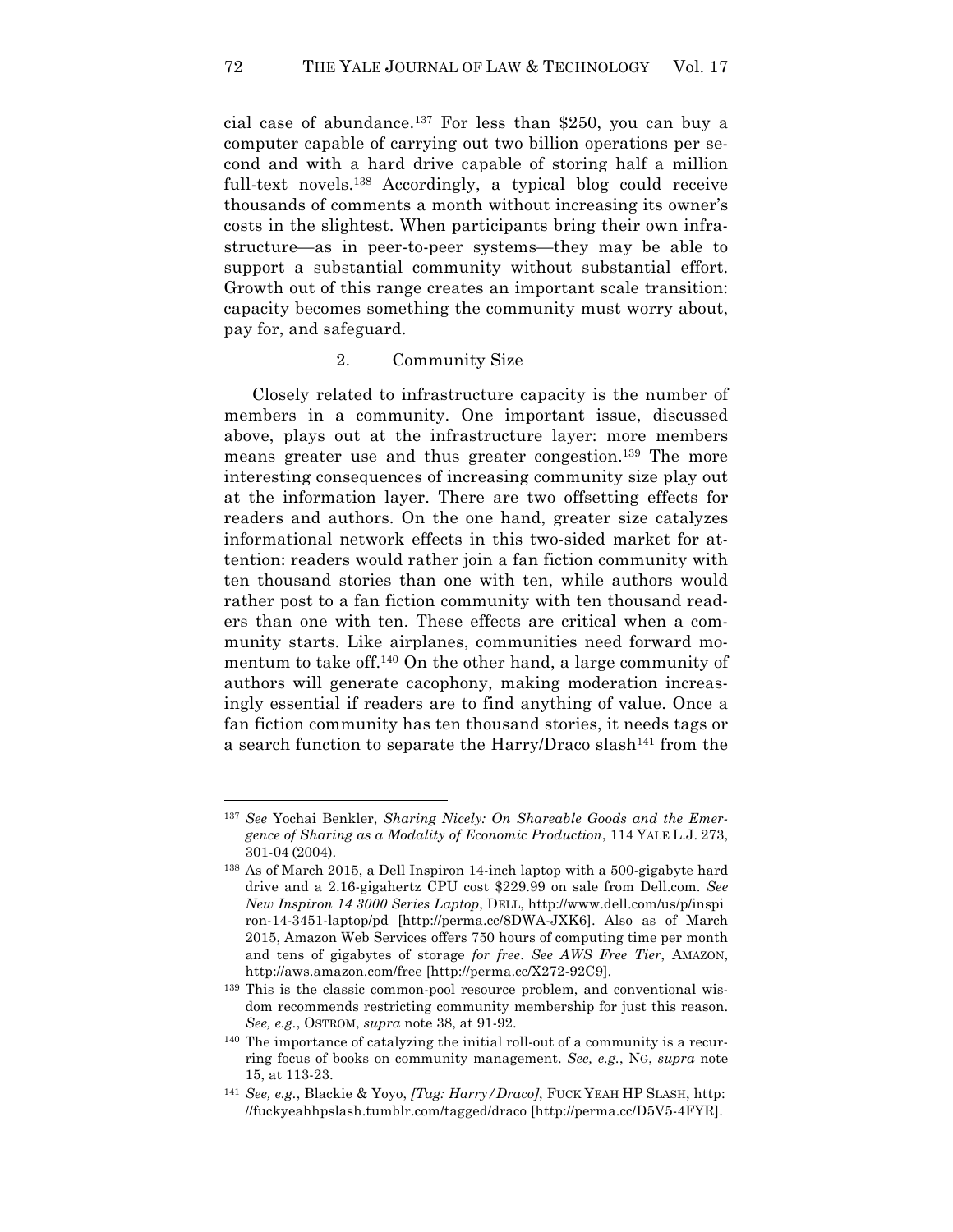$\overline{a}$ 

Ronbledore,<sup>142</sup> and stars or favorites or votes to filter the cream from the chaff. To summarize, the larger a community is, the better it is at competing with external alternatives, but the more internal moderation it requires.

Moreover, community size interacts with the effectiveness of the forms of moderation. Growth is often notably unkind to social norms. It is easier to maintain any given norm in a smaller community than a larger one. As a community grows, it becomes easier for individuals and groups to resist a norm. This breakdown makes it harder to use social norms to moderate large communities. A group of twenty can operate by unspoken consensus in a way that a group of twenty thousand cannot. Thus, decentralized moderation becomes increasingly attractive as the community grows because it fragments the community into smaller subcommunities that can maintain their own norms. Reddit's subreddits, described below, are a superlative example. Exclusion can also be more difficult in a large community because it is easier for the unwanted to sneak in (for example, by stealing a password or giving a false name) and avoid immediate detection.

On the other hand, pricing and organization can benefit from community size. Pricing at scale benefits from the salamislicing effect: a great many small payments can add up to a surprisingly large number. This is the key, for example, to advertising. Each pageview is good only for a small fraction of a penny, but those fractions add up fast. Organization can take advantage of the law of large numbers. Any individual moderator's assessment of an action's value may or may not accurately reflect the community's sense of value, but the average of a thousand moderators' assessments is likely to express it fairly well. Thus, some techniques of synthesis become increasingly reliable as the community grows. Google's assessment of Web pages' importance, for example, synthesizes the individual decisions of many millions of Web authors. The same is true of Amazon's averages of user reviews, of Reddit's upvoting algorithms,143 and even of American Idol.

Finally, community size shapes the way in which moderation can best be executed. All of the verbs have costs that increase with volume, and moderation requires greater and

<sup>142</sup> *See* estel, *Weasley is Dumbledore Theory, If You Have Time to Spare,* HAR-RY POTTER'S PAGE DISCUSSION BOARDS (MAY 21, 2004, 11:31 AM), http://ww w.harrypotterspage.com/forums/index.php?s=&showtopic=393&view=find post&p=17361 [http://perma.cc/Y8JG-WST8]; *see generally* Mallory Ortberg, *Ronbledore Archive*, THE TOAST, http://the-toast.net/tag/ronbledore [http://perma.cc/MWF4-BR9N].

<sup>143</sup> Indeed, the Reddit algorithm has been tweaked to reflect the fact that assessments of content become more reliable as more people provide them. *See infra* note 273.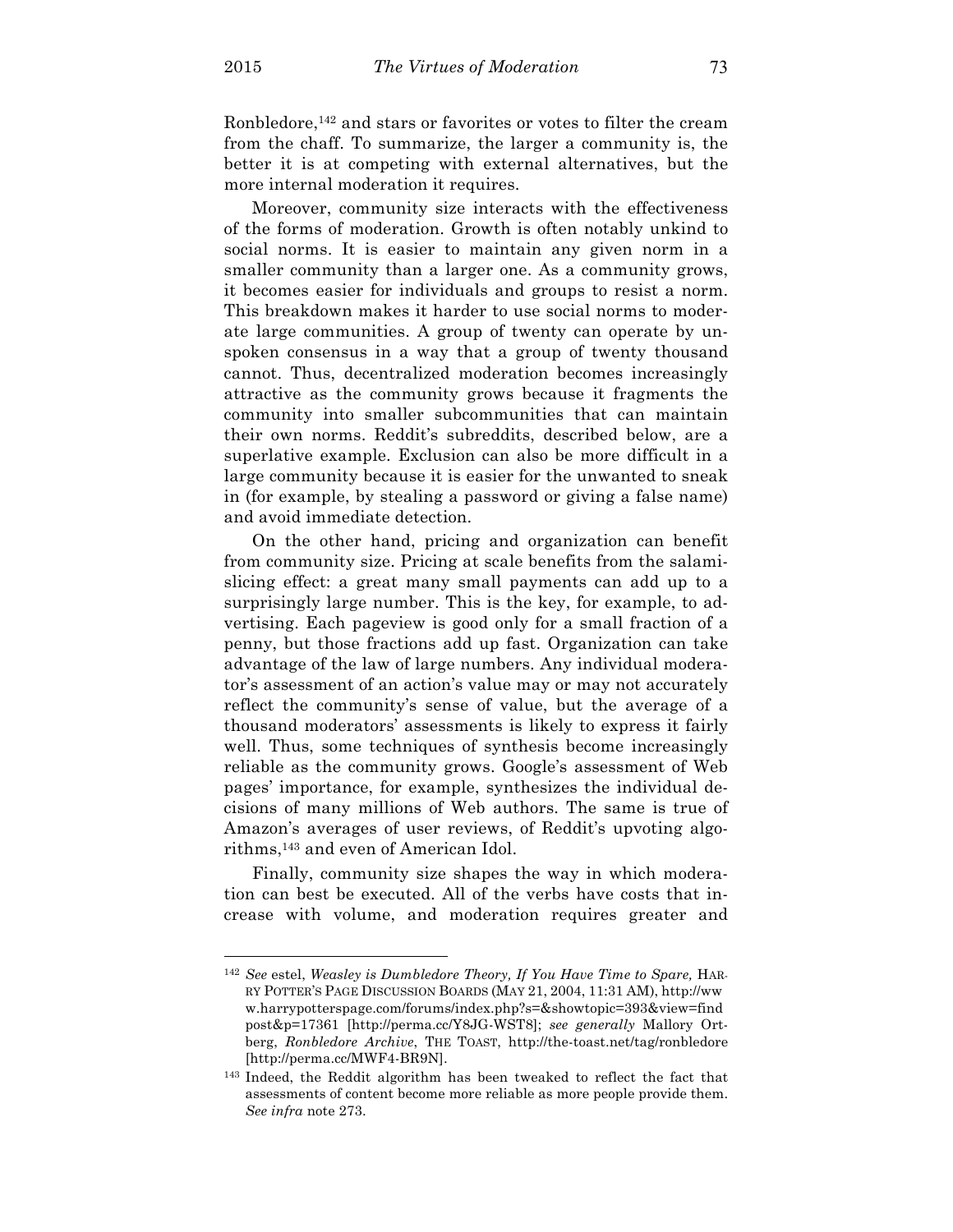greater investments as a community grows. I have mentioned the scale transition that occurs when a community becomes big enough that it must start worrying about congestion. There is a second common transition, which occurs when a community becomes too big for one person to moderate without help. Professional moderation becomes attractive, but paying those professionals requires pricing. A third scale transition occurs when the community becomes too big for any reasonably sized group of humans to moderate entirely on their own. YouTube, for example, would need three shifts of six thousand employees each, working around the clock, to prescreen all the videos uploaded to the site.144 Either decentralized or automatic moderation and quite possibly both—becomes a necessity.

# *(1) Ownership Concentration*

Just as moderation can be centralized or distributed, so can ownership. The two questions are distinct. Wikipedia has centralized ownership (the Wikimedia Foundation) but decentralized moderation. Bitcoin has centralized moderation (there is only one blockchain) but decentralized ownership (many different people and organizations run computers that participate in the Bitcoin network). <sup>145</sup> For the sake of clarity, I will refer to centralized ownership as *concentrated*, and decentralized ownership as *dispersed*.

Concentrated ownership has one substantial advantage: there is only one owner whose account books must balance, rather than many. With dispersed ownership, if one of the many owners finds that she is absorbing a disproportionate share of the costs, she may simply withdraw. Put another way, concentrated owners can afford to be indifferent to the distribution of costs, since one part of the infrastructure may subsidize another. The *New York Times* does not have to worry about separately accounting for the profit and loss of comments on each individual article on its website. Distributed owners have no choice but to worry about the balance of payments. Such a system is far more likely to be stable when the owners are also participants, so that they subsidize themselves. Peer-to-peer file sharing is the classic example of a case in which the rewards of participation induce users to contribute their computing resources to the infrastructure. This self-organizing, self-provisioning as-

<sup>144</sup> *See Statistics*, YOUTUBE, https://www.youtube.com/yt/press/statistics.html (last visited Jan. 20, 2015) [https://perma.cc/ZG7H-CL5J] ("100 hours of video are uploaded to YouTube every minute."). Assuming each moderator can watch one video at a time, watching every video would therefore require 6,000 moderators working simultaneously, all the time.

<sup>145</sup> *See generally* ANDREAS M. ANTONOPOULOS, MASTERING BITCOIN: UNLOCK-ING DIGITAL CURRENCIES (2014) (describing Bitcoin).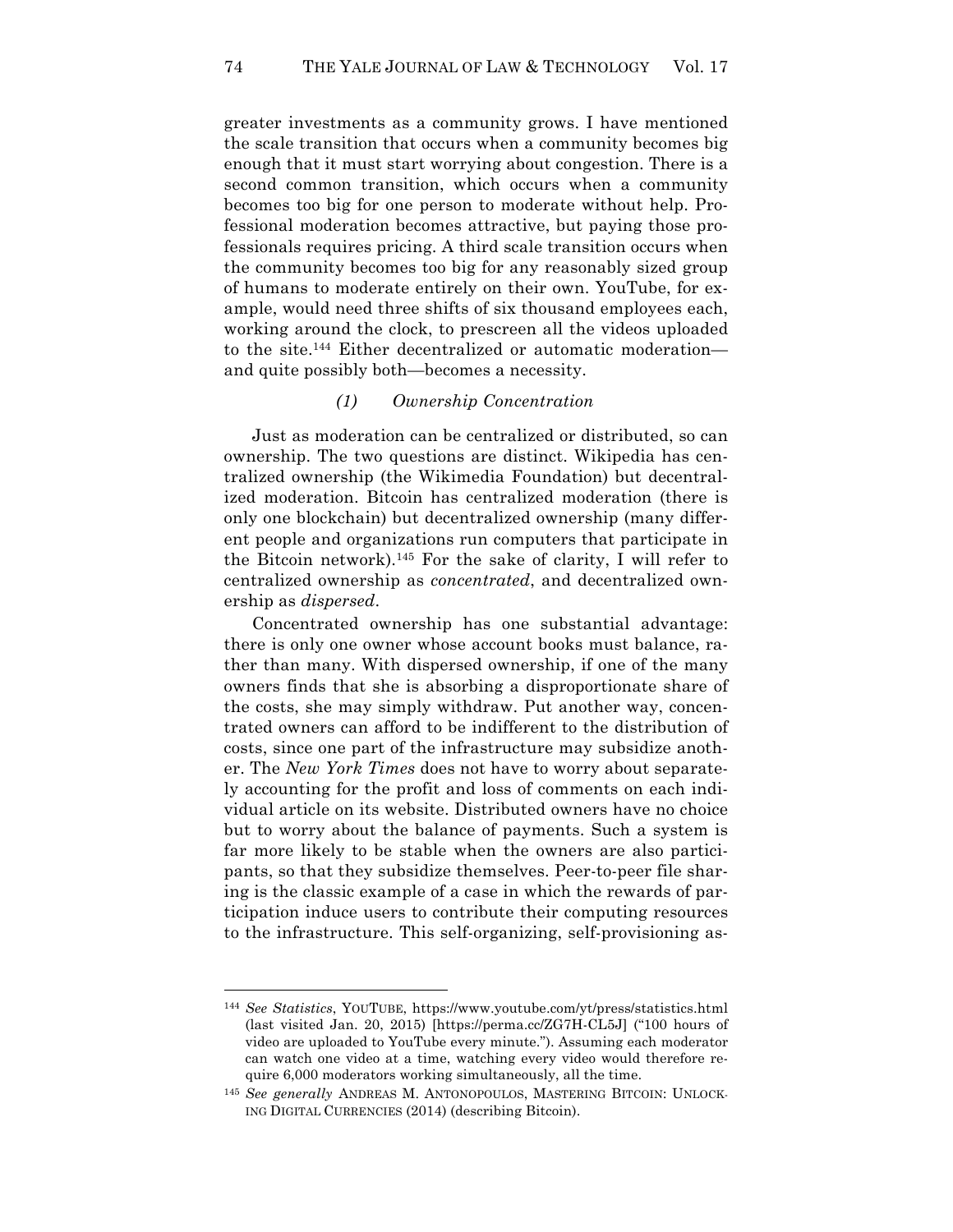pect of dispersed ownership can be particularly robust in communities that do not rely heavily on exclusion or pricing.

Both forms of ownership can be useful in resisting attacks. On the one hand, dispersed ownership can align incentives by allocating the costs of heavy use to those users' own portions of the infrastructure.<sup>146</sup> For example, in peer-to-peer file-sharing networks, uers who are only willing to pay their ISPs for lowbandwitdh connections can download less than users who are willing to pay more for faster connections. On the other hand, a concentrated owner can mount a coordinated defense against denial of service attacks. The other participants have no infrastructure of their own at risk. This point is more important than it may seem at first because popularity can be an unintentional denial-of-service attack.147 If George Takei tweets about your website, your server might crash.148 But if your Facebook Page goes viral, Facebook will take care of it without blinking.

The choice to concentrate or disperse ownership also affects the political economy of the choice among moderation techniques. Owners can use their power over the infrastructure layer to make policy at the content layer, for good and for ill. This is why Facebook had years of controversy over banning breastfeeding photos: as infrastructure owner, it made and applied a broad anti-nudity moderation policy.149 Manipulation to favor the owner's interests is the constant fear.150 Distributed ownership gives community members more power to force democratic moderation decisions. To take a simple example, compare the openness of the web with the walled garden that is Facebook. For another, compare Bitcoin with Paypal.

<sup>146</sup> This is the pattern described by Smith in his study of the open-field semicommons, where farming ownership was divided into strips. *See* Smith, *supra* note 48. He explains that the boundaries of privately held portions can be set to prevent strategic behavior—in the case of the open fields, to make it hard for shepherds to concentrate grazing harms on particular owners.

<sup>147</sup> *See Slashdot Effect*, KNOW YOUR MEME, http://knowyourmeme.com/memes /slashdot-effect [http://perma.cc/U3N4-ZEPK].

<sup>148</sup> *See* Anna Leach, *Mr. Sulu Causes DDoS Panic After Posting Link on Facebook*, THE REGISTER, June 8, 2012, http://www.theregister.co.uk/2012/06 /08/takei\_ddos\_facebook\_fans [http://perma.cc/M5KW-NJXA].

<sup>149</sup> *See* Soraya Chemaly, *#FreeTheNipple: Facebook Changes Breastfeeding Mothers Photo Policy*, HUFFINGTON POST, June 9, 2014, http://www.huffing tonpost.com/soraya-chemaly/freethenipple-facebook- changes\_b\_5473467 .html [http://perma.cc/8976-4D37].

<sup>150</sup> *See, e.g.*, Christian Sandvig, *Corrupt Personalization*, SOCIAL MEDIA COL-LECTIVE, June 26, 2014, http://socialmediacollective.org/2014/06/26/corrupt -personalization [http://perma.cc/AJ7M-Q4ZP].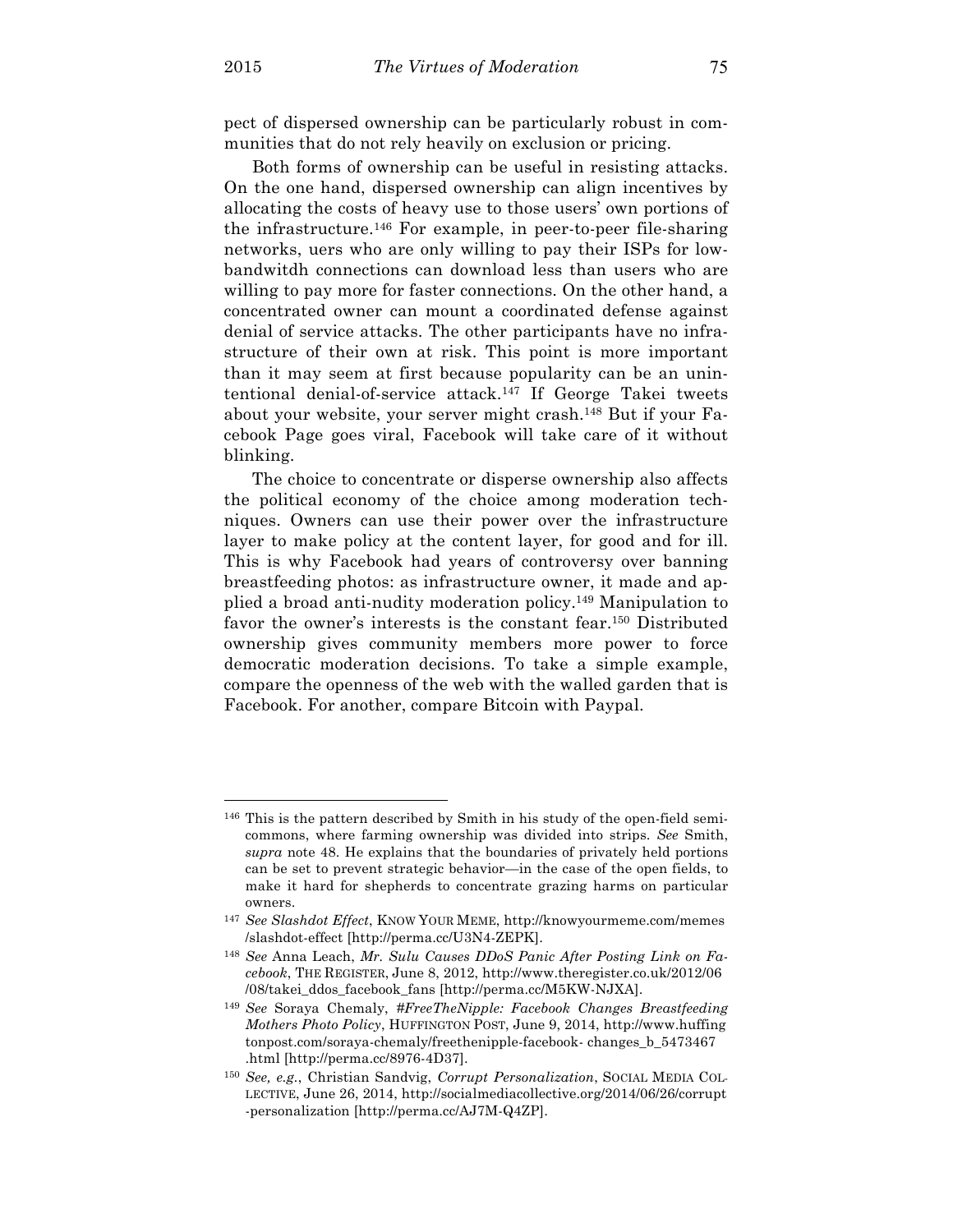## 3. Identity

The final community characteristic is the distinction between identity and anonymity. At one extreme, participants in an online community could be completely identified, bringing with them a complete biography of their online and offline lives. At the other, they could be completely anonymous.<sup>151</sup> Compare Google+, which launched with a strict, stringently enforced, and much-criticized "real names" policy,<sup>152</sup> with 4chan, where "most posts . . . are disconnected from *any* identity."<sup>153</sup> There are many gradations in between.<sup>154</sup> Participants could have identities that mostly match their offline lives, but in which the details are potentially questionable, as in an online dating service where participants sometimes lie about their height.155 They could have rich and persistent but avowedly fictitious identities, as in virtual worlds where they play the same avatar thirty hours a week for years. They could have stable but thin identities, as on a discussion board that uses pseudonyms and keeps users' real names and email addresses secret. They could have thin identities purely as a matter of convention, as in some blogs' comment sections, where a commenter can pick a fresh display name with each comment. Participants could even have one level of identifiability at the infrastructure level (supply a valid email address to sign up) but a different level at the content layer (that email address is hidden from other participants). Whatever its nature, the most important role of identity is creating stable reputations through time so that others can link past behavior to a present identity.156

All four verbs of moderation can tap into identity. Exclusion absolutely depends on it; without identity, the distinction between "outsiders" and "insiders" collapses. You can identify the

<sup>151</sup> *See, e.g.*, E. Gabriella Coleman, *Our Weirdness Is Free*, TRIPLE CANOPY (Jan. 2012), http://www.canopycanopycanopy.com/contents/our\_weirdness \_is\_free [http://perma.cc/DV5P-AYX3] (discussing "the sublimation of identity" in hacker collective Anonymous).

<sup>152</sup> *See* Jillian York, *A Case for Pseudonyms*, DEEPLINKS, July 29, 2011, https: //www.eff.org/deeplinks/2011/07/case-pseudonyms [https://perma.cc/RU9U -DCPM] (last visited Mar. 16, 2015).

<sup>153</sup> Michael S. Bernstein et al., *4chan and /b/: An Analysis of Anonymity and Ephemerality in a Large Online Community*, PROC. INT'L CONF. ON WEB-LOGS AND SOCIAL MEDIA 3 (2011) (emphasis added); *see also* Auerbach, *supra* note 55.

<sup>154</sup> *See generally* FARMER & GLASS, *supra* note 16, at 21-36 (presenting graphical grammar of reputation).

<sup>155</sup> *See* Christian Rudder, The Big Lies People Tell in Online Dating, OK-TRENDS (July 7, 2010), http://blog.okcupid.com/index.php/the-biggest-liesin-online-dating [http://perma.cc/7W4R-YVQ9].

<sup>156</sup> *See, e.g.*, FARMER & GLASS, *supra* note 16, at 17 (describing "The Reputation Virtuous Cycle").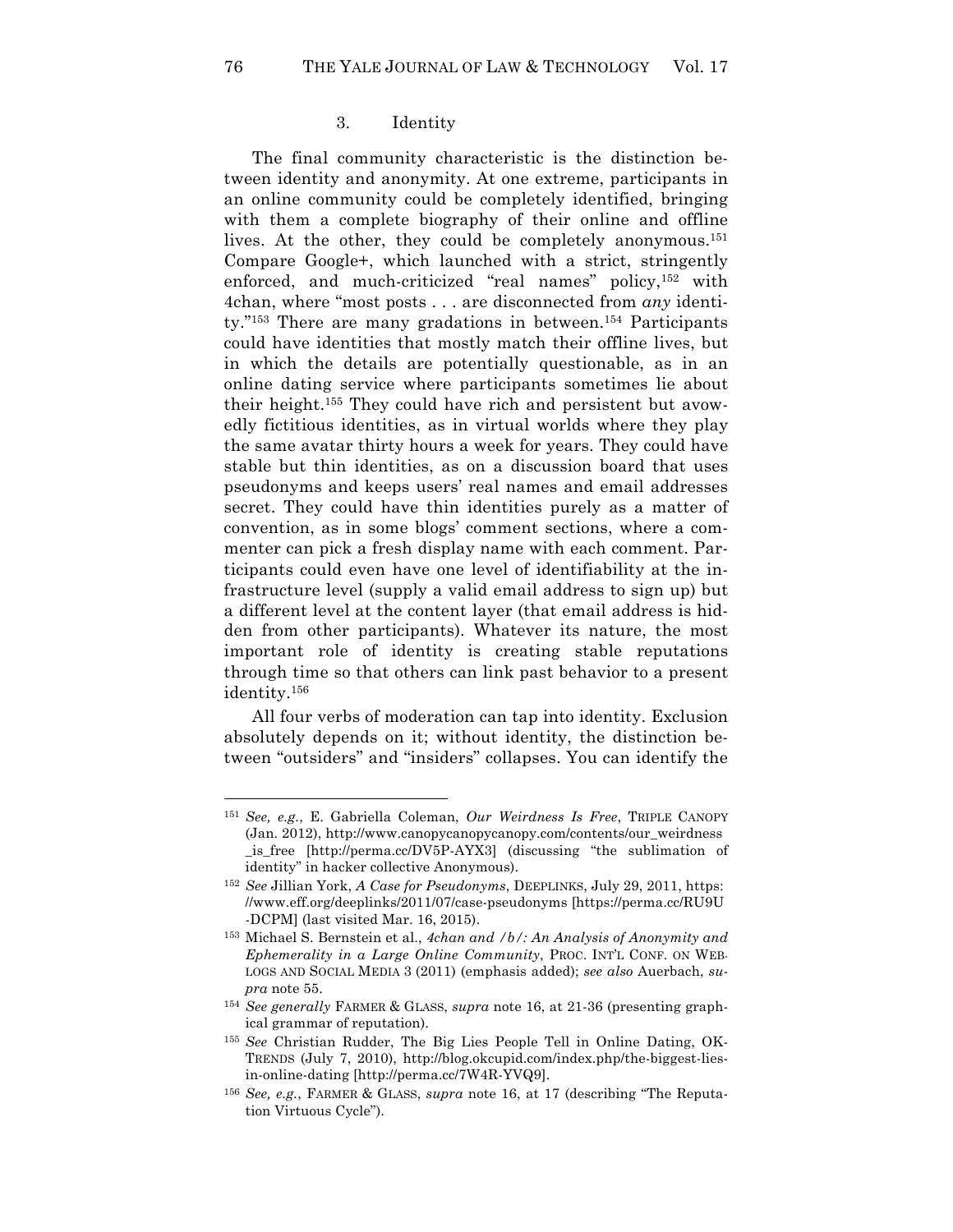unwanted outsiders and blacklist them or identify the wanted insiders and whitelist them, but both versions require some notion of identity.157 As anyone who has moderated a blog's comments can testify, this is a huge problem for communities that are open to new and unknown members from the Internet at large. There is often no way to tell that a "new" commenter is actually an old and well-known miscreant, back from a ban for another round of malice.158

In theory, pricing could be identity-free—transactional and transitory. But in practice, any explicit pricing system will depend on some non-trivial identity infrastructure, such as a credit card processor. Having a credit card number is not necessarily a guarantee of anything, but it is a significant identity hurdle, and one that many online businesses, for example, use to create some minimal level of accountability among users. More complex pricing builds on persistent identity. "For \$10, you can post as often as you want for a year" requires a notion of "you" that will be stable for a year.

Organization can both piggyback on and produce identity. Filtering and deletion both often treat the identity of an author as a significant data point. Most anti-spam systems, for example, use whitelisting to allow trusted senders' emails to bypass the spam check altogether. In reputation systems, participants provide annotations on each other's actions, and those annotations become part of one's community identity.159 eBay's feedback system, in which buyers and sellers use feedback left by others to decide whom to trust, is an example of reputational annotation. Slashdot's multi-level moderation system has several variables that use others' ratings of one's actions to decide how much power one will have to moderate in the future.<sup>160</sup>

It is well known that identifiability plays a significant role in setting social norms.161 Persistent reputations make it possible for participants to build credibility as respected elders within the community.162 They make it possible to hold participants accountable for their actions, enabling the effective monitoring and graduated sanctions beloved by commons scholars.<sup>163</sup> By contrast, anonymity enables consequence-free norm violation

<sup>157</sup> *See generally* PREECE, *supra* note 15, at 96-97.

<sup>158</sup> KRAUT & RESNICK, *supra* note 17, at 138.

<sup>159</sup> *See generally* FARMER & GLASS, *supra* note 16.

<sup>160</sup> *See* Lampe, *supra* note 84.

<sup>161</sup> Lessig famously described the difference in tone between two class newsgroups, one anonymous and one with stronger identity; the anonymous one was hijacked by a malicious flamer. LAWRENCE LESSIG, CODE 2.0 102- 06 (2006). *See generally* Bryan H. Choi, *The Anonymous Internet*, 72 MD. L. REV. 501 (2013).

<sup>162</sup> *See, e.g.*, Warnick, *supra* note 20, at 103-04.

<sup>163</sup> *See* KRAUT & RESNICK, *supra* note 17, at 155-57; OSTROM, *supra* note 38, at 94-100; *see generally* FARMER & GLASS, *supra* note 16.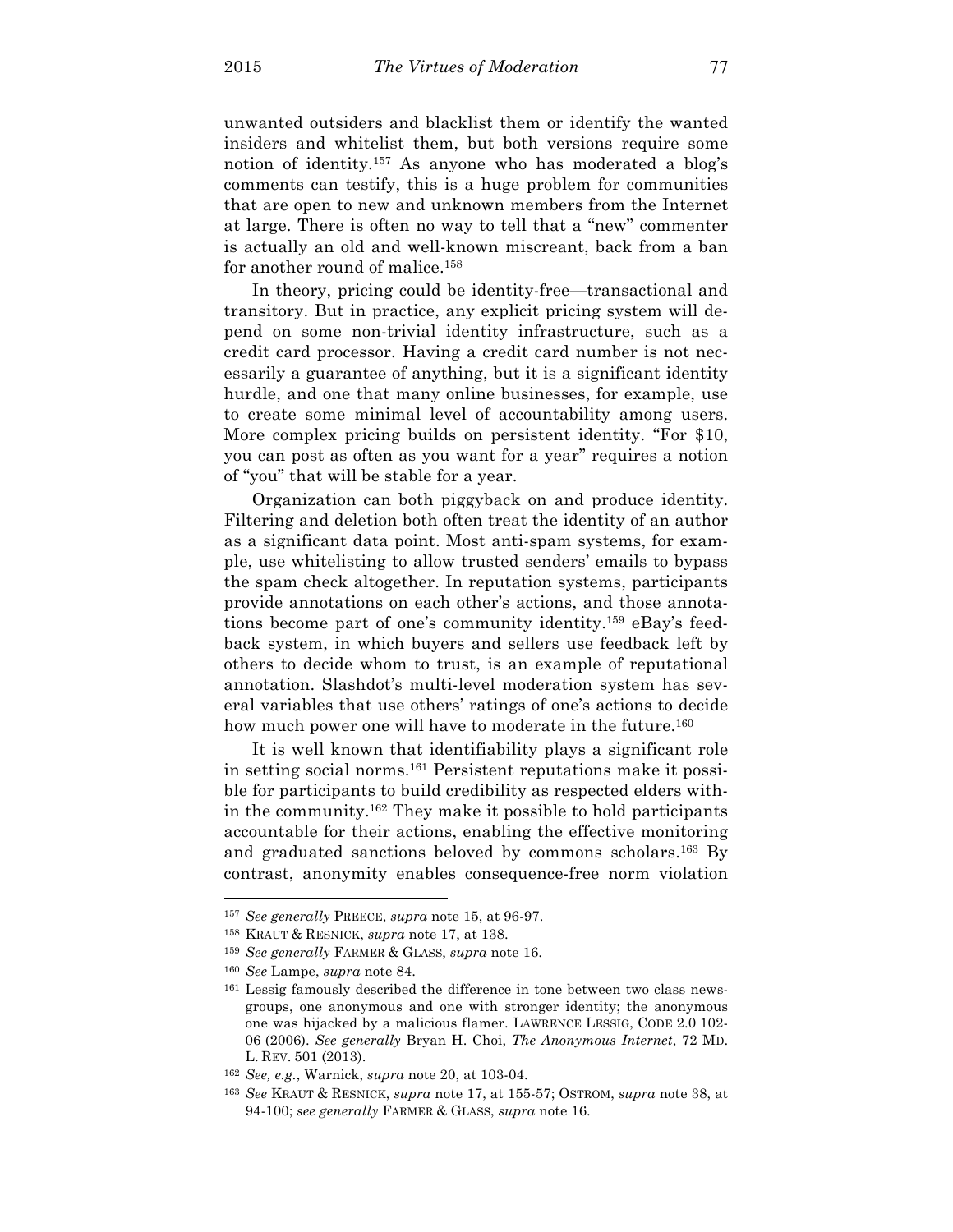and can undermine the appearance of reciprocity among real human beings. But stronger identity is not always better. Sometimes it creates a badge for misbehavior: a leaderboard is an invitation to fame-seeking cheaters. Making participants more anonymous (for example, by resetting a server) can drive trolls away because it deprives them of the opportunity to make a (bad) name for themselves.

Paradoxically, both identity and its opposite—anonymity can be expensive to establish. Externally produced identity requires participants to prove facts about themselves, which can cost both time and money. It also requires owners and moderators to be prepared to check these assertions, which too is costly. Internally produced reputation systems require participants to take the time to learn about, comment on, and rate each other.164 An important question for online communities is who controls these socially constructed identities: users themselves, the community, or infrastructure owners. <sup>165</sup> Anonymity might seem cheaper, but genuinely effacing participants' identities requires some significant effort—deleting log files, stripping out snooping software, and taking action against participants who "out" one another's offline identities.

Finally, identity can be the enemy of privacy, for good and for bad. Divulging information about oneself is itself a cost. Privacy is virtually a precondition for some kinds of speech. Some conversations simply cannot take place in public. This phenomenon can be good: think of therapeutic conversations on a discussion board for adult victims of childhood abuse. It can also be bad: think of virulently misogynistic and racist conversations on a law student board.

Two forms of abuse are characteristically tied to the misuse of identity. Impersonation—the hijacking of another's identity—requires that participants have recognizable identities to hijack.<sup>166</sup> And sock puppetry—creating fake personas to create the false appearance of support for a position—requires that the community recognize personas as distinct participants in the first place.167 Both become possible when a community ac-

<sup>164</sup> FARMER & GLASS, *supra* note 16*,* at 223-41.

<sup>165</sup> *See, e.g.*, Beth Simone Noveck, *Trademark Law and the Social Construction of Trust: Creating the Legal Framework for Online Identity*, 83 WASH. U.L.Q. 1733 (2005); Omer Tene, *Me, Myself, and I: Aggregated and Disaggregated Identities on Social Networking Service*, 8 J. INT'L COM. L. & TECH. 118 (2013).

<sup>166</sup> *See, e.g.*, Dylan Loeb McClain, *Chess Group Officials Accused of Using Internet to Hurt Rivals*, N.Y. TIMES, Oct. 8, 2007.

<sup>167</sup> *See, e.g.*, Simon Owens, *The Battle to Destroy Wikipedia's Biggest Sockpuppet Army*, THE DAILY DOT, Oct. 8, 2013, http://www.dailydot.com/lifesty le/wikipedia-sockpuppet-investigation-largest-network-history-wiki-pr [ht tp://perma.cc/2E4D-BEZ2].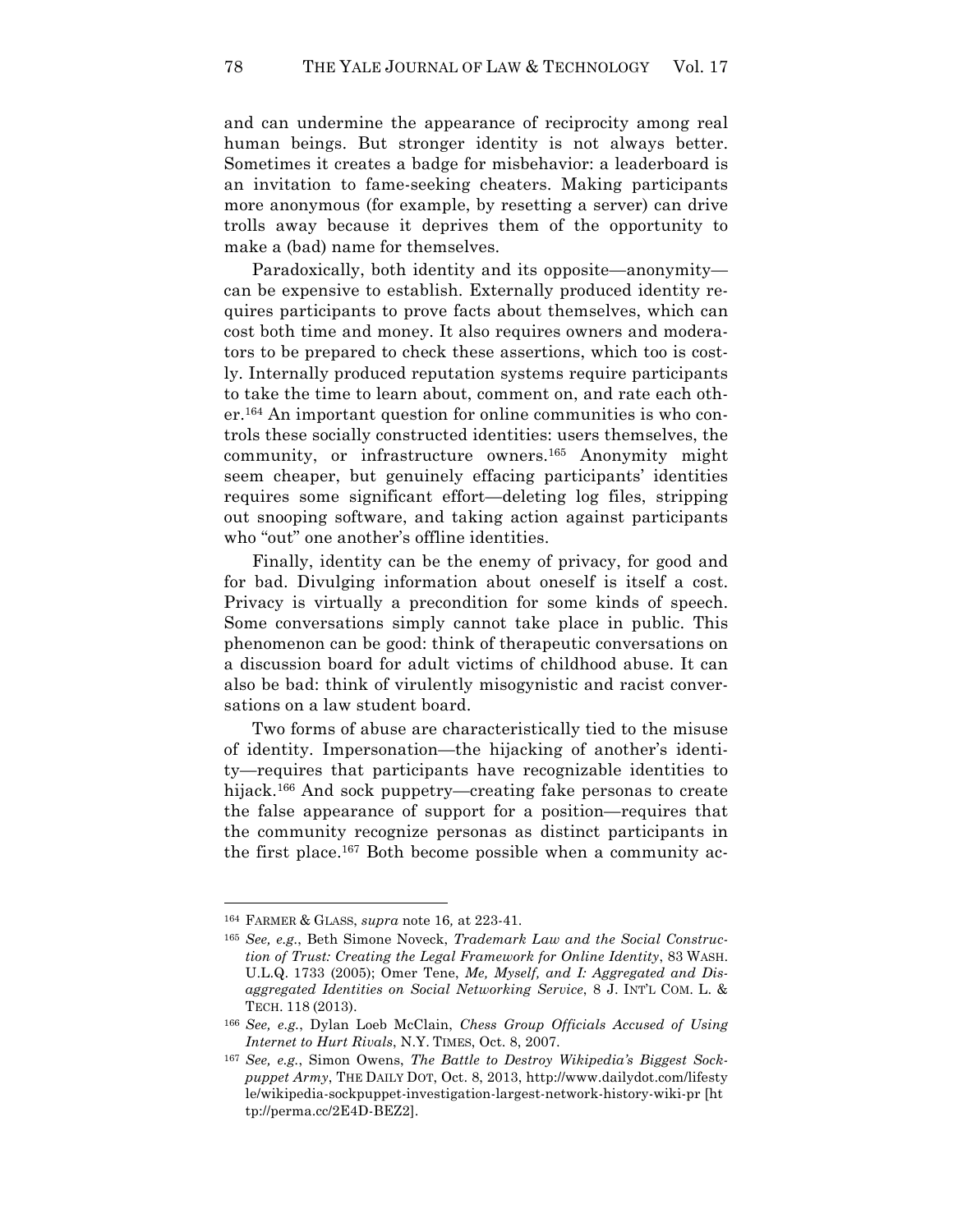cepts claims of identity that it is not capable of properly validating.

# **III. Case Studies**

This Part discusses four case studies to give a feel for how moderation can play out in practice.168 Two (Wikipedia and MetaFilter) are hard-won successes. One (the *Los Angeles Times* wikitorial) was an abject failure. The fourth (Reddit) is deeply ambivalent—an immensely popular site with an immensely loyal user base that is nonetheless also responsible for some notoriously destructive episodes.

## A. *Wikipedia*

Other than the Internet itself, Wikipedia is the preeminent example of successful online collaboration.<sup>169</sup> It started as an offshoot of Nupedia, one of several attempts in the 1990s and early 2000s to create an online encyclopedia through volunteer contributions.170 Nupedia relied on peer-reviewed contributions from experts—centralized, transparent, *ex ante* human exclusion and organization—but its founders, Jimmy Wales and Larry Sanger, were frustrated at the slow pace of contributions. Sanger's friend Ben Kovitz suggested that Nupedia use a wiki for initial collaboration on articles that would then go through the full editorial review. <sup>171</sup> And thus, on January 15, 2001, Wikipedia was born. <sup>172</sup> It took off so rapidly that "when the server hosting Nupedia crashed in September 2003 (with little more than twenty-four complete articles and seventy-four more in progress) it was never restored."173 Today the Englishlanguage Wikipedia alone has over four and a half million articles. Twenty-three million registered users and countless anonymous ones have made more than seven hundred million edits.174 One meta-analysis concluded that Wikipedia has "a valuation in the tens of billions of dollars, a one-time replace-

<sup>168</sup> Other case studies illustrate the principles as well. *See, e.g.*, FARMER & GLASS, *supra* note 16, at 243-77 (Yahoo! Answers); Grimmelmann, *Semicommons*, *supra* note 37, at 2831-39 (USENET).

<sup>169</sup> *See generally* PHOEBE AYERS, CHARLES MATTHEWS & BEN YATES, HOW WIK-IPEDIA WORKS: AND HOW YOU CAN BE A PART OF IT (2008); ANDREW DALBY, THE WORLD AND WIKIPEDIA: HOW WE ARE EDITING REALITY (2009); JEMIELNIAK, *supra* note 83; LIH, *supra* note 11; JOSEPH REAGLE, GOOD FAITH COLLABORATION: THE CULTURE OF WIKIPEDIA (2010).

<sup>170</sup> *See* LIH, *supra* note 11, at 32-41.

<sup>171</sup> REAGLE, *supra* note 169, at 39. *See generally* BO LEUF & WARD CUNNING-HAM, THE WIKI WAY: ONLINE COLLABORATION ON THE WEB (2001) (describing wiki technology).

<sup>172</sup> *See* LIH, *supra* note 11, at 60-67.

<sup>173</sup> REAGLE, *supra* note 169, at 40; *see also* JEMIELNIAK, *supra* note 83, at 11 (explaining that twenty thousand articles were created in the first year).

<sup>174</sup> *See Wikipedia:Statistics*, WIKIPEDIA, http://en.wikipedia.org/wiki/Wikipedi a:Statistics [http://perma.cc/7LC2-GYLC] (last visited Jan. 20, 2015).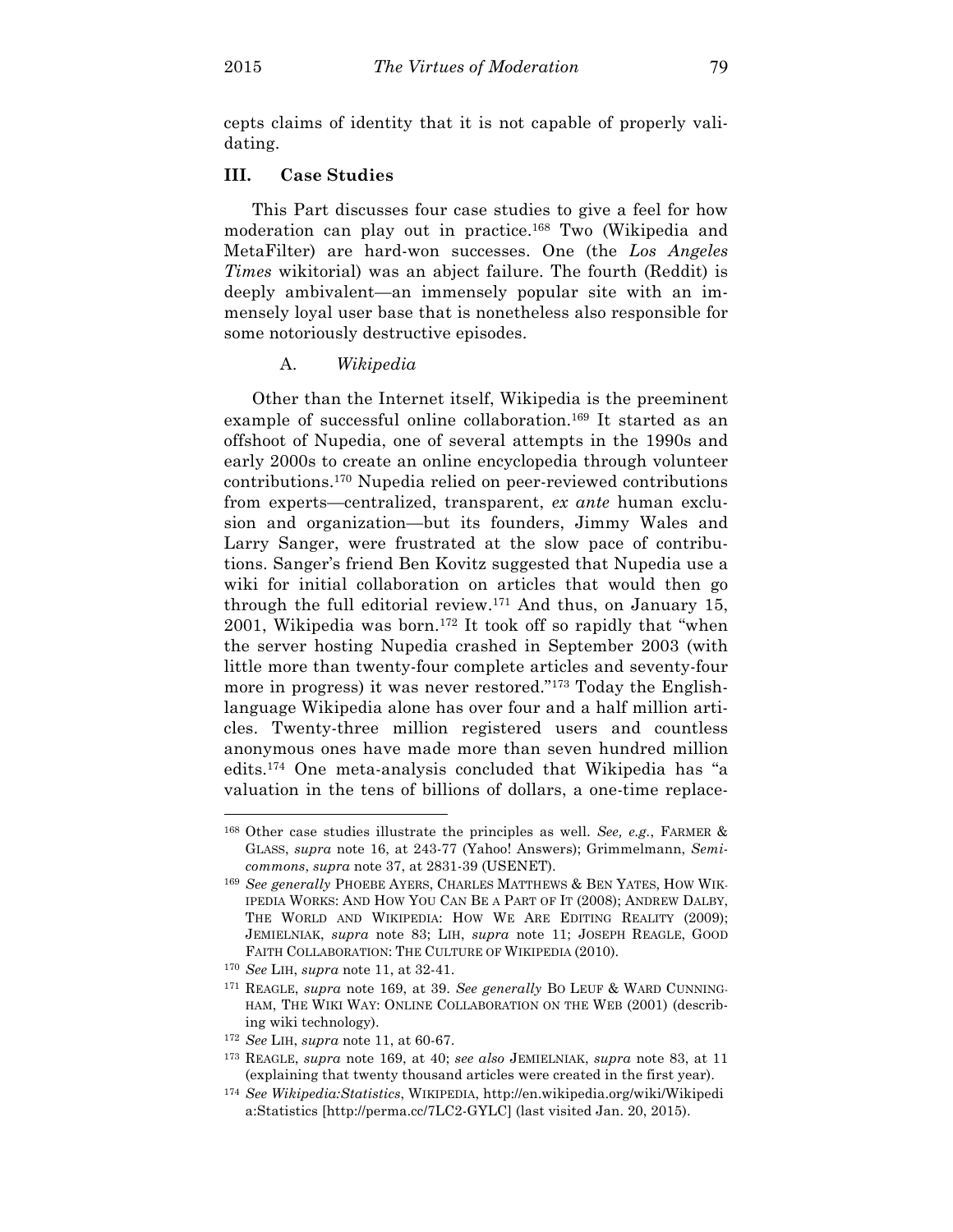ment cost of \$6.6 billion with an annual updating cost of \$630 million, and consumer benefit in the hundreds of billions of dollars."175

A wiki is merely a tool: switching from Microsoft Word to MediaWiki will not make you a master encyclopedist, just as Diderot and d'Alembert's success in creating the *Encyclopédie* was not a matter of having better pens than other *philosophes*. Rather, the technical switch from Nupedia to Wikipedia mattered because it enabled a social shift—dropping the exclusion and switching from *ex ante* to *ex post* organization. Editors could now draw on a much larger pool of potential contributors and improve each other's work incrementally, iteratively, and interactively.176 These changes dramatically increased the community size and dramatically reduced the implicit price of participation. As new authors added more articles and improved existing ones, they quickly established strong, positive norms. The initial success served as an advertisement for further participants and participation in a virtuous cycle of growth.

Wikipedia's system of moderation is sophisticated and intricate, but its two basic commitments have remained distributed organization and strong social norms. The two are in significant tension.177 Most of Wikipedia's moderation choices can be understood in terms of the difficult task of sustaining normbased "soft security," which works through "group dynamics rather than hard-coded limits" in a massive community with millions of members.<sup>178</sup> "But Wikipedia's openness isn't a mistake; it's the source of its success. A community solves problems that official leaders wouldn't even know were there."179

<sup>175</sup> Jonathan Band & Jonathan Gerafi, Wikipedia's Economic Value (Oct. 7, 2013), http://papers.ssrn.com/sol3/papers.cfm?abstract\_id=2338563 [http:// perma.cc/58SJ-VZV7].

<sup>176</sup> These are classic features of successful open source collaboration. *See generally* STEVEN WEBER, THE SUCCESS OF OPEN SOURCE (2004). BENKLER, *supra* note 69, describes their broader applicability.

<sup>177</sup> *See* REAGLE, *supra* note 169, at 83-88; Eric Goldman, *Wikipedia's Labor Squeeze and Its Consequences*, 8 J. TELECOMM. & HIGH TECH. L. 157 (2010); Andrew George, *Avoiding Tragedy in the Wiki-Commons*, 12 VA. J.L. & TECH. no. 8 (2007), http://www.vjolt.net/vol12/issue4/v12i4\_a2-George.pdf [http://perma.cc/HNV9-9GXU]; Aaron Halfaker et al., *The Rise and Decline of an Open Collaboration System: How Wikipedia's Reaction to Popularity Is Causing Its Decline*, 57 AM. BEHAV. SCIENTIST 664 (2012).

<sup>178</sup> AYERS ET AL., *supra* note 169, at 45; *see also Soft Security*, MEATBALL WIKI, http://meatballwiki.org/wiki/SoftSecurity [http://perma.cc/G78W-9G3T]; Jimmy Wales, *Foreword to* LIH, *supra* note 11, at xvii-xviii ("[T]rying to make sure that nobody can hurt anyone else actually eliminates all the opportunities for trust."); JONATHAN ZITTRAIN, THE FUTURE OF THE INTER-NET—AND HOW TO STOP IT 127-48 (2008).

<sup>179</sup> Aaron Swartz, *Who Runs Wikipedia?*, RAW THOUGHT (Sept. 7, 2006), http://www.aaronsw.com/weblog/whorunswikipedia [http://perma.cc /6MNH-2YYZ]. Swartz's six-part series on Wikipedia's self-moderation is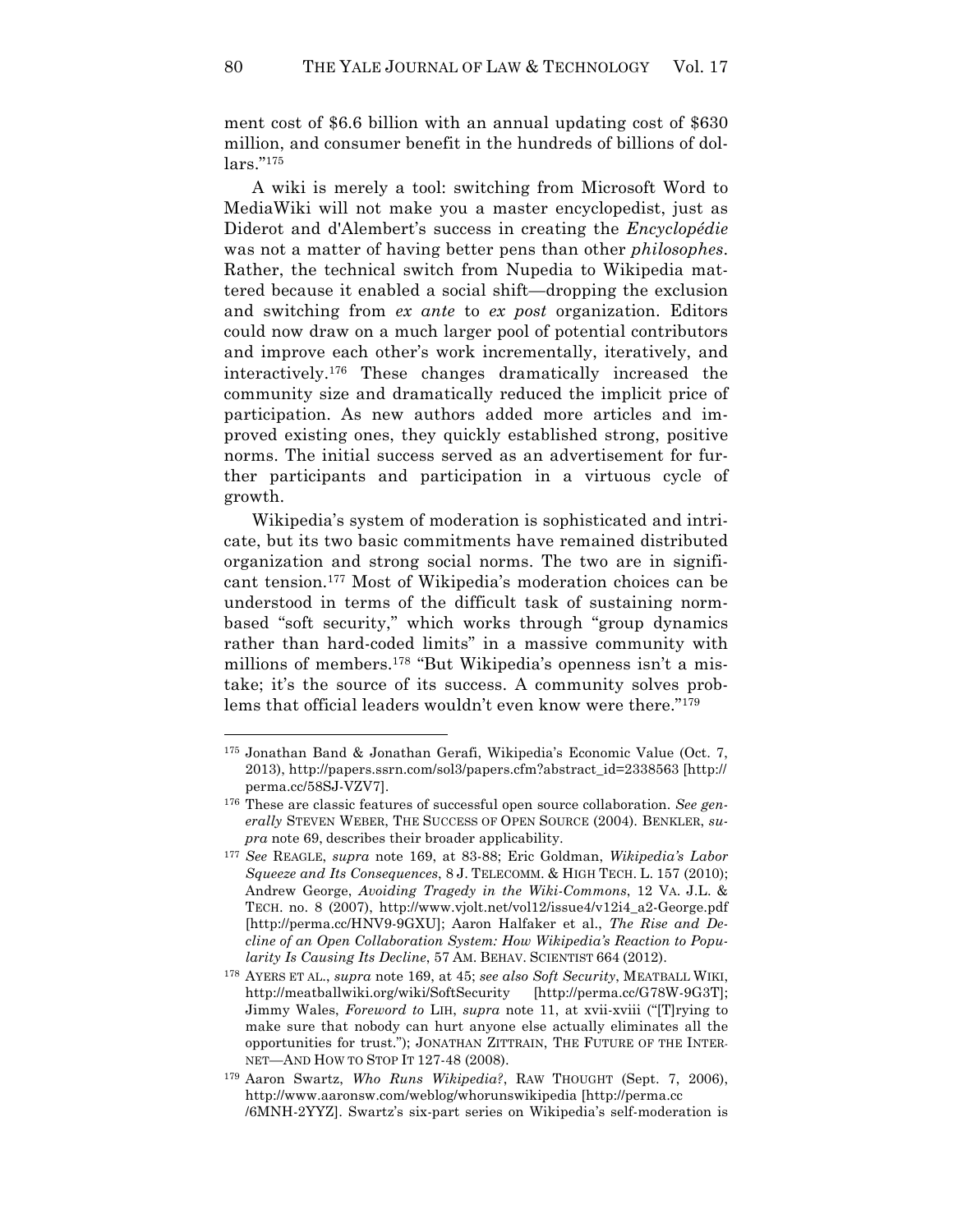The power of Wikipedia's first commitment, to distributed organization, is by now well established.180 Wikipedia uses it with remarkable flexibility. The best Wikipedia articles are synthesized from the contributions of thousands of authors, and the hyperlinks between articles are a beautiful use of annotation.181 Organizationally, Wikipedia uses pages, subpages, lists, lists of lists, categories, categories of categories, sidebars, standardized templates, and even a special-purpose markup and programming language, all tools that enable the richly multimedia and complexly interlinked web of knowledge.182 These are *ex ante* filtering carried out by authors and moderators; they split the flood of information into manageable streams. Further, Wikipedia offers readers *ex post* filtering though its search engine.183 It also enjoys additional filtering simply as a consequence of being openly available and searchable on the Web: if you want to learn about widgets, you need only Google "wikipedia widget." <sup>184</sup>

Wikipedia's pricing strategy similarly supports large-scale participation. Just as it is open to anyone, it is also free to read and to edit. Wikipedia's socially beneficial mission allows it to function as a charitable organization. The Wikimedia Foundation, which subsists on donations, keeps the site free for authors, readers, and moderators. Implicitly, the use of a wiki makes it easy, at least in theory, for anyone to dive in and make edits. Indeed, Wikipedia now prohibits undisclosed paid editing because it is worried about incentives for manipulation.<sup>185</sup>

Wikipedia's second commitment, to positive social norms, is even richer and more complex. The basic attitude of epistemic humility is summed up in the two mottoes "[adopt a] neutral point of view" and "assume [that others are acting in] good

well worth reading, and holds up quite well eight years later*. See also* James Grimmelmann, *Seven Wikipedia Fallacies*, THE LABORATORIUM (Aug. 27, 2006), http://laboratorium.net/archive/2006/08/27/seven\_wikiped ia\_fallacies\_1 [http://perma.cc/C3E8-BRWY].

<sup>180</sup> *See generally* WEBER, *supra* note 176; Benkler, *supra* note 39.

<sup>181</sup> For example, as of November 3, 2014, the readable and informative article on West Point was roughly 13,000 words long and had been edited 3,815 times by 1,252 editors.

<sup>182</sup> *See generally* AYERS ET AL., *supra* note 169, at 68-298 (describing Wikipedia's technical organization).

<sup>183</sup> *See id.* at 60-65. Another useful reader filtering technique is the "watchlist," which provides an editor with a chronological list of edits to whichever pages she wishes to track. *See Help:Watching pages*, WIKIPEDIA, http://en.wikipedia.org/wiki/Help:Watching\_pages [http://perma.cc/T3B2-V 8CS].

<sup>184</sup> *See* AYERS ET AL., *supra* note 169, at 65-76.

<sup>185</sup> *See Terms of use/FAQ on paid contributions without disclosure*, WIKIPE-DIA, https://meta.wikimedia.org/wiki/Terms\_of\_use/FAQ\_on\_paid\_contribu tions\_without\_disclosure [https://perma.cc/5H24-FQSZ].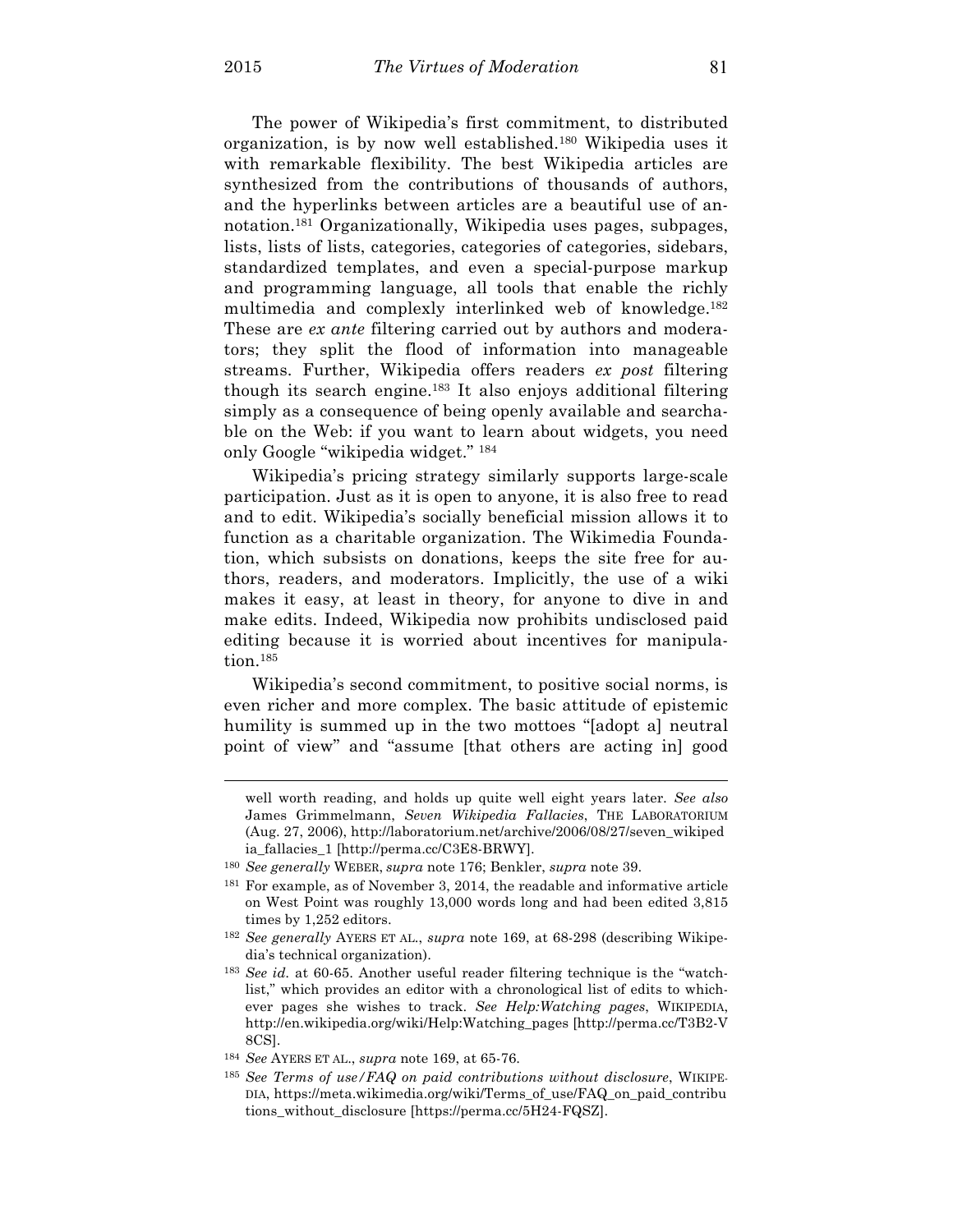faith."186 Editors are expected to adhere to these attitudinal norms while editing pages in order to advance an extensive list of substantive standards for articles (they are expected, for example, to make entries verifiable by citing reliable sources $187$ and to craft entries of appropriate length<sup>188</sup>) and are expected to follow extensive procedural rules<sup>189</sup> (for example, the procedures for deleting a controversial entry<sup>190</sup>). Reproducing these norms requires an immense amount of work. <sup>191</sup> In fact, simply learning the social ropes of Wikipedia can be notoriously discouraging to new members.192 The endless restatement of Wikipedian norms—often in the process of accusing others of violating them—testifies to just what a big job this is in a community the size of Wikipedia.193 Indeed, Wikipedia has an extensive parallel architecture of talk pages devoted to conversations about Wikipedia and its norms.194 The norms of discourse here are rich. There is even a tradition of Wikipedia humor.195

Wikipedia does not run on exhortation alone. Beneath the surface, its moderators use the other verbs of moderation extensively to sustain positive norms. The most important decision is structural, and so deeply embedded in the idea of a wiki that it can be invisible: Wikipedia is highly modular, and its editorial work factors into loosely coupled subunits.196 Wikipedia would not work—it could not work—if it consisted of a single massive webpage that only one person at a time could

<sup>186</sup> *See* REAGLE, *supra* note 169, at 45-71 (describing Wikipedia's "collaborative culture"); *see generally Wikipedia: Civility*, WIKIPEDIA, http://en.wikip edia.org/wiki/Wikipedia:Civility [http://perma.cc/FS37-ZP5H]; *Wikipedia: Neutral Point of View*, WIKIPEDIA, http://en.wikipedia.org/wiki/Wikipedia: Neutral\_point\_of\_view [http://perma.cc/JMA4-9Z59]. Dariusz Jemielniak argues that Wikipedia's policy against personal attacks is central to its culture. *See* JEMIELNIAK, *supra* note 83, at 17-18.

<sup>187</sup> *Wikipedia: Verifiability*, WIKIPEDIA, http://en.wikipedia.org/wiki/Wikipedia :Verifiability [http://perma.cc/L425-K4DG].

<sup>188</sup> *Wikipedia: Article Size*, WIKIPEDIA, http://en.wikipedia.org/wiki/Wikipedia :Article\_size [http://perma.cc/CY68-3V94].

<sup>189</sup> *See* AYERS ET AL., *supra* note 169, at 363-81 (summarizing policies).

<sup>190</sup> *Wikipedia: Deletion Process*, WIKIPEDIA, http://en.wikipedia.org/wiki/Wiki pedia:Deletion\_process [http://perma.cc/8P7A-NGXJ].

<sup>191</sup> *See generally* JEMIELNIAK, *supra* note 83; REAGLE, *supra* note 169.

<sup>192</sup> *See generally* E. GABRIELLA COLEMAN, CODING FREEDOM: THE ETHICS AND AESTHETICS OF HACKING 123-60 (2013) (describing the process of norm transmission in a community of open-source hackers).

<sup>193</sup> *See, e.g.*, JEMIELNIAK, *supra* note 83.

<sup>194</sup> *See, e.g.*, *id.* at 92-96.

<sup>195</sup> *See* AYERS ET AL., *supra* note 169, at 350-53; REAGLE, *supra* note 169, at 68-70.

<sup>196</sup> On modularity in general, see HERBERT A. SIMON, THE SCIENCES OF THE ARTIFICIAL (1969). For a powerful application of modularity to open collaborative projects, see Carliss Y. Baldwin & Kim B. Clark, *The Architecture of Participation: Does Code Architecture Mitigate Free Riding in the Open Source Development Model?*, 52 MGMT. SCI. 1116 (2006).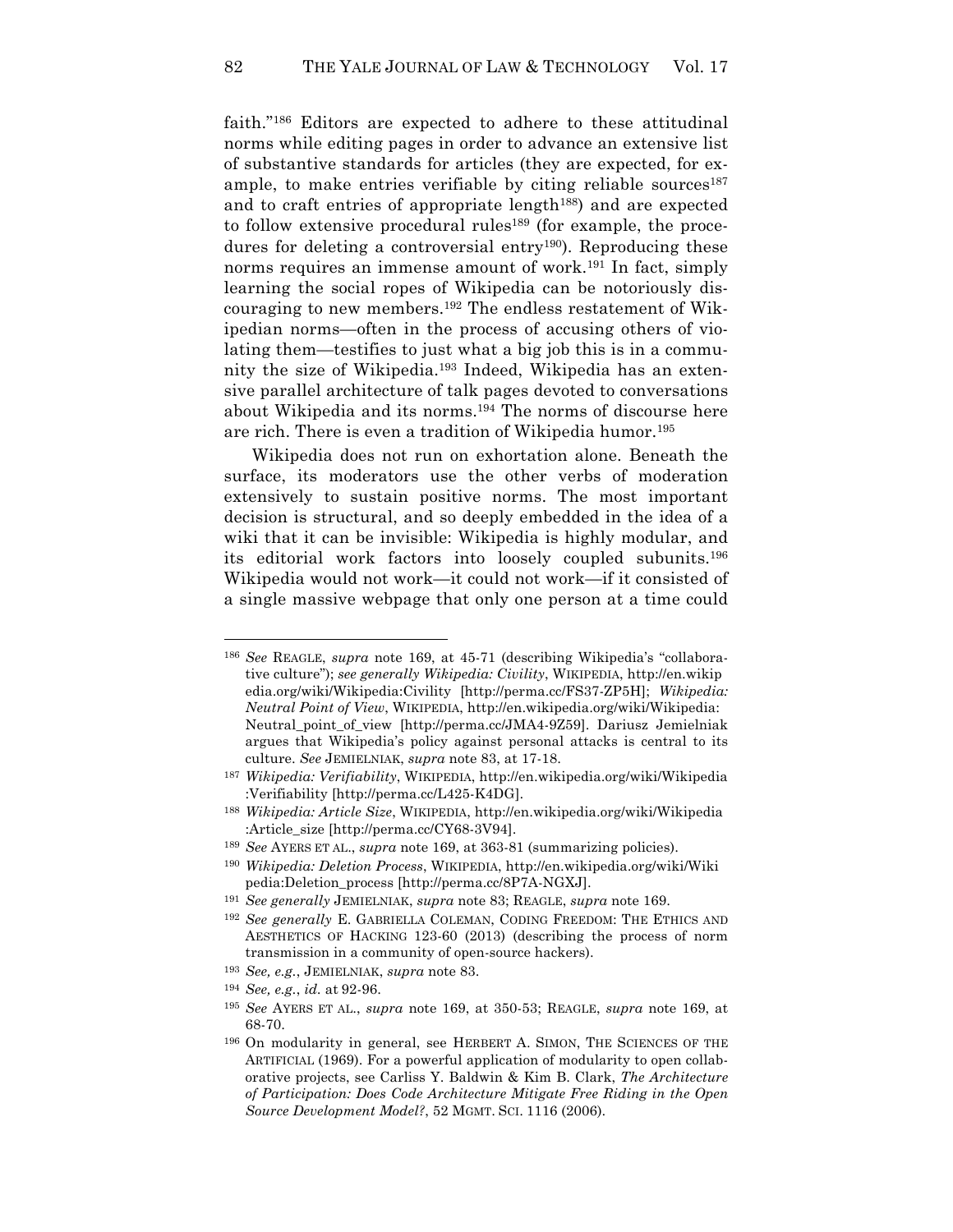$\overline{a}$ 

edit. Instead, it is split into different linguistic versions,<sup>197</sup> into WikiProjects for specific topics,<sup>198</sup> and into individual pages (each with its own associated Talk page for discussion).199 For one thing, this factoring allows different editors to work in parallel, making independent decisions. For another, it allows different *groups* of editors to work in parallel, creating smaller and more cohesive subcommunities with a more localized sense of purpose and stronger shared norms.200

In sustaining its collaborative norms, Wikipedia also makes subtle and judicious compromises on openness, using deletion and exclusion in controversial but probably necessary ways. Take a simple act of vandalism akin to the one that brought down the *Los Angeles Times* wikitorial: changing the Wikipedia page on the Iraq War to say "FUCK USA." Wikipedia has entire projects devoted to fighting vandalism. <sup>201</sup> Some users sign up for a "recent changes patrol" or "counter-vandalism unit" and watch for suspicious changes to attractive targets, like politically controversial pages.202 When they see an obvious act of vandalism, they revert the edit and restore the page to its previous state. This is *ex post*, distributed, transparent, human deletion. Other users run bots that watch for recent changes and revert changes that are especially likely to be vandalism, as when a page goes from thousands of words to two.203 This is *ex post*, distributed, transparent, automatic deletion. These anti-vandalism efforts are why, despite the large number of bogus edits daily, most Wikipedia articles are in good shape most of the time. Vandals who don't succeed quickly tend to give up quickly.204

<sup>197</sup> *See* AYERS ET AL., *supra* note 169, at 407-18; LIH, *supra* note 11, at 133-67.

<sup>198</sup> *See* AYERS ET AL., *supra* note 169, at 212-16.

<sup>199</sup> *See generally id.* at 99-117; Almila Akdag Shah et al., *Generating Ambiguities: Mapping Category Names of Wikipedia to UDC Class Numbers*, *in* CRITICAL POINT OF VIEW: A WIKIPEDIA READER 63-77 (Geert Lovink & Nathaniel Tkacz eds., 2011) (describing complexities in Wikipedia's classification systems).

<sup>200</sup> This is an example of an effect described by Howard Rheingold: online, small and dispersed communities of interest can find each other for collaborative purposes. *See generally* RHEINGOLD, *supra* note 20.

<sup>201</sup> *See Wikipedia: Cleaning up Vandalism*, WIKIPEDIA, http://en.wikipedia.org /wiki/Wikipedia:Cleaning\_up\_vandalism [http://perma.cc/H8WP-5NKS].

<sup>202</sup> *Wikipedia: Recent Changes Patrol*, WIKIPEDIA, http://en.wikipedia.org/wiki /Wikipedia:Recent\_changes\_patrol [http://perma.cc/4DKH-UJCB]; *Wikipedia: Counter-Vandalism Unit*, WIKIPEDIA, http://en.wikipedia.org/wiki /Wikipedia:Counter-Vandalism\_Unit [http://perma.cc/UFZ3-LTET].

<sup>203</sup> *See* Geiger, *supra* note 102; Jesse Hicks, *This Machine Kills Trolls*, THE VERGE, Feb. 18, 2014, http://www.theverge.com/2014/2/18/5412636/thismachine-kills-trolls-how-wikipedia-robots-snuff-out-vandalism [http://per ma.cc/5HGX-DB2P]. Bots are also useful for repetitive tasks such spellchecking and filling basic articles with standardized information (e.g., county demographics). *See* LIH, *supra* note 11, at 99-106.

<sup>204</sup> *See* ZITTRAIN, *supra* note 178, at 138-39.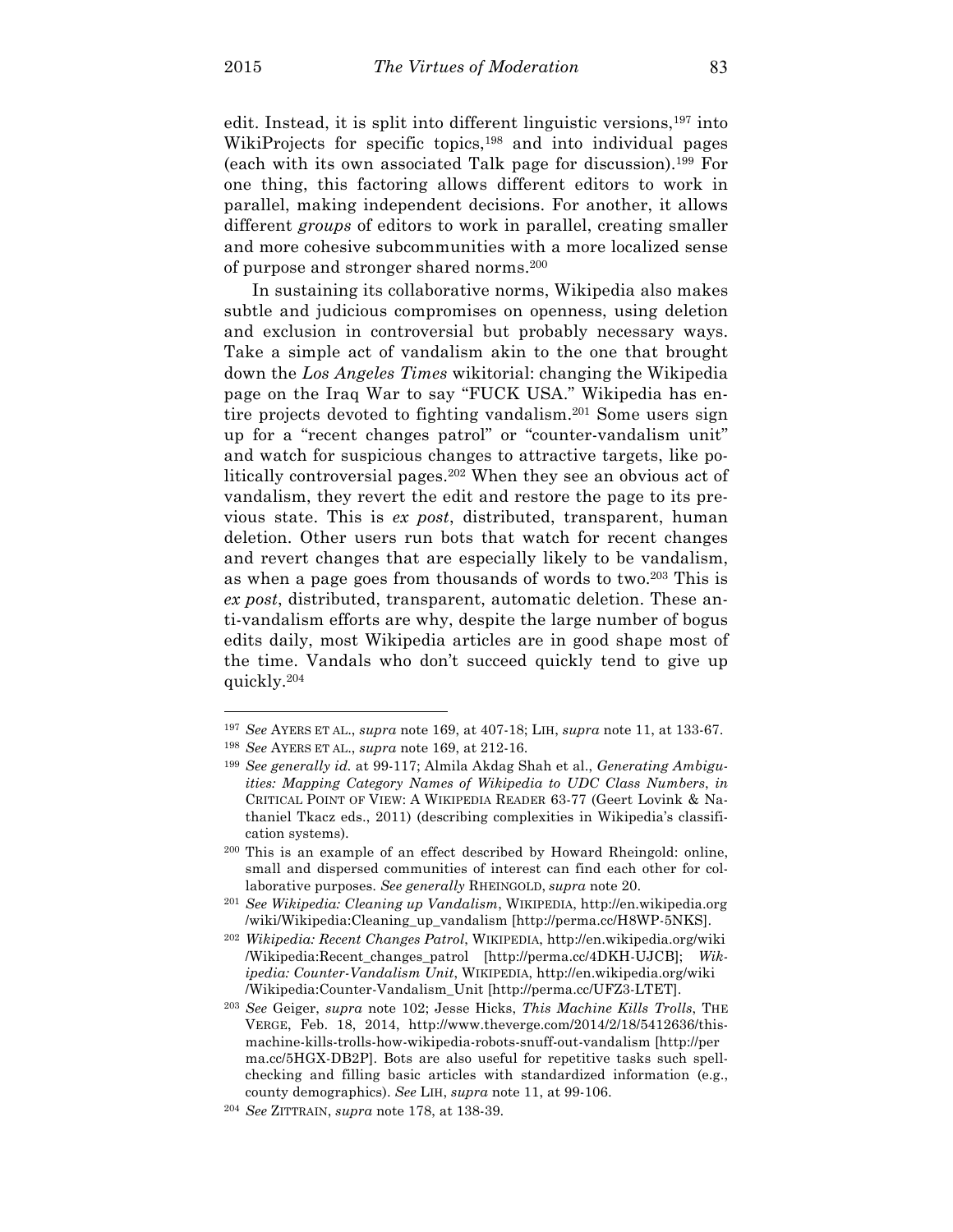Wikipedia has sterner stuff in store when reversion isn't enough. Some articles are "semi-protected": only logged-in users can edit them, thus adding enough of a cost barrier to deter casual vandals.205 Highly controversial articles may be "fully protected": only the much smaller group of administrators can make changes to them.206 Protection switches from *ex post* to *ex ante* deletion, trading off openness for better protection against cacophony, abuse, and manipulation. Protection is regularly used not merely to prevent norm-defying users from making changes, but also to reassert norms without aliening users by establishing "cooling off" periods.207

When protection doesn't work, Wikipedia can also act against users themselves. Those who engage in large-scale vandalism or serious abuse, or who flout other important community policies, can be banned. Their accounts are prevented from making any edits at all, either to a few specific pages, or in severe cases, to Wikipedia as a whole.208 Since there are also anonymous users and banned users who return with sockpuppet accounts, Wikipedia also blocks anonymous edits from some IP addresses entirely.209 Banning and blocking are centralized, *ex post*, human, transparent exclusion. These methods are imposed by administrators through a review process that includes appeals.

As this discussion suggests, Wikipedia has a complicated relationship to identity. On the one hand, the fundamental "anyone can edit" policy acts as a strong check on pressures to prevent all anonymous edits.210 Indeed, it gives Wikipedia a

<sup>205</sup> *Wikipedia: Protection Policy*, WIKIPEDIA, http://en.wikipedia.org/wiki/Wiki pedia:Protection\_policy [http://perma.cc/BV9Q-DT2A].

<sup>206</sup> *Id.* Currently, there are about 1,400 administrators on the Englishlanguage Wikipedia, who are selected through discussion and voting by other Wikipedians. *See Wikipedia: Administrators*, WIKIPEDIA, http://en.wi kipedia.org/wiki/Wikipedia:Administrators [http://perma.cc/X7VB-7F95].

<sup>207</sup> *Wikipedia: Banning Policy*, WIKIPEDIA, http://en.wikipedia.org/wiki/Wikip edia:Banning\_policy [http://perma.cc/FM6L-SN33].

<sup>208</sup> *See* R. Stuart Geiger & David Ribes, *The Work of Sustaining Order in Wikipedia: The Banning of a Vandal*, PROC. ACM CONF. ON COMPUTER SUPPORTED COOPERATIVE WORK (2010), http://www.stuartgeiger.com/paper s/cscw-sustaining-order-wikipedia.pdf [http://perma.cc/7Y46-AGEP].

<sup>209</sup> *Wikipedia: Blocking IP Addresses*, WIKIPEDIA, http://en.wikipedia.org/wiki /Wikipedia:Blocking\_IP\_addresses [http://perma.cc/D37W-2RJM]. In 2014, Wikipedia blocked an IP address associated with the House of Representatives from anonymous edits because of "disruptive editing." *See* Abby Phillip, *Wikipedia Blocks Anonymous Edits (and Trolling) from a Congressional IP Address*, WASH. POST SWITCH BLOG (July 24, 2014), http://www.washingtonpost.com/blogs/the-switch/wp/2014/07/24/wikiped ia-blocks-anonymous-edits-and-trolling-from-a-congressional-ip-address [http://perma.cc/LA5W-U6F4].

<sup>210</sup> *See Wikipedia: Introduction*, WIKIPEDIA, http://en.wikipedia.org/wiki/Wiki pedia:Introduction [http://perma.cc/2Q2J-DEEU] ("Don't be afraid to ed-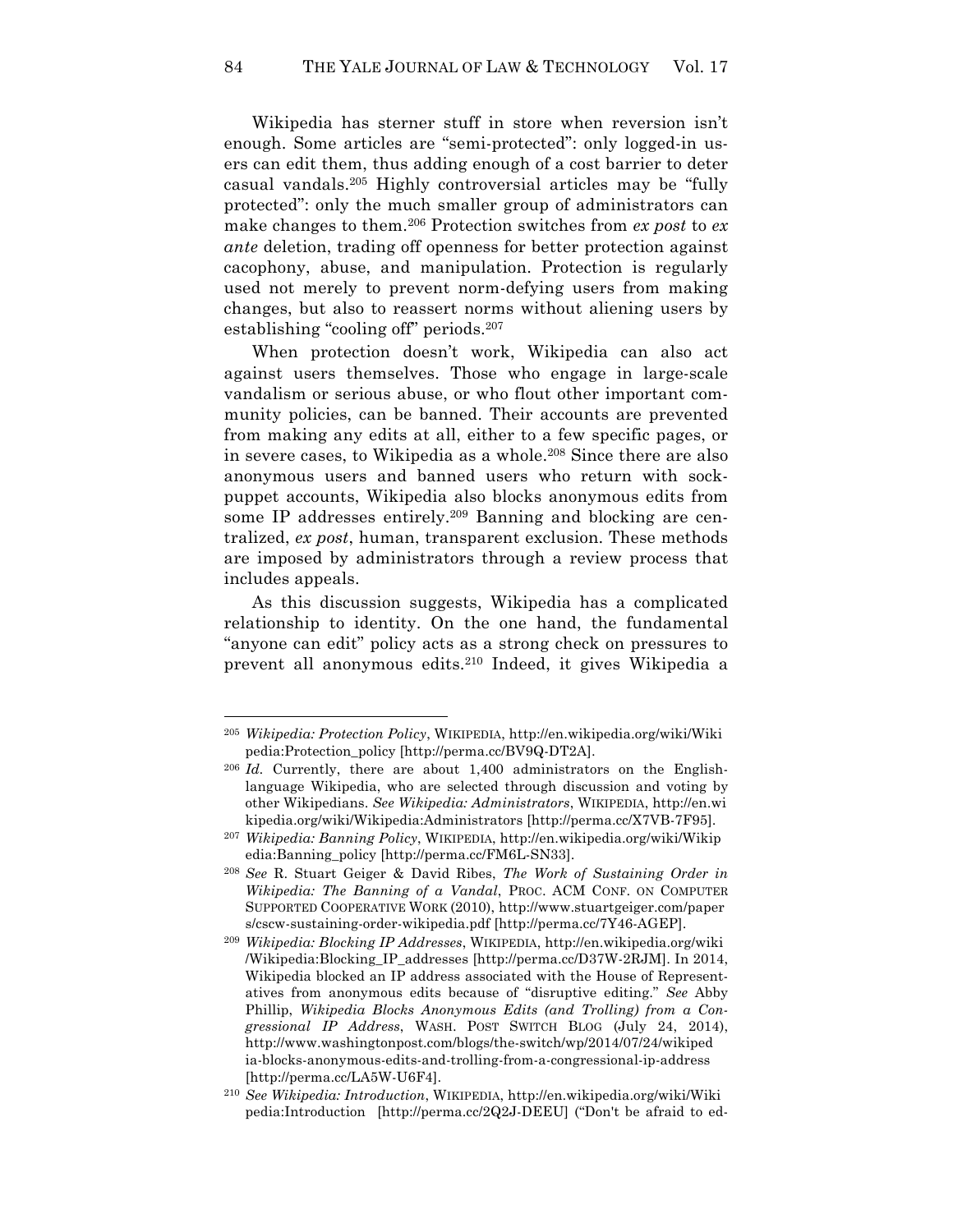strong (though much-criticized<sup>211</sup>) anti-expert ethos, in which offline credentials are nominally considered irrelevant to one's authority as an editor.<sup>212</sup> On the other hand, for registered users, Wikipedia is a surveillance society: user pages track one's complete editing history.213 Reputation plays a major role in the Wikipedia community. One is expected to have a substantial history of numerous productive edits to be accepted as a trusted voice.214 Editors also celebrate each other's work, individually with "barnstars" (images awarded for feats of hard but valuable work),<sup>215</sup> and collectively by making especially good articles "featured" on the Wikipedia homepage,<sup>216</sup> thereby using reputation to fuel positive norms.

Relatedly, transparency is a key aspirational virtue. Because every edit is logged, Wikipedians are expected to explain and if necessary defend their actions in sometimes excruciating detail. The process of being given administrator privileges can involve a harrowing examination of one's editing history, often by other editors with an axe to grind.217 Decisions on everything from whether to rename a page to whether to ban a user are also debated publicly, often ad nauseam. Opacity is anathema. A persistent, if overblown, criticism of administrators is that they have access to private mailing lists.218 Wikipedia's

<sup>218</sup> *See* JEMIELNIAK, *supra* note 83, at 50-58; Ayelet Oz, "Move Along Now, Nothing to See Here": The Private Discussion Spheres of Wikipedia (Aug.

it—*anyone* can edit almost every page, and we are encouraged to be bold.").

<sup>211</sup> *See, e.g.*, DALBY, *supra* note 169, at 50-81 (collecting criticisms); *Criticism of Wikipedia*, WIKIPEDIA, http://en.wikipedia.org/wiki/Criticism\_of\_Wikipe dia [http://perma.cc/5UE4-T2PR]. *But see* Clay Shirky, *Larry Sanger, Citizendium, and the Problem of Expertise*, MANY 2 MANY (Sept. 18, 2006) (arguing that that Wikipedia succeded where Nupedia failed because it avoided the institutional overhead costs created by deference to experts).

<sup>212</sup> *See* JEMIELNIAK, *supra* note 83, at 106-124 (arguing that Wikipedia trusts procedures rather than people). Famously, Philip Roth was considered not to be a reliable source when changing an entry to describe the origins of his novel, *The Human Stain. See* Phillip Roth, *An Open Letter to Wikipedia*, THE NEW YORKER, Sept. 6, 2012, http://www.newyorker.com/bo oks/page-turner/an-open-letter-to-wikipedia [http://perma.cc/TN3T-KB7G].

<sup>213</sup> *See* JEMIELNIAK, *supra* note 83, at 87-99 (discussing control through tracking); *see also* Geiger, *supra* note 102, at 83-92 (describing extensive controversy over a bot that added signatures to users' comments on talk pages).

<sup>214</sup> *See* JEMIELNIAK, *supra* note 83, at 39-41.

<sup>215</sup> *See* AYERS ET AL., *supra* note 169, at 333-34. *Wikipedia: Barnstars*, WIK-IPEDIA, http://en.wikipedia.org/wiki/Wikipedia:Barnstars [http://perma.cc/7 LQU-L3RV]. For the history and nomenclature of Barnstars, see *Barn-Star*, MEATBALLWIKI, http://meatballwiki.org/wiki/BarnStar [http://perma .cc/AM8X-YEP3].

<sup>216</sup> *See* AYERS ET AL., *supra* note 169, at 227-28; *Wikipedia: Featured Articles,*  WIKIPEDIA, http://en.wikipedia.org/wiki/Wikipedia:Featured\_articles [http: //perma.cc/H775-JTP5].

<sup>217</sup> *See* JEMIELNIAK, *supra* note 83, at 37-50.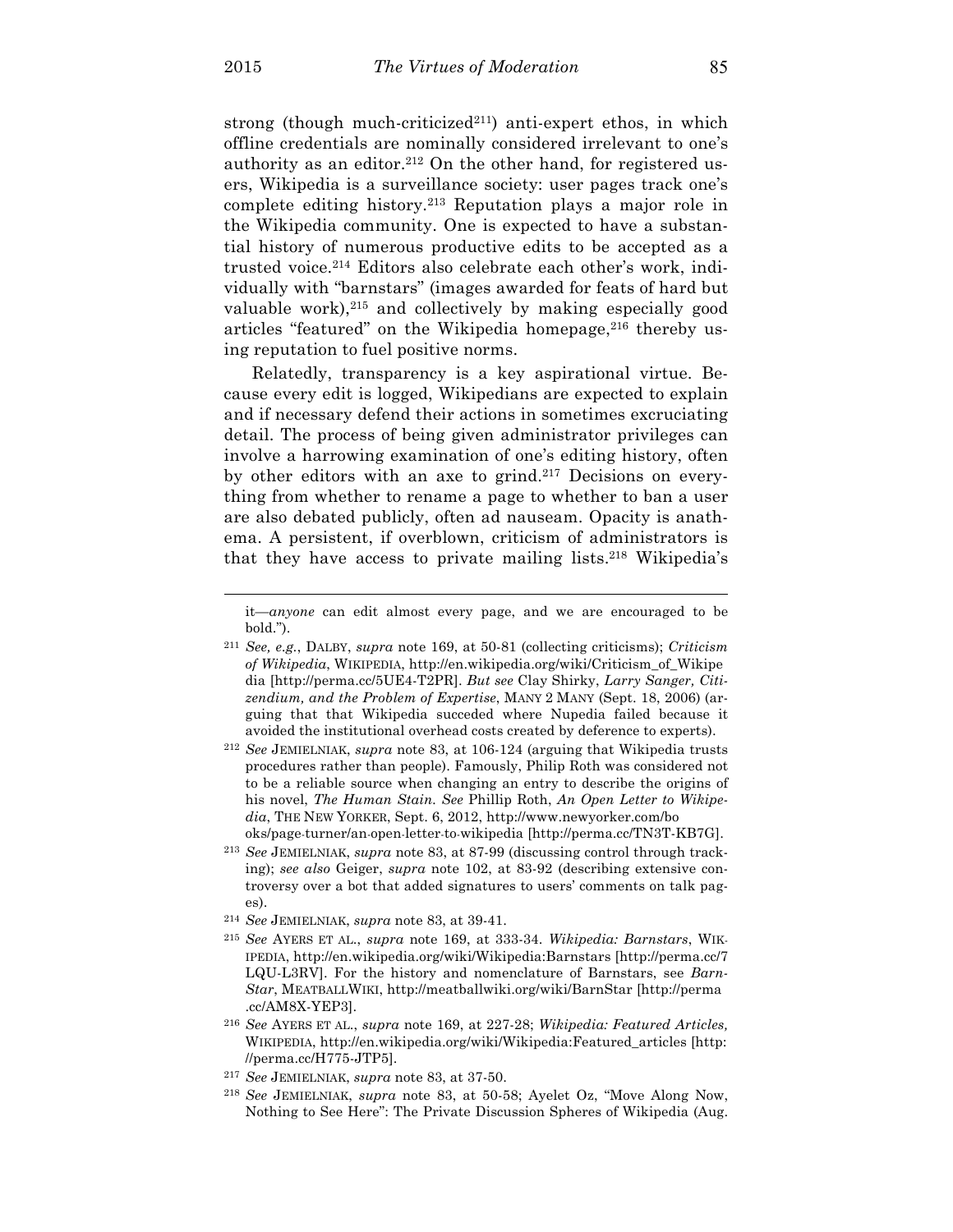use of open-source software and freely licensed contributions also mean that forking is always a possibility.219

Wikipedia's dispute resolution system is complex and multitiered, as might be expected from a project as capacious and contentious as creating a global encyclopedia. Officially, at least, it tries to operate by consensus.<sup>220</sup> Initially, many differences of opinion are simply argued over until one side or the other is either persuaded or gives up.221 Other questions, such as whether to delete an article or how best to describe a political issue neutrally, may be put to a vote of all interested Wikipedians. The votes themselves are usually non-binding; they serve instead as a tool for measuring consensus. When that doesn't suffice, both a Mediation Committee and an Arbitration Committee exist to hear disputes through a relatively formal multi-level process.222 Beyond that, the nonprofit Wikimedia Foundation, which oversees Wikipedia in the role of owner, $223$ can ultimately step in, although it generally tries to avoid be-

<sup>29, 2009),</sup> http://papers.ssrn.com/sol3/papers.cfm?abstract\_id=1726450 [http://perma.cc/U2MZ-GADA].

<sup>219</sup> In a fork, a group of participants makes a copy of another shared, freelylicensed informational resource and work on the newly independent copy rather than on the original. *See* Andrew Famigletti, *The Right to Fork: A Historical Survey of De/Centralization in Wikipedia*, *in* CRITICAL POINT OF VIEW: A WIKIPEDIA READER 296-308 (Geert Lovink & Nathaniel Tkacz eds., 2011); Nathaniel Tkacz, *The Politics of Forking Paths*, *in* CRITICAL POINT OF VIEW: A WIKIPEDIA READER 94-107 (Geert Lovink & Nathaniel Tkacz eds., 2011). The most famous fork of Wikipedia is Citizendium, created by Wikipedia co-founder Larry Sanger to give more deference to credentialed experts. *See* Timothy B. Lee, *Citzendium Turns Five, But the Wikipedia Fork is Dead in the Water*, ARS TECHNICA. Oct. 27, 2011, http://arstechnica .com/tech-policy/2011/10/five-year-old-wikipedia-fork-is-dead-in-the-water [http://perma.cc/5ZPU-UNYV] (discussing history of Citizendium).

<sup>220</sup> *See* REAGLE, *supra* note 169, at 97-115.

<sup>221</sup> *See* JEMIELNIAK*, supra* note 83, at 76-81 (describing different "trajectories" that conflicts on Wikipedia can take).

<sup>222</sup> *See* JEMIELNIAK, *supra* note 83, at 81-84; David Hoffman & Salil Mehra, *Wikitruth Through Wikiorder*, 59 EMORY L.J. 151 (2010) (arguing that Wikipedia's dispute resolution procedures work mainly by weeding out problematic users who will not adhere to Wikipedia's discourse norms); Sara Gwendolyn Ross, *Your Day in 'Wiki-Court': ADR, Fairness, and Justice in Wikipedia's Global Community* (Osgoode Legal Studies, Research Paper No. 56, 2014).

<sup>223</sup> *See* AYERS ET AL., *supra* note 169, at 447-53; Mayo Fuster Morell, *The Wikimedia Foundation and the Governance of Wikipedia's Infrastructure*, *in* CRITICAL POINT OF VIEW: A WIKIPEDIA READER 325-41 (Geert Lovink & Nathaniel Tkacz eds., 2011); *see generally* Jyh-An Lee, *Organizing the Unorganized: The Role of Nonprofit Organizations in the Commons Communities*, 50 JURIMETRICS 275 (2010) (arguing that the nonprofit organizational form presents distinctive trust advantages for stewards of commons-based communities).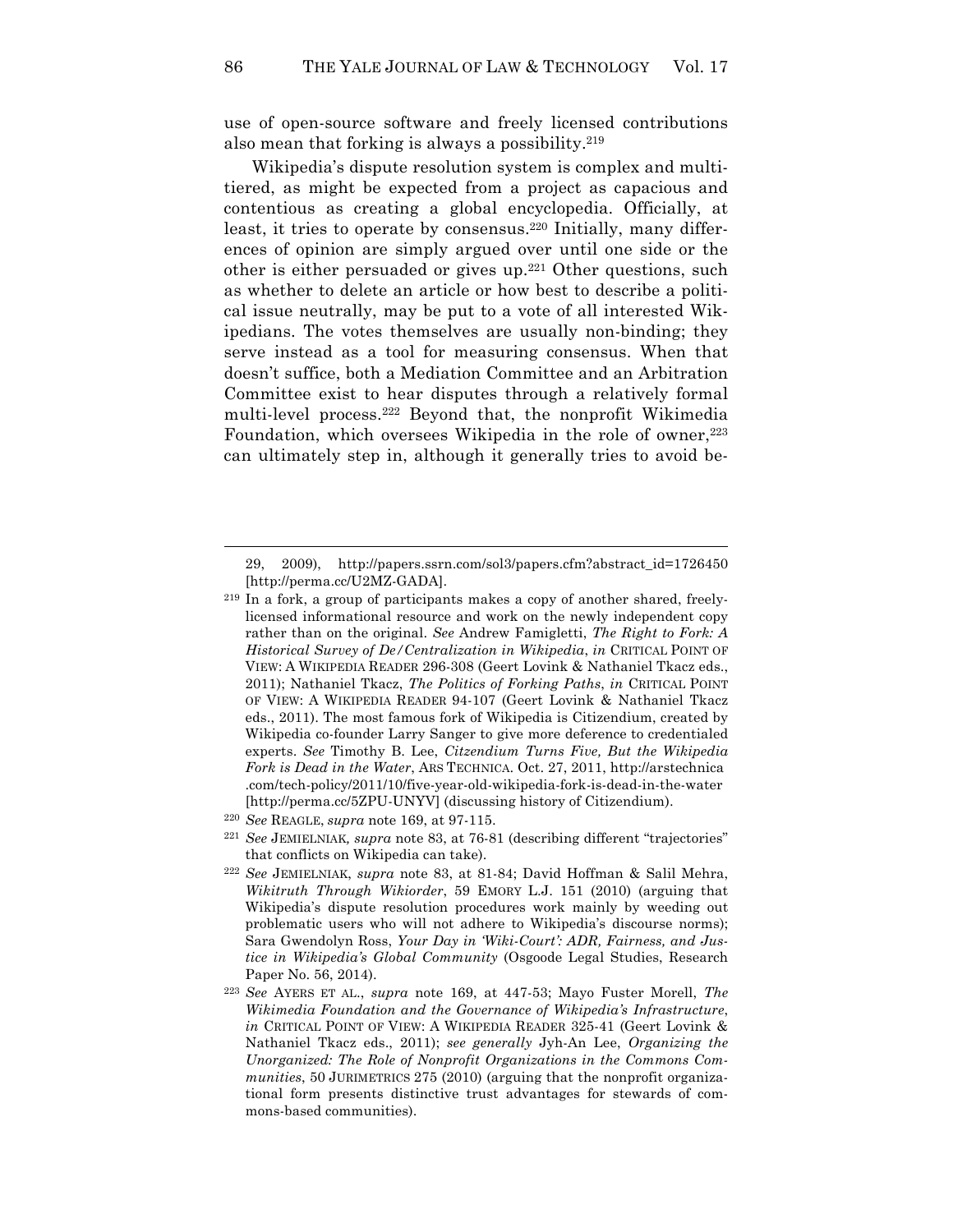coming involved in specific issues.224 Wikipedia takes its community democracy as seriously as it can.

Wikipedia is a sprawling, messy, and often bureaucratic organization. It combines norm-setting, exclusion, pricing, and organization. Its moderation is human, automatic, transparent, opaque, *ex ante*, *ex post*, centralized, and distributed. Its participants fight about everything—from the Shakespeare authorship question to the choice between "Gdańsk" and "Danzig"225 at great length. These endless wrangles are not simply wasted breath, or signs of a community about to crack apart. They are part and parcel of why Wikipedia works. The free encyclopedia is not free: its participants create it at great expense of time and effort. Not all of that effort goes into research and writing. The greater part of it is spent on the community-oriented work that actually holds Wikipedia together—the work of moderation.

## B. *The* Los Angeles Times *Wikitorial*

The *Los Angeles Times* ignored all of this. Like Wikipedia, it was open to the world, but it had none of Wikipedia's devices for helping the well intentioned collaborate while keeping the ne'er-do-wells at bay. Unlike Wikipedia, the *Times* had no way to block persistently harmful users—not even a mechanism to track and identify the worst abusers. Unlike Wikipedia, it had no back channel for users to converse and develop community norms<sup>226</sup> or dispute-resolution mechanisms to contain conflict, and the experiment failed long before they could evolve. The *Times* forced users with strongly divergent beliefs on a controversial topic together, exacerbating normative conflict.<sup>227</sup> It brought them together for a one-off project, with no long-term reputations to recognize trustworthy members of the community. It had no dedicated cadre of administrators cleaning up destructive edits. Vandals who saw the broken windows decided to storm the front door.

<sup>224</sup> *See* JEMIELNIAK, *supra* note 83, at 125-44 (describing the sometimes fraught relationship between the Foundation and the Wikipedia community); Shun-Ling Chen, *The Wikimedia Foundation and the Self-Governing Community: A Dynamic Relationship Under Constant Negotiation*, *in* CRITICAL POINT OF VIEW: A WIKIPEDIA READER 351-69 (Geert Lovink & Nathaniel Tkacz eds., 2011). Previously, Jimmy Wales acted as "benevolent dictator" before voluntarily sidelining himself to reduce controversy. *See* REAGLE, *supra* note 169, at 117-35 (theorizing the concept of leadership via benevolent dictatorship)

<sup>225</sup> *See* JEMIELNIAK, *supra* note 83, at 65-76 (describing four-year edit war); LIH, *supra* note 11, at 122-32.

<sup>226</sup> *See* OSTROM, *supra* note 38, at 100-01 (emphasizing the importance of such fora).

<sup>227</sup> Well into the experiment, Wikipedia's Jimmy Wales tried to split the editorial into pro-war and anti-war versions to separate the warring camps, but by then it was too late. *See* Rainey, *supra* note 8.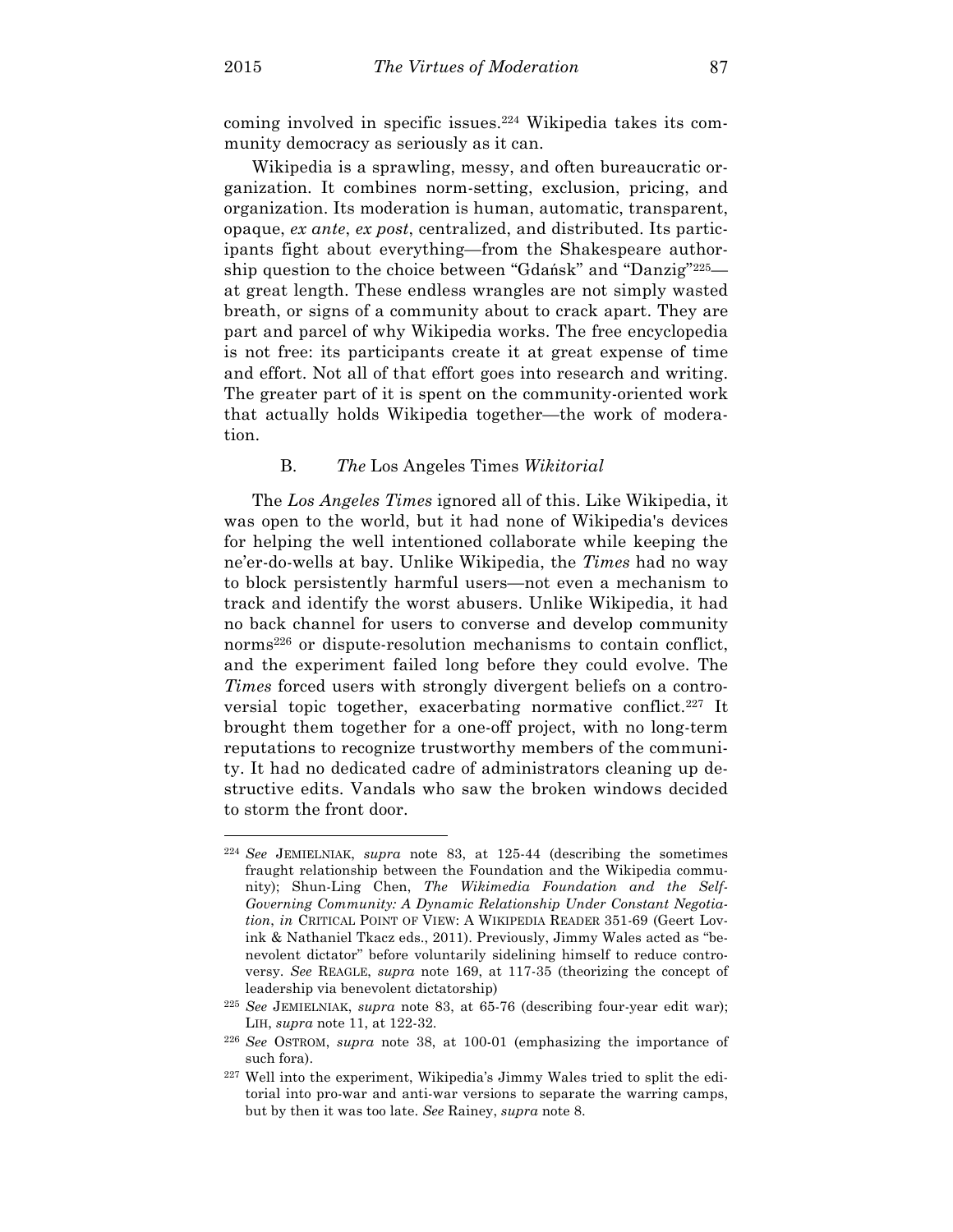The *Los Angeles Times* embraced Wikipedia's technology and its commitment to distributed organization, but neglected its commitment to positive social norms. The wikitorial had neither hard security nor soft. There were two kinds of naiveté at work. First, there was the assumption that communities operate without moderation, that broad participation by itself suffices. Second, there was the assumption that even if moderation were needed, it would develop spontaneously. The *Los Angeles Times* neither moderated the wikitorial effectively nor created the conditions under which the community of participants could develop its own effective moderation. The wikitorial was cargo cult collaboration.228

#### C. *MetaFilter*

Not many online communities can say that they came together to save people from human trafficking, but MetaFilter can.229 Two young Russian women had come to the United States in May 2010 to work as lifeguards on Virginia Beach, but when they arrived, their contact instead told them to come to a bar on Long Island, the Lux Lounge, for some unspecified hostess work. Annoyed at their unreliable employer but enjoying their American adventure, they called Dan Reetz, an American they had befriended in Russia two years before. Reetz, who recognized the telltale signs of a sex-trafficking ring, was immediately alarmed. But he "was in his car on a highway in Wyoming with all his earthly belongings on his way to start a new job," and couldn't convince his friends of the danger they were in.230 Instead, he took the situation to MetaFilter.

MetaFilter, founded in 1999 by programmer and blogger Matthew Haughey, calls itself a "community weblog."231 It hosts discussions on user-submitted topics on a text-heavy

<sup>228</sup> *Cf.* Richard Feynman, *Cargo Cult Science*, *in* "SURELY YOU'RE JOKING, MR. FEYNMAN!": ADVENTURES OF A CURIOUS CHARACTER 338, 342 (1997) ("[T]hey follow all the apparent precepts and forms . . . but they're missing something essential."); *see also* Aaron Swartz, *Making More Wikipedias*, RAW THOUGHT (Sep. 14, 2006), http://www.aaronsw.com/weblog/morewikipedias ("For the most part, people have simply assumed that Wikipedia is as simple as the name suggests: install some wiki software, say that it's for writing an encyclopedia, and *voila*!—problem solved.").

<sup>229</sup> *See* Stephen Thomas, *The Internet's First Family*, HAZLITT (Oct. 31, 2014), http://penguinrandomhouse.ca/hazlitt/longreads/internets-first-family [ht tp://perma.cc/R8WT-AMSZ]. The story unfolded in real time on the Metafilter thread *Help me help my friend in DC*, at http://ask.metafilter.com/15 4334/Help-me-help-my-friend-in-DC [http://perma.cc/6P36-WWPA], and sparked extensive discussion on a related thread, *The kindness of strangers*, http://metatalk.metafilter.com/19304/The-kindness-of-strangers [http://perma.cc/67LP-PZY2].

<sup>230</sup> Thomas, *supra* note 229.

<sup>231</sup> METAFILTER, http://www.metafilter.com [http://perma.cc/4HSR-RDYS].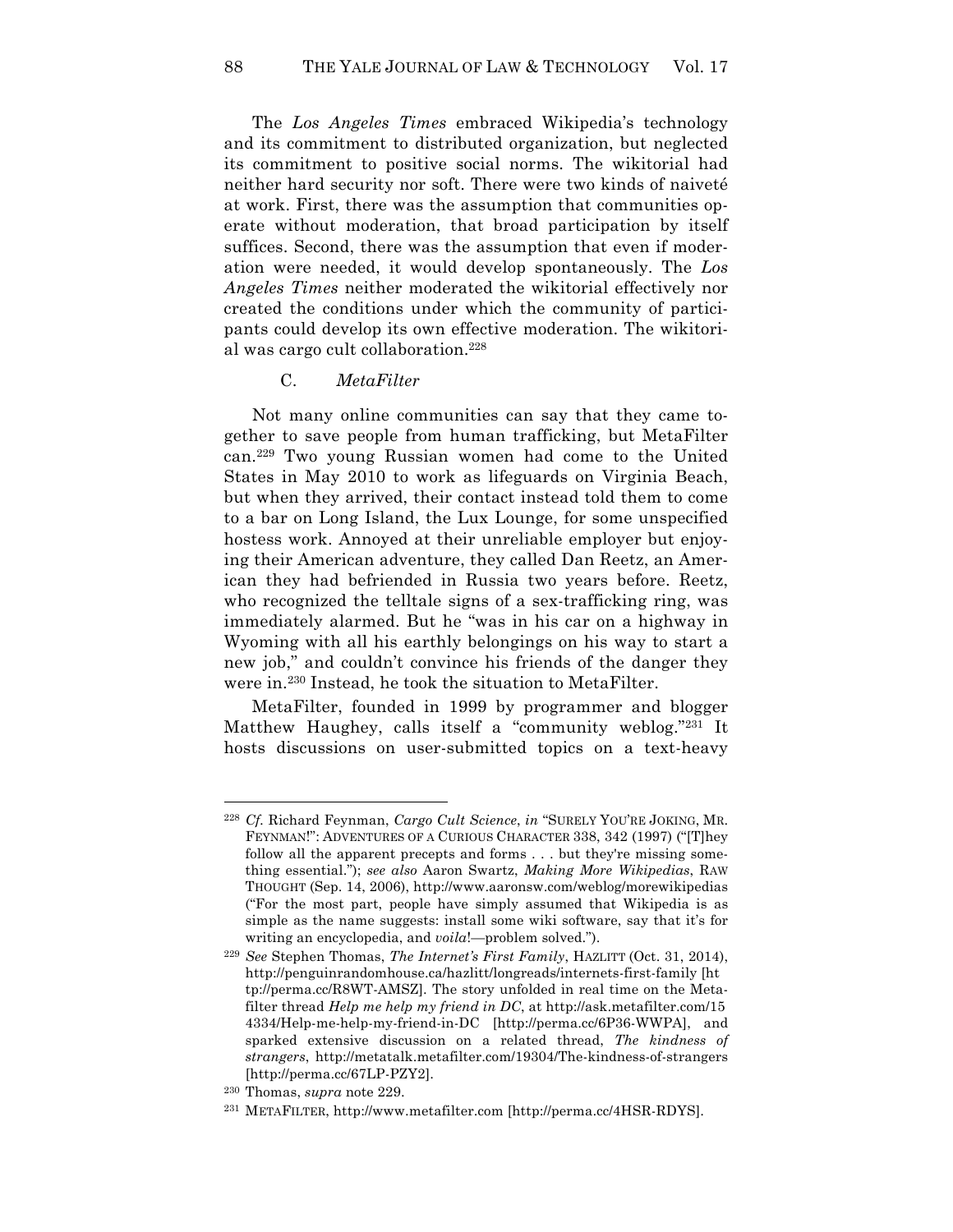website with a laid-back feel and a simple interface.<sup>232</sup> Each discussion—initiated when a logged-in user clicks on an unobtrusive text link to create a new post—starts with a link to a page somewhere else on the web, along with a description to provide some context. Each new post then appears on the front page of the site, where the posts are sorted in reverse chronological order like a blog. Click on a post, and you go to a dedicated page for that post, where you can read previous readers' comments and add your own. Users who aren't logged in can read posts and comments, but not add their own. The Metafilter community's interests are diverse. As I write this, the first three links feature rare concert footage of the Velvet Underground,233 an effort to stop public urination in India,234 and pre-WWII African-American science fiction.235

Reetz posted to Ask MetaFilter, a sister site for questions to the community. His post went up at 5:09 PM, and increasingly concerned community members started exchanging information about the bar, the girls' situation, and human trafficking resources. The next morning, another MetaFilter user, an unemployed nanny named Katherine Gutierrez, operating on almost no sleep, thought she might be able to divert the girls from the very bad idea of going to the Lux Lounge at midnight. She got their phone number from Reetz, and gave them a call. To avoid alarming them about her own intentions, she "presented herself as Just Another Fun-loving Young Gal In The Big City, Much Like Yourselves, and told the girls she'd gotten their numbers from a mutual friend and would be happy to hang out and show them around."236 It worked. With the assistance of some plainclothes police and many other MetaFilter users, she convinced the girls not to go to their meeting with the mysterious and menacing "George." Instead, "they ultimately stayed with her for a full month, during which time MeFites [MetaFilter users] in New York and around the country sent the out-of-work nanny money to help feed the girls, and helped also in other ways, such as taking the girls out on

<sup>232</sup> *See generally Frequently Asked Questions*, METATALK, http://faq.metafilter .com [http://perma.cc/N49A-URA6] [hereinafter *MetaFilter FAQ*]; META-FILTER WIKI, http://mefiwiki.com/wiki/Main\_Page [http://perma.cc/4AP9- GPSV].

<sup>233</sup> item, *Velvet Underground / Exploding Plastic Inevitable Live in Boston 1967*, METAFILTER (May 26, 2014), http://www.metafilter.com/139386 [http://perma.cc/WKR8-4UE3].

<sup>234</sup> KokoRyu, *"How can India stop people urinating in public?"*, METAFILTER (May 26, 2014), http://www.metafilter.com/139385 [http://perma.cc/T57P-BMF8].

<sup>235</sup> Martin Wisse, *Before Delany, before Butler*, METAFILTER (May 26, 2014), http://www.metafilter.com/139384 [http://perma.cc/9DE6-NUZ3].

<sup>236</sup> Thomas, *supra* note 229.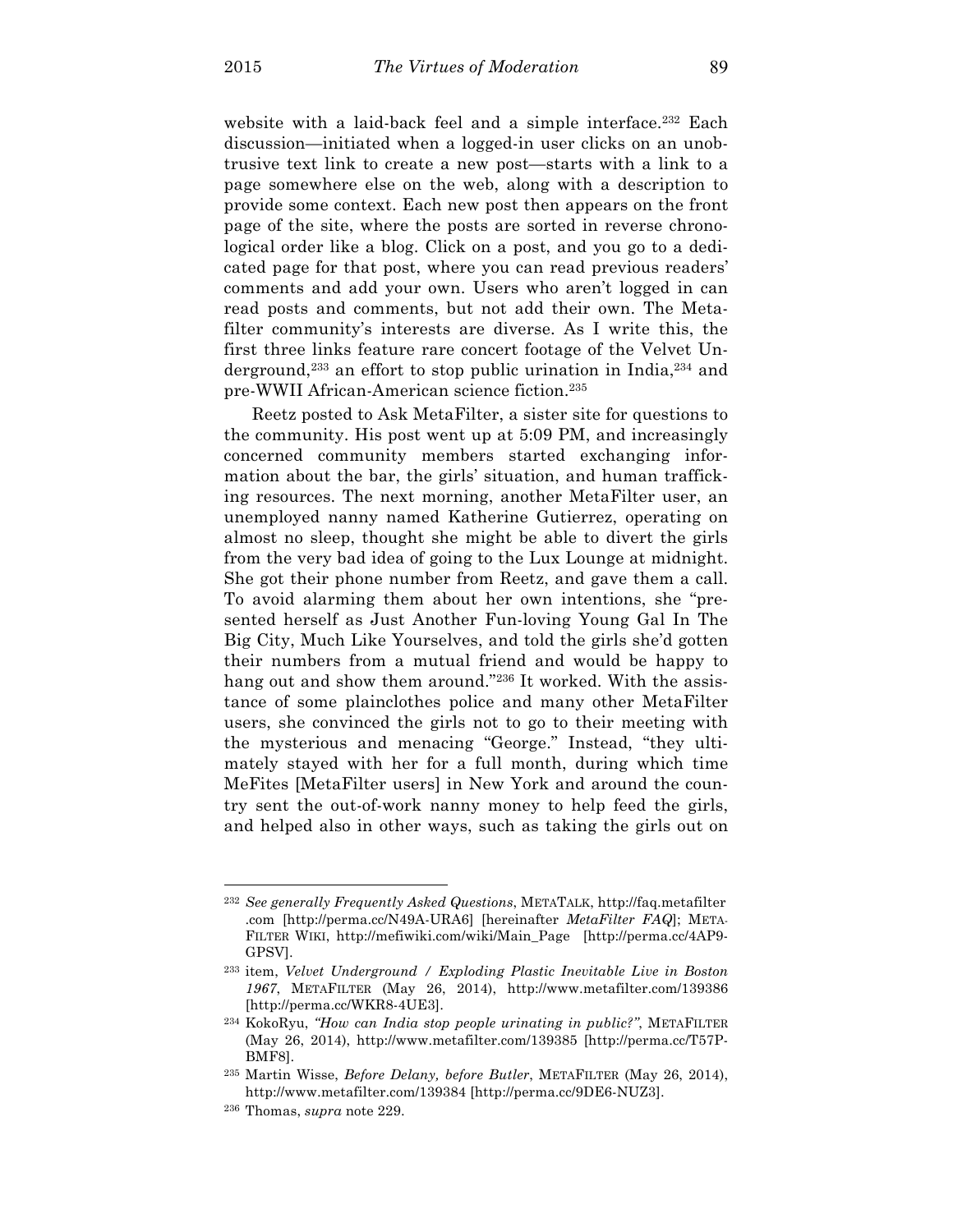the town and putting them in touch with immigration lawyers and employment agencies."237

That's MetaFilter in a nutshell (albeit its very best nutshell). Let's dig in to how and why it works so well. In moderation terms, *ex post,* centralized, human norm-setting dominates, with editing and exclusion (and a tiny bit of pricing) in supporting roles. The central technique of moderation is simple: Haughey and a small group of paid moderators<sup>238</sup> read posts and comments and take action against inappropriate ones.239 Some receive a gentle chiding, in the form of a comment or email; others are deleted.<sup>240</sup> Deleted posts are visible on the site (since people may have left comments on them or saved the URL), but they carry a short notice of why they were removed—for example, because there is already an active discussion of the same story or issue on the site in another post.241 For particularly controversial or important actions, the moderators or concerned users will create a discussion post on Meta-Talk, another sister site for conversations about Metafilter itself.242

The overriding goal is to maintain positive community norms. In its initial days, Haughey was the primary author of posts and was active in all discussion threads to set a good example. The moderators' policy of hiding inappropriate material quickly reinforces positive norms by making good behavior far more visible than bad. The explanations treat users who make mistakes as well-intentioned, and indicate that they are still welcomed members of the community. These discussions invite broad participation in articulating and shaping the community's norms. This is deletion in service of social norms as much as it is deletion for its own sake. The moderators enjoy substantial credibility on the site not just by virtue of their author-

<sup>237</sup> *Id.*

<sup>238</sup> *See Mods*, MEFI WIKI, http://mefiwiki.com/wiki/Moderators [http://perma .cc/Y8CP-R3SC]. While this Article was in press, Haughey announced his retirement from MetaFilter to take up a day job, handing over the moderation reins to the other members of the team. *See* mathowie [Matthew Haughey], *Sixteen Years*, METATALK (Mar. 4, 2015), http://metatalk.metafi lter.com/23626/Sixteen-Years [http://perma.cc/6B6R-LQKS].

<sup>239</sup> *See* Matt Haughey, Real World Moderation: Lessons from 11 Years of Community, Presentation at SXSW Interactive (Mar. 12, 2011), *available at* https://vimeo.com/21043675 [https://perma.cc/J3GP-SGKH].

<sup>240</sup> *See* Warnick, *supra* note 20, at 120-23.

<sup>241</sup> *E.g.*, tofu\_crouton [Sara Gore], *We Must Not Call Him Sister*, METAFILTER (July 28, 2014), http://www.metafilter.com/141401/We-Must-Not-Call-Him -Sister [http://perma.cc/JXV2-G4QN ] ("This post was deleted for the following reason: This kinda feels like a big fight in the making for no particular good reason. –cortex."); *see generally MetaFilter FAQ*, *supra* note 232; METAFILTER DELETED POSTS, http://mefideleted.blogspot.com [http:// perma.cc/UK6C-XKGE].

<sup>242</sup> METATALK, http://metatalk.metafilter.com [http://perma.cc/CC7E-ZBRW].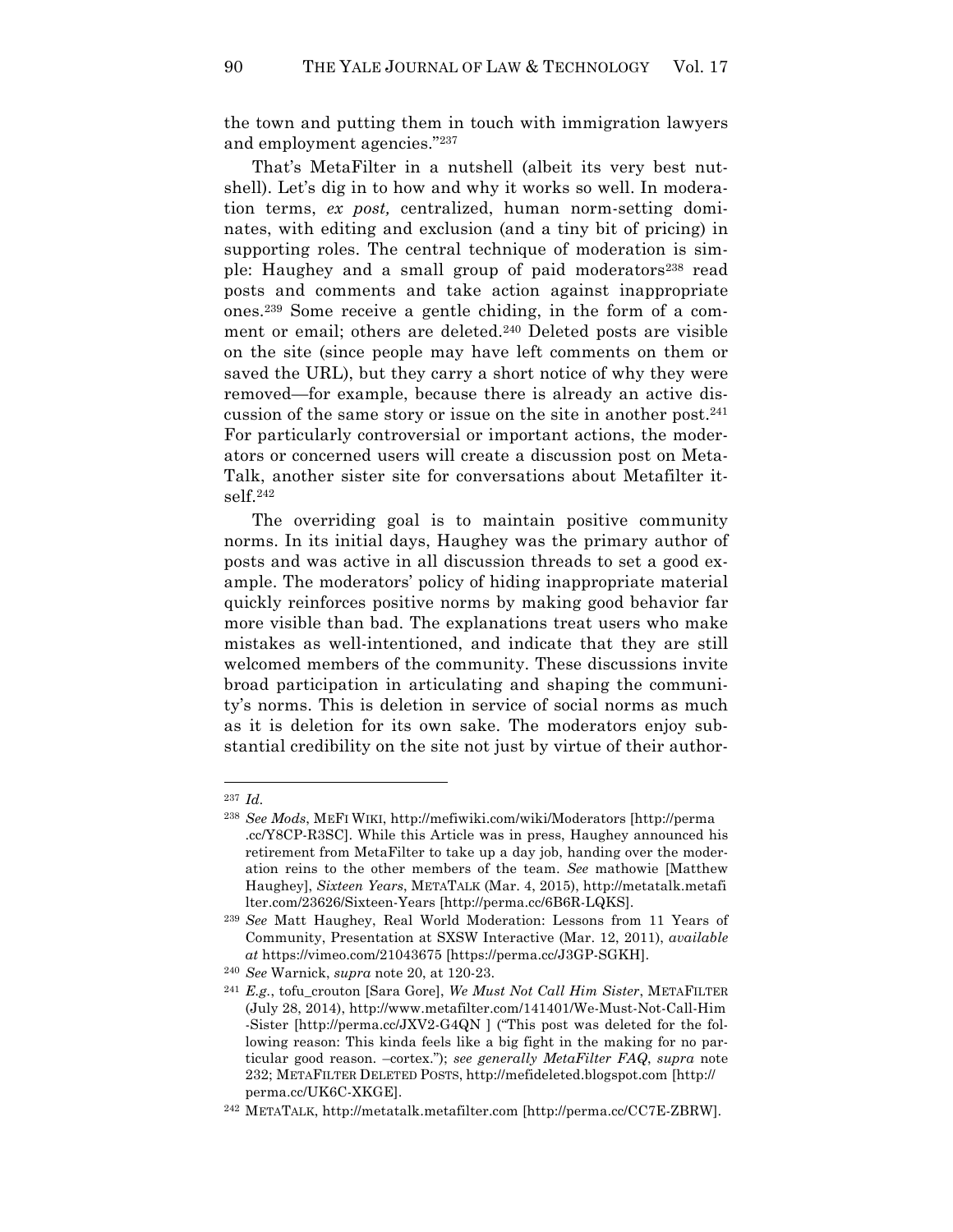ity, but because "they've proven over and over again that they understand how communities work and deal with most issues patiently and courteously."243 Humility is a key virtue. Even a recent visual makeover was an occasion for consultation rather than simply being imposed from the top down.244

At the same time, the moderators and the community call out particularly noteworthy posts and comments for praise. Haughey maintains a small sideblog<sup>245</sup> and a Twitter feed<sup>246</sup> that he uses to link to high-quality posts. There is a small, unobtrusive button on Metafilter to mark any post or comment as a "favorite". The counts appear next to the post or comment and on the user's profile page, functioning as a visible symbol of community praise. On Ask Metafilter, the question-asker can flag replies as "best answers," again a visible symbol of praise.247 Users participate extensively in the explicit normsetting, too. They post comments rebuking and praising each other,<sup>248</sup> take their debates to MetaTalk,<sup>249</sup> and occasionally flag inappropriate posts and comments to bring them to the moderators' attention.250 A lightweight message system, MeFi Mail, gives members a private back channel.<sup>251</sup>

The other verbs of moderation appear almost entirely in secondary, supporting roles. There is a smattering of organization: posts can be tagged and searched. In a form of *ex ante* deletion, users are limited to one post per twenty-four hours (though very few come anywhere near that pace). Commenting, however, is unlimited. There is \$5 signup fee for new members,252 which looks like pricing but functions more as a speed bump to exclude participants not really interested in the com-

<sup>243</sup> *See* Warnick, *supra* note 20, at 101 (quoting MetaFilter user Rhaomi); *see also* Paul Lawton, Capital and Stratification Within Virtual Community: A Case Study of Metafilter.com 87-91 (2003) (unpublished B.A. dissertation, University of Lethbridge), https://www.uleth.ca/dspace/bitstream/han dle/10133/267/MR17405.pdf [https://perma.cc/9AU8-E52N].

<sup>244</sup> *See* mathowie [Matt Haughey], *A new theme for MeFi: Modern*, METATALK (Sept. 24, 2014), http://metatalk.metafilter.com/23445/A-new-theme-for-MeFi-Modern [http://perma.cc/BQ5D-MRRA].

<sup>245</sup> BEST OF METAFILTER, http://bestof.metafilter.com [http://perma.cc/WHM6- 264S].

<sup>246</sup> *@MetaFilter*, TWITTER, https://twitter.com/metafilter [https://perma.cc/5X 4V-G2DC].

<sup>247</sup> ASK METAFILTER, http://ask.metafilter.com [http://perma.cc/2J27-EWKB].

<sup>248</sup> *See* Leiser Silva, Lakshmi Goel & Elham Mousavidin, *Exploring the Dynamics of Blog Communities: The Case of MetaFilter*, 19 INFO. SYS. J. 55, 67-73 (2008) (describing debates shaping norms of "good" and "bad" posts).

<sup>249</sup> *See* Lawton, *supra* note 243, at 70-85; Warnick, *supra* note 20, at 89-91 (breaking down rhetorical functions of MetaTalk posts).

<sup>250</sup> *See MetaFilter FAQ*, *supra* note 232.

<sup>251</sup> *See id.*

<sup>252</sup> *Create a New User*, METAFILTER, http://www.metafilter.com/newuser.mefi [http://perma.cc/BQ5D-MRRA].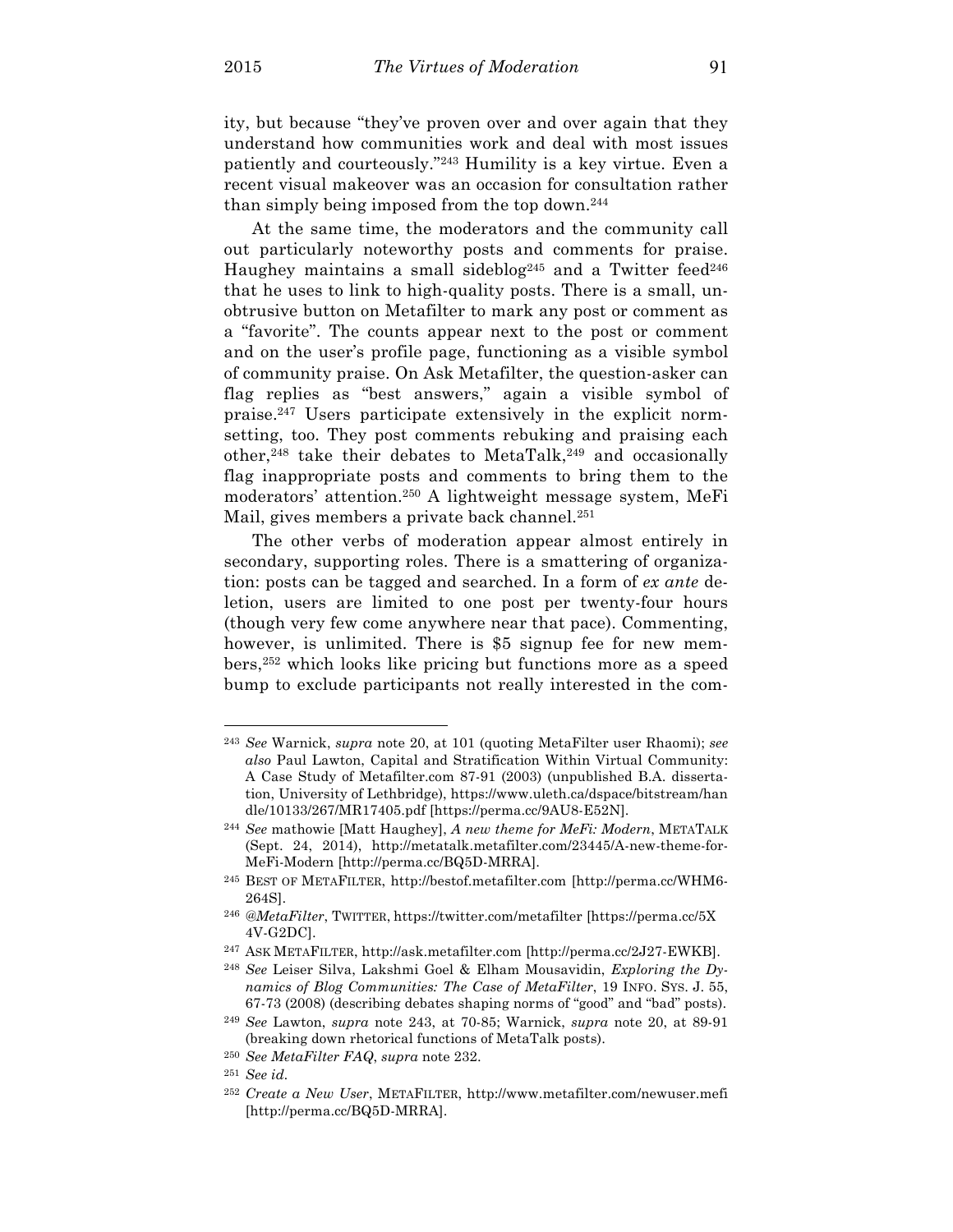munity.253 Those who misbehave have their accounts deactivated, no refunds offered. The real pricing consists of some lightweight advertising.254 Most ads are hidden for members; <sup>255</sup> the site sustains itself primarily on the revenue from outsiders who come across particular pages on web searches.<sup>256</sup>

MetaFilter's treatment of identity is carefully modulated. It is easy to browse a user's history of posts and comments, and some users choose to decorate their profiles with detailed information about themselves, $257$  but the default is persistent pseudonymity.258 Members are known primarily by their usernames, such that dedicated discussants can build up extensive reputations on MetaFilter without revealing their reallife identities. In one part of the site, however, these rules are suspended: members can post anonymous questions on Ask-MetaFilter—just the thing for seeking advice on an abusive relationship or a difficult workplace issue.259 Because of the decreased norm-based constraints on abusive questions, anonymous questions go through *ex ante* human moderator review

<sup>255</sup> *Id*.

<sup>253</sup> *See* Hannah Pileggi, Brianna Morrison & Amy Bruckman, *Deliberate Barriers to User Participation on MetaFilter* (Georgia Institute of Technology School of Interactive Computing, Technical Report No. GT-IC-14-01 2014), https://smartech.gatech.edu/handle/1853/50776 [https://perma.cc/E55N-C BUR].

<sup>254</sup> *See How Does Advertising on MetaFilter Work?*, METAFILTER FAQ, http://faq.metafilter.com/130/how-does-advertising-on-metafilter-work [http://perma.cc/AB92-6HSF].

<sup>256</sup> MetaFilter's biggest threat currently comes not from internal community dynamics but from a shift in the online advertising ecosystem. In November 2012, Google changed its ranking algorithms in a way that appears to have significantly demoted MetaFilter, instantly slashing the site's traffic from non-members and with it, the site's advertising revenue. *See* Matt Haughey, *On the Future of MetaFilter*, MEDIUM (May 21, 2014), https://medium.com/technology-musings/on-the-future-of-metafilter-941d1 5ec96f0 [https://perma.cc/G28F-8USR]. Haughey was forced to lay off three members of the already small moderation staff as a result. *See* mathowie [Matt Haughey], *The State of MetaFilter*, METATALK (May 19, 2014), http://metatalk.metafilter.com/23245/State-of-MetaFilter [http://per ma.cc/JA6V-R5YH]. The exact reason for the decline in MetaFitler's Google rankings remains unclear. The change seems to have been unintentional on Google's part, but Google has not acted decisively to fix it. *See* Danny Sullivan, *On MetaFilter Being Penalized By Google: An Explainer*, SEARCH ENGINE LAND (May 22, 2014), http://searchengineland.com/metafil ter-penalized-google-192168 [http://perma.cc/2RNQ-WPJ9].

<sup>257</sup> *See* Noor Ali-Hasan, *MetaFilter: Analysis of a Community Weblog* (2005), http://www.nooratwork.com/pdf/ali-hasan\_metafilter.pdf [http://perma.cc /7SRF-PHDE].

<sup>258</sup> *See MetaFilter FAQ*, *supra* note 232.

<sup>259</sup> *Id.*; akomom, *confused about how to successfully ask anonymously*, ASK METAFILTER (Mar. 27, 2012), http://metatalk.metafilter.com/21588/confuse d-about-how-to-successfully-ask-anonymously [http://perma.cc/5YJ6-CZZ2].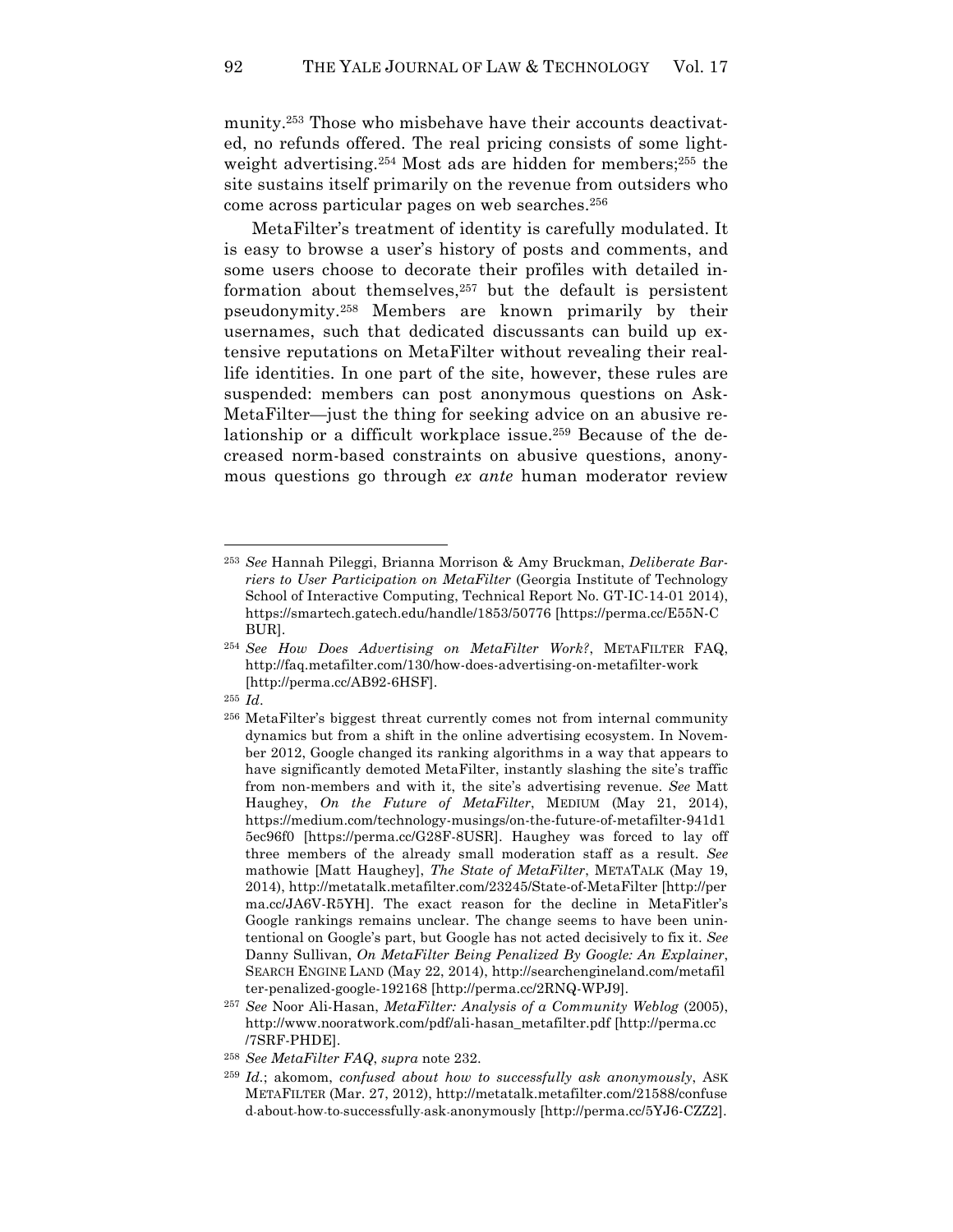rather than *ex post.*<sup>260</sup> "Anonymous questions are for basic privacy, not for hiding from Interpol."261

Overall, MetaFilter is a moderation success story. In 2013, it had about 40,000 active users, who created about 11,000 posts and 600,000 comments.262 The flow of posts is consistently interesting but not overwhelming. Although the site is occasionally challenged by vandals or infiltrated by marketers, it is for the most part an authentic conversation among engaged participants. Users have been known to spend weeks crafting massive posts that do deep dives on a topic, collecting hundreds of related links into a perfectly curated collection.263 In 2001, the MetaFilter community collaboratively exposed an Internet hoax—a fictional teenager with equally fictional terminal leukemia.264 The site has been self-sustaining for years, and there are strong feelings of belonging and community among active posters. There are face-to-face meet-ups in major (and minor) cities,265 a rich vocabulary of references and in-jokes,266 a holiday gift exchange called Secret Quonsar,<sup>267</sup> and at least one

<sup>260</sup> *See MetaFilter FAQ*, *supra* note 232.

<sup>261</sup> *Id.*

<sup>262</sup> *See MetaFilter Stats 2013*, MEFI LABS, http://labs.metafilter.com/mefi-stat s-2013 [http://perma.cc/GG7T-4JYB].

<sup>263</sup> For a particularly outstanding example, see Miko, *Alice's Restaurant*, METAFILTER (Nov. 25, 2010), http://www.metafilter.com/97904/Alices-Rest aurant [http://perma.cc/5FKC-EZ6X], a post celebrating the Arlo Guthrie song "Alice's Restaurant" by extensively hyperlinking the song's lyrics; *see also What Is a Good Post*, MEFI WIKI, http://mefiwiki.com/wiki/What\_Is\_A \_Good\_Post [http://perma.cc/D5WB-QGDN]; *Posting Guidelines*, META-FILTER, http://www.metafilter.com/guidelines.mefi [http://perma.cc/H52N-T8S5].

<sup>264</sup> *See* acidrabbit, *Is it possible that Kaycee did not exist?*, METAFILTER (May 19, 2001), http://www.metafilter.com/7819/Is-it-possible-that-Kaycee-didnot-exist [http://perma.cc/A74A-J9SM]; Katie Hafner, *A Beautiful Life, an Early Death, a Fraud Exposed*, N.Y. TIMES, May 31, 2001, http://www.nyti mes.com/2001/05/31/technology/a-beautiful-life-an-early-death-a-fraudexposed.html [http://perma.cc/K3MV-QMJS].

<sup>265</sup> Indeed, MetaFilter has an entire subsite devoted to meetups. MEFIIRL, http://irl.metafilter.com [http://perma.cc/BS3W-ENYL]; see also Lauren F. Sessions, *How Offline Gatherings Affect Online Communities*, 13 INFO., COMM., & SOC. 375-95 (2010) (analyzing the effect of meetups on the MetaFilter community).

<sup>266</sup> *See In Jokes*, MEFI WIKI, http://mefiwiki.com/wiki/In\_Jokes [http://perma .cc/9KBM-C8K8]. For example, "Pepsi Blue" is "a sort of catch-all cat-call for something that is a possible shill posting on MetaFilter—that is, an ad or product endorsement for reasons other than just overall consumer joy." *See Pepsi Blue*, MEFI WIKI, http://mefiwiki.com/wiki/Pepsi\_Blue [http://per ma.cc/F7NT-QWNM]. More seriously, it is common to leave comments consisting solely of a period, as a moment of silent mourning. *See The Period*, MEFI WIKI, http://mefiwiki.com/wiki/The\_Period [http://perma.cc/7LY K-H9BW].

<sup>267</sup> *See Secret Quonsar*, MEFI WIKI, http://mefiwiki.com/wiki/Secret\_Quonsar [http://perma.cc/U4TV-2KQF]. Quonsar was the username of a prolific, if problematic, MetaFilter user. *See* Lawton, *supra* note 243, at 100.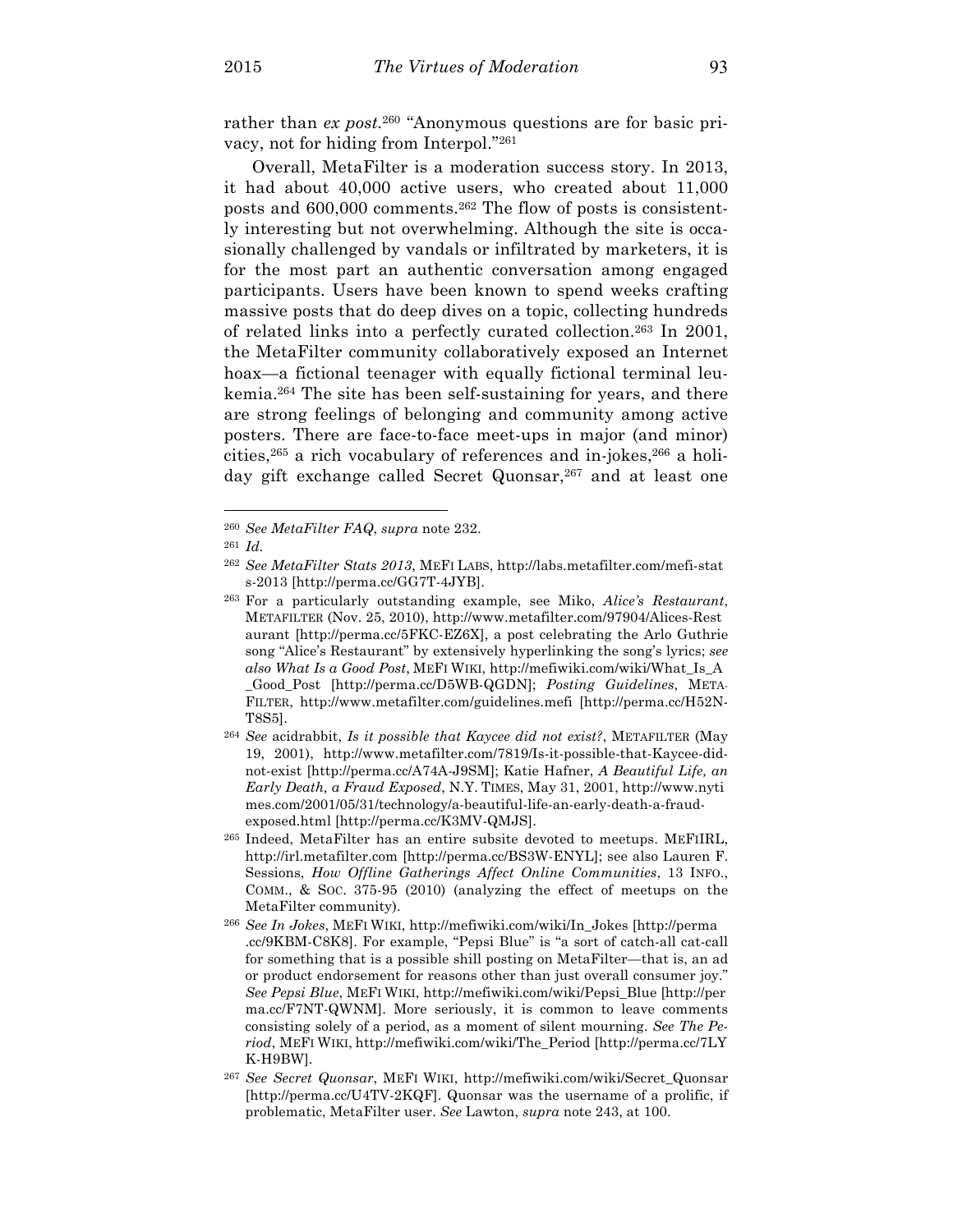marriage of users who met through MetaFilter.<sup>268</sup> It is a strikingly different kind of community than Wikipedia with strikingly different moderation, but it also works.

D. *Reddit*

If the Portland-based MetaFilter is artisanal small-batch news, then the San Francisco-based Reddit is crowd-sourced post-industrial news.269 Instead of MetaFilter's loving, centralized, *ex post*, human moderation with a strong emphasis on norm-setting, Reddit depends on finely machined, distributed, *ex post*, algorithmic moderation with a strong emphasis on annotation and filtering.270 The contrast between them shows both the diversity of moderation and some of its recurring challenges.

Reddit's users moderate primarily by voting on content.271 Each post and each comment are accompanied by two arrows. Click the up arrow, and the item gains an "upvote"; click the down arrow, and the item gains a "downvote." Reddit uses the upvotes and downvotes to determine the order in which posts and comments are displayed.272 Well-liked posts bubble to the top and are seen by more users; disliked ones are rapidly driven down to invisibility. This is *ex post*, distributed, human annotation, used as an input to centralize automatic filtration. The algorithm that weights upvotes and downvotes has been carefully tuned both to maintain a fresh flow of new content

<sup>268</sup> *See* MrMoonPie, *the wedding of NortonDC and onlyconnect, who met at a meetup*, METATALK (Sept. 24, 2005), http://metatalk.metafilter.com/10231 [http://perma.cc/8EZL-C7EP].

<sup>269</sup> REDDIT, http://www.reddit.com [http://perma.cc/7QL4-JCJK].

<sup>270</sup> *See generally* Tom Lamont, *Reddit: How to Win the Internet*, THE GUARDI-AN, Feb. 7, 2014, http://www.theguardian.com/technology/2014/feb/07/red dit-how-to-win-the-internet [http://perma.cc/M2MN-JYZV].

<sup>271</sup> *See Frequently Asked Questions*, REDDIT, http://www.reddit.com/wiki/faq [http://perma.cc/4UDT-7JV8] [hereinafter *Reddit FAQ*].

<sup>272</sup> *Id*. This core idea of upvotes and downvotes has been in widespread use for years. Slashdot, a social news site, pioneered the extensive reliance on algorithms to sort comments. *See generally* Lampe, *supra* note 84. Slashdot's system grew particularly baroque over time: it developed a system of "meta-moderation," in which users would examine each others' moderation decisions and then vote on whether those decisions were correct or incorrect. Users whose decisions were frequently voted correct would receive "karma" points, which in turn allowed them to moderate and metamoderate more frequently. *Id.* For further discussion of karma systems, see FARMER & GLASS, *supra* note 16, at 75-82. Reddit passes posts themselves through the voting algorithm, not just comments. Thus, unlike on Slashdot or MetaFilter, where every post has been vetted or even edited by moderators affiliated with the site, the choice of which Reddit posts are prominent is in the hands of the voting algorithm. This is not unique to Reddit—the social news site Digg.com had it first—but it is characteristic of Reddit.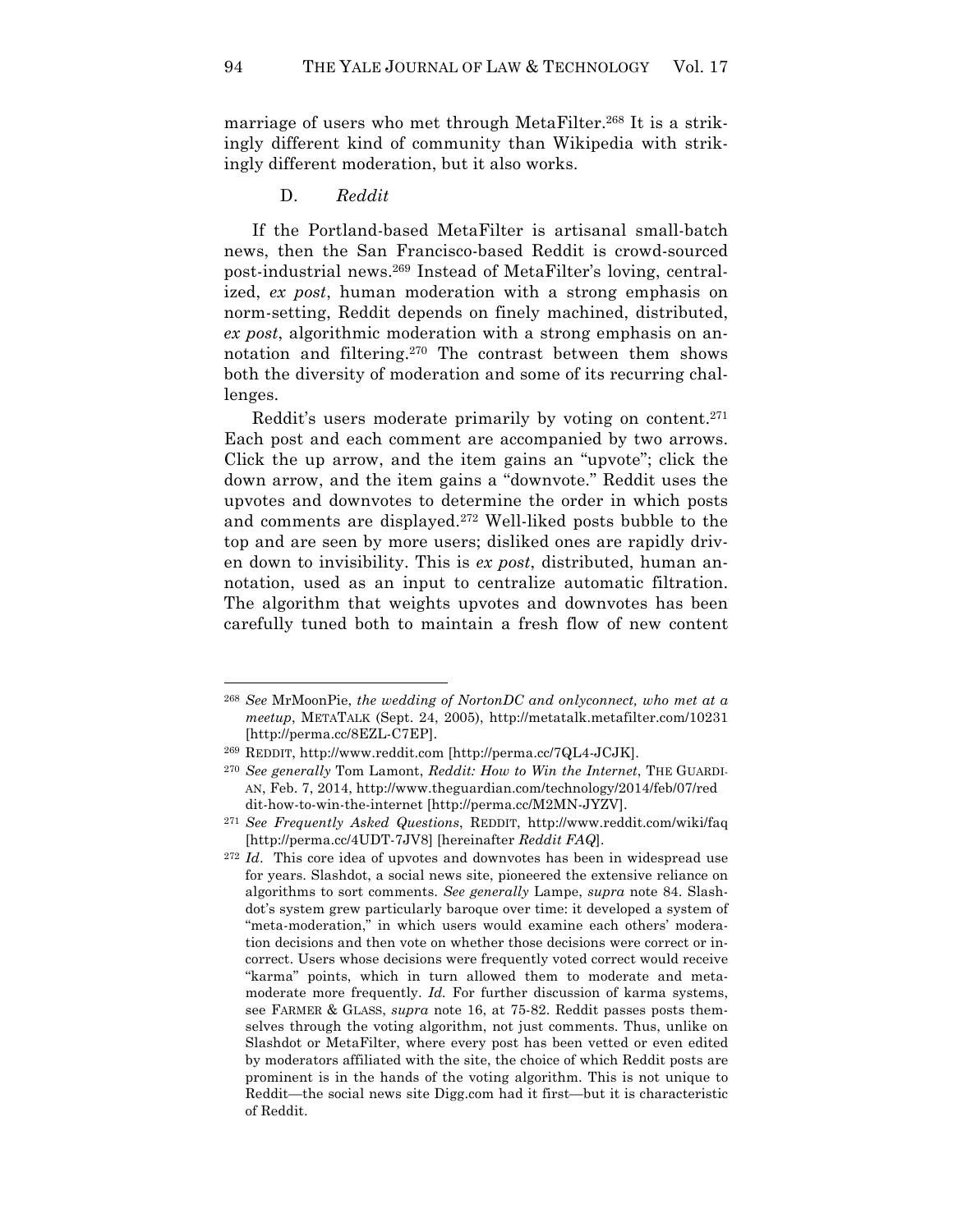and to keep early votes from disproportionately influencing a post's or comment's fate.273

Reddit also relies on a layer of distributed organization. Any user can create a "subreddit" devoted to discussion on a particular topic.274 Within the subreddit, the usual upvote and downvote mechanics apply, but moderators also enjoy substantial editorial discretion: they can remove "objectionable or off topic" comments and ban abusive users from the subreddit.275 This, in effect, splits Reddit into a large number of smaller communities, each combining automated filtration with human deletion.276 It also makes exiting an appealing option within Reddit: users who dislike a subreddit can easily avoid it.<sup>277</sup>

There are a few other techniques in use on Reddit, but they occupy subsidiary roles. The site has a custom advertising platform that allows either generic site-wide advertising or advertising targeted at the users of particular subreddits.278 It also

<sup>275</sup> *Id.*

<sup>273</sup> For explanations of the algorithmic details, see Michael Billard, *Reddit's Empire No Longer Founded on a Flawed Algorithm*, OUT OF SCOPE, Feb. 16, 2014, http://www.outofscope.com/reddits-empire-no-longer-founded-ona-flawed-algorithm [http://perma.cc/2SNA-LYN3]; Randall Munroe, *Reddit's New Comment Sorting System*, REDDIT BLOG (Oct. 15, 2009), http://www.redditblog.com/2009/10/reddits-new-comment-sorting-system .html [http://perma.cc/2MZR-KYWX]; Jonathan Rochkind, *Reddit's Actual? (Or a Variation?) Story Ranking Algorithm Explained (Significant Typos in Previously Published Version (Or Not))*, BIBLIOGRAPHIC WILDERNESS (May 8, 2012), http://bibwild.wordpress.com/2012/05/08/reddit-story-rank ing-algorithm [http://perma.cc/8MFX-CHFS]; and Amir Salihefendic, *How Reddit Ranking Algorithms Work*, HACKING AND GONZO (Nov. 23, 2010), http://amix.dk/blog/post/19588 [http://perma.cc/ECF5-HTAS].

<sup>274</sup> *See Reddit FAQ*, *supra* note 271.

<sup>276</sup> *See Moderation*, REDDIT, http://www.reddit.com/wiki/moderation [http://pe rma.cc/9R3Q-74ND]. Users, in turn, can combine up to 100 subreddits into a personal "front page" that brings together posts from all of the subreddits they follow—another form of filtration. *See Reddit FAQ*, *supra* note 271. Users who are not logged in see a default front page combining posts from a curated list of fifty subreddits. *See* cupcake1713 [Alex Angel], *What's That, Lassie? The Old Defaults Fell Down a Well?*, REDDIT BLOG (May 7, 2014), http://www.redditblog.com/2014/05/whats-that-lassie-olddefaults-fell.html [http://perma.cc/X87N-ETZU]. There are also quotas on the number of front-page posts from each subreddit to prevent the largest and most popular subreddits from dominating the front page. *See* Todd W. Schneider, *The Reddit Front Page Is Not a Meritocracy*, TODD W. SCHNEI-DER (Nov. 6, 2014), http://toddwschneider.com/posts/the-reddit-front-pageis-not-a-meritocracy [http://perma.cc/8LSB-47FS].

<sup>277</sup> *See* Adrian Chen, Reddit CEO Speaks Out On Violentacrez In Leaked Memo: 'We Stand for Free Speech', GAWKER, Oct. 16, 2012, http://gawker .com/5952349/reddit-ceo-speaks-out-on-violentacrez-in-leaked-memo-westand-for-free-speech [http://perma.cc/XH2A-KTA9].

<sup>278</sup> *See Advertise*, REDDIT, http://www.reddit.com/advertising [http://perma.cc/ QU5Q-HCET]; Mike Isaac, *Can Reddit Grow Up?*, N.Y. TIMES, July 27, 2004, http://www.nytimes.com/2014/07/28/technology/can-reddit-grow-up .html [http://perma.cc/E2JQ-K3MD].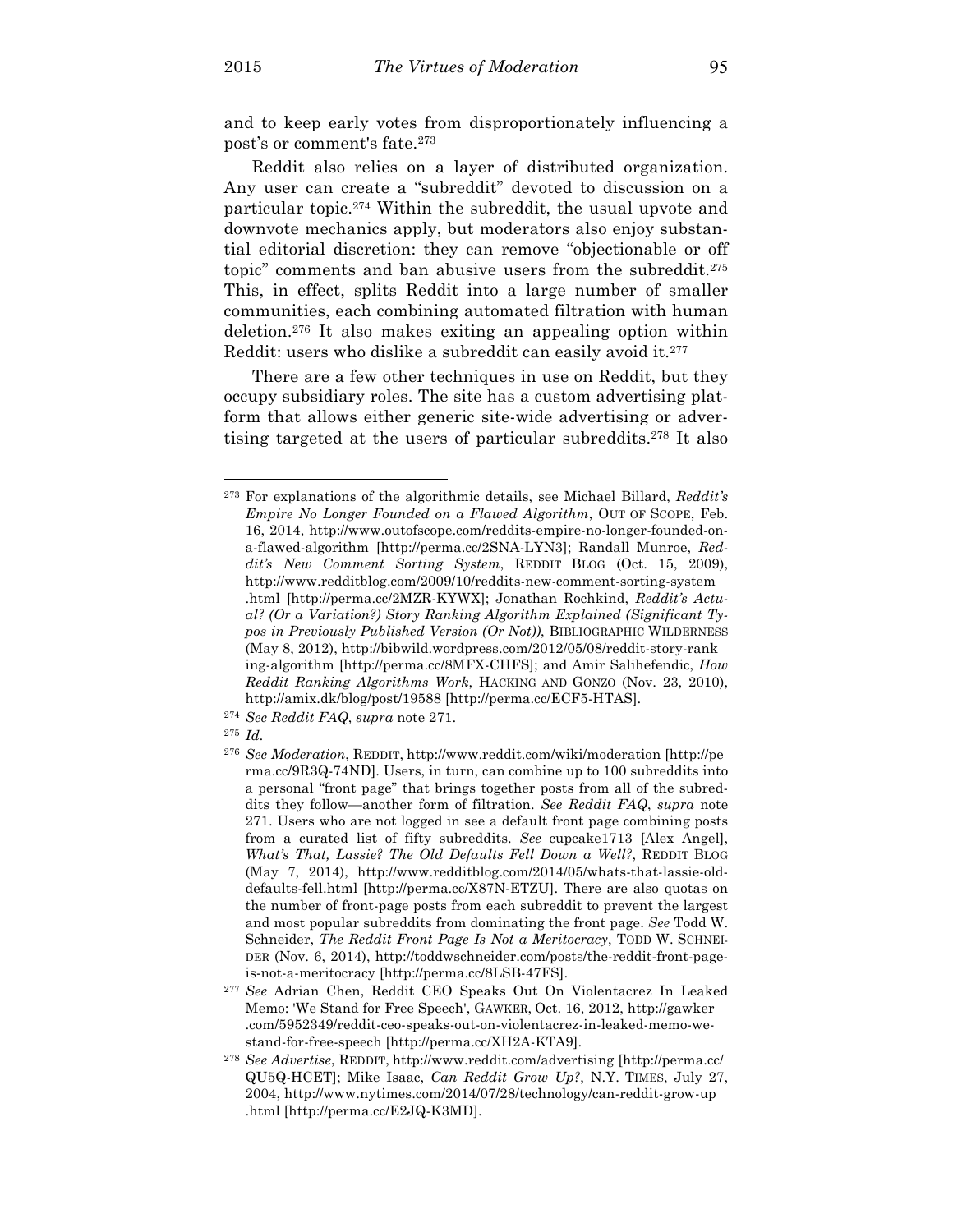implements pricing through a "Gold" membership tier for \$3.99 per month that hides ads and gives users a few more sophisticated filtration choices.279 The site uses a spam filter to delete automated posts, and it fights hard against voting manipulation (such as using multiple accounts to upvote a post).280 User accounts are banned for abuse (i.e., excluded), $281$  and if a website is caught repeatedly trying to manipulate its way onto Reddit, the entire domain may be banned: all links to it are deleted *ex ante* on sight.<sup>282</sup> Norm-building meetups take place, but given the sheer size of the Reddit community, they reach only a small portion of the user population.283

In many ways, Reddit is transparent. Its source code, for example, is made publicly available.<sup>284</sup> But there is a strong undercurrent of opacity. A few operational details are shrouded in secrecy to protect the voting system from being gamed. Thus, actual upvote and downvote totals are "fuzzed" so that users cannot tell exactly which tactics are successfully getting past the vote-cheating detectors.285 The site sometimes shadowbans spammers, letting them think their accounts are active and working, while quietly deleting their posts and ignoring their votes.286 Individual subreddit moderators frequently push their personal political agendas by using their power to secretly delete content. Moderators have even been known to take bribes in exchange for promoting particular content. 287

Something about the combination works.<sup>288</sup> After a few years of steady growth following its 2005 founding, Reddit took

<sup>279</sup> *See Gold*, REDDIT, http://www.reddit.com/gold/about [http://perma.cc/Z9H4 -AKY5].

<sup>280</sup> *See Reddit FAQ*, *supra* note 271.

<sup>281</sup> *See id.*

<sup>282</sup> *See, e.g.*, Peter Bright, *Year-Long E-Sports Site Ban Shows the Dangers of Gaming Reddit*, ARS TECHNICA, July 3, 2014, http://arstechnica.com/gam ing/2014/07/year-long-e-sports-site-ban-shows-the-dangers-of-gaming-red dit [http://perma.cc/F933-VKYA].

<sup>283</sup> *See, e.g.*, Matthew Shaer, *Reddit in the Flesh*, N.Y. MAG., July 8, 2012, http://nymag.com/news/features/reddit-2012-7 [http://perma.cc/N9TT-ZB2 M].

<sup>284</sup> *See Reddit—Reddit*, GITHUB, https://github.com/reddit/reddit [https://perm a.cc/Z4D7-2LHD].

<sup>285</sup> *See Reddit FAQ*, *supra* note 271.

<sup>286</sup> *See User Specific FAQs*, REDDIT, http://www.reddit.com/r/help/wiki/faq [http://perma.cc/M8KG-72LG]. *See also* cojoco, *An Unofficial Guide on How to Avoid Being Shadowbanned*, REDDIT, http://www.reddit.com/r/Sha dowBan/comments/1x92jy/an\_unofficial\_guide\_on\_how\_to\_avoid\_being [http://perma.cc/SF3M-2YX5].

<sup>287</sup> *See, e.g.*, David Auerbach, *Does Reddit Have a Transparency Problem?*, SLATE, Oct. 9, 2014, http://www.slate.com/articles/technology/technology /2014/10/reddit\_scandals\_does\_the\_site\_have\_a\_transparency\_problem.ht ml [http://perma.cc/EHL8-2KSN].

<sup>288</sup> For an example of Reddit at its best, see Kevin Morris, *The Greatest Story Reddit Ever Told*, THE KERNEL, Nov. 2, 2014, http://kernelmag.dailydot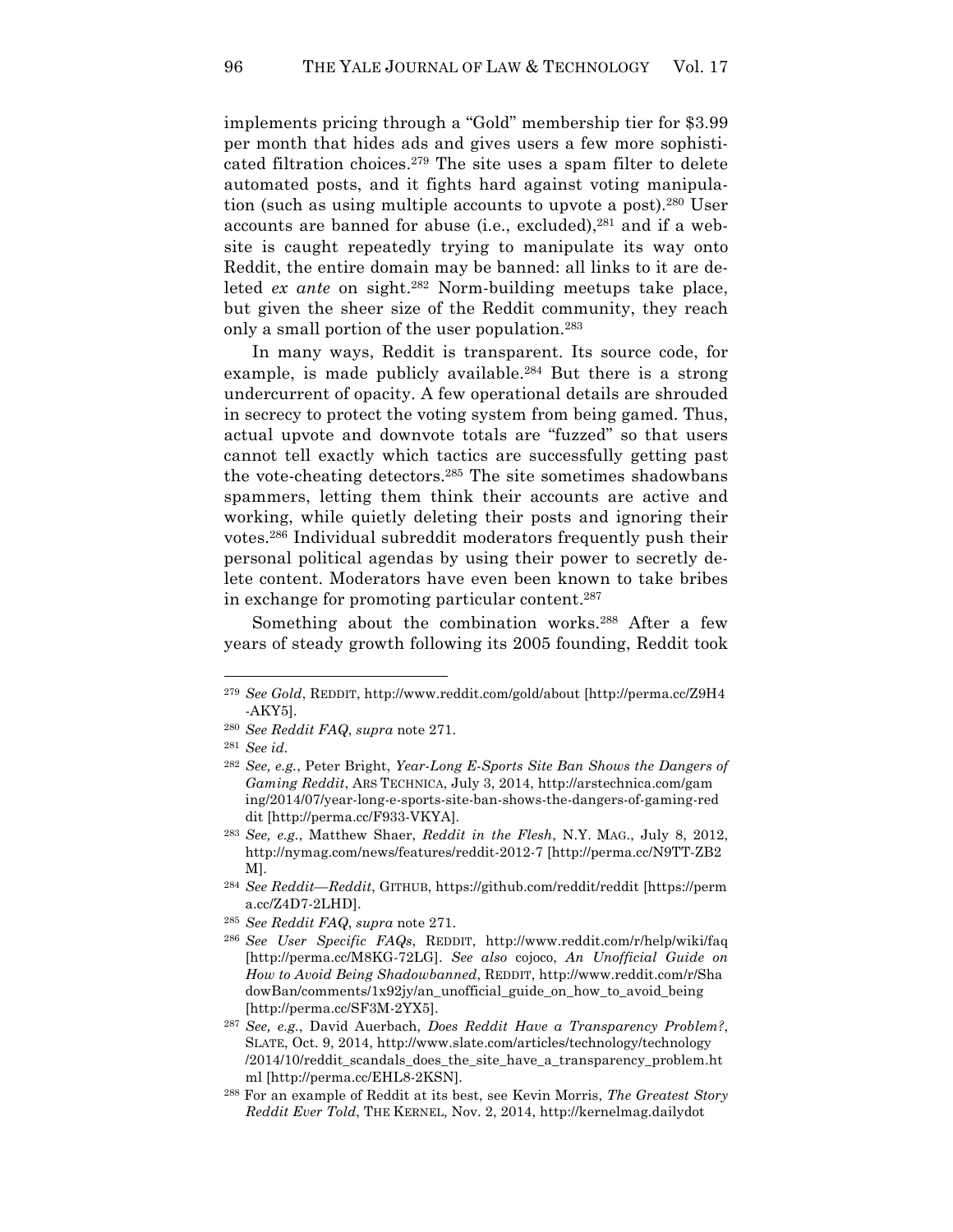$\overline{a}$ 

off like a rocket in the early 2010s.289 Where MetaFilter is a water fountain, Reddit is a firehose. In 2013, Reddit had over 2 million users who made 41 million posts, 400 million comments, and 6.7 billion votes.<sup>290</sup> Reddit's "Ask Me Anything" crowd-sourced interviews have featured everyone from President Obama<sup>291</sup> to Jerry Seinfeld,<sup>292</sup> and one literally epic Reddit thread—who would win in a fight between a U.S. Marine Expeditionary Unit and the Roman Empire?—was optioned by Warner Brothers.293

The contrast between MetaFilter and Reddit is striking. Even though they have broadly similar missions—threaded discussions about things from around the web—the two sites have succeeded as communities for very different reasons. Metafilter relies on its core team of administrators to set consistent rules and norms across the site. Reddit, on the other hand, is built to scale. Its site-wide administrators tweak the algorithms occasionally but avoid almost all individual moderation decisions. All of those decisions are delegated either to the ranking algorithms or to the moderators of subreddits. Meta-Filter works because almost all of its users want it to work, because its moderators are personally attuned to its users' interests, and because it offers a single coherent community. Reddit works because many of its users want it to work, because its algorithms are well-tuned to reflect its users' overall preferences, and because its subreddits are compartmentalized from each others' failures.

Every community has to deal with abuse. Reddit's responses show both the power and the limits of its moderation tech-

<sup>.</sup>com/issue-sections/headline-story/10727/dante-orpilla-youngluck-reddit gifts/ [http://perma.cc/MH7A-KHAQ].

<sup>289</sup> *See* Farhad Manjoo, *The Great and Powerful Reddit*, SLATE, Jan. 19, 2012, http://www.slate.com/articles/technology/technology/2012/01/reddit\_how\_t he\_site\_went\_from\_a\_second\_tier\_aggregator\_to\_the\_web\_s\_unstoppable\_ force\_.html [http://perma.cc/5BP9-TWUP].

<sup>290</sup> *See* hueypriest [Erik Martin], *Top Posts of 2013, Stats, and Snoo Year's Resolutions*, REDDIT BLOG (Dec. 31, 2013), http://www.redditblog.com/2013 /12/top-posts-of-2013-stats-and-snoo-years.html [http://perma.cc/Q5CX-GT QH].

<sup>291</sup> *See I am Barack Obama, President of the United States—AMA*, REDDIT, http://www.reddit.com/r/IAmA/comments/z1c9z/i\_am\_barack\_obama\_presi dent\_of\_the\_united\_states [http://perma.cc/4FEF-6B8P].

<sup>292</sup> *See Jerry Seinfeld here. I will give you an answer.*, REDDIT, http://www.red dit.com/r/IAmA/comments/1ujvrg/jerry\_seinfeld\_here\_i\_will\_give\_you\_an\_ answer [http://perma.cc/CS2E-Y7XM]; *see generally* Ryan Holiday, *Inside the Reddit AMA: The Interview Revolution That Has Everyone Talking*, FORBES, May 1, 2012, http://www.forbes.com/sites/ryanholiday/2012/05/01 /inside-the-reddit-ama-the-interview-revolution-that-has-everyone-talking [http://perma.cc/EVE4-V8CU].

<sup>293</sup> *See* Jason Fagone, *How One Response to a Reddit Query Became a Big-Budget Flick*, WIRED, Mar. 20, 2012, http://www.wired.com/2012/03/ff\_red dit/all [http://perma.cc/EVE4-V8CU].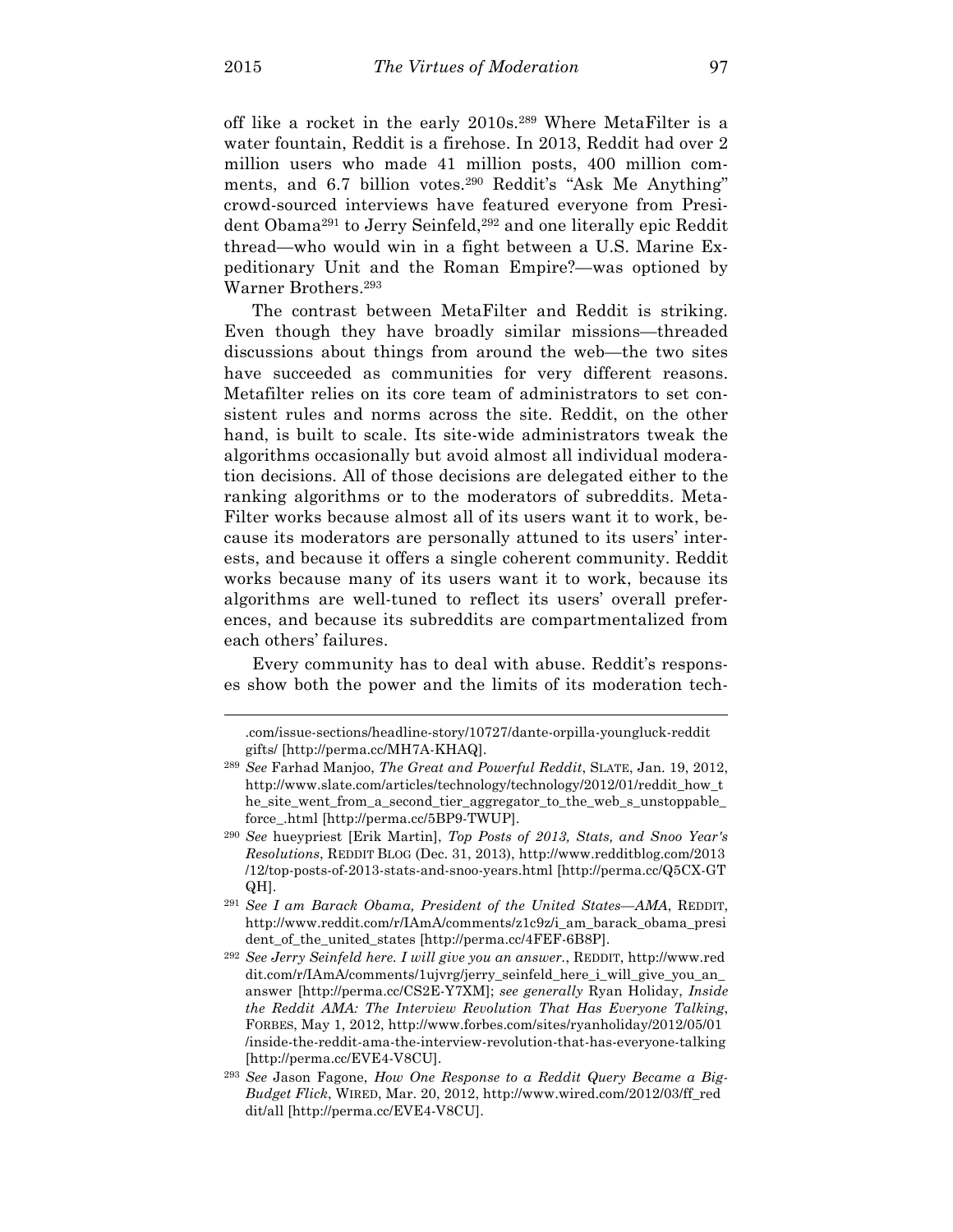niques. On the one hand, the combination of decentralization and filtering is often effective in enabling users to avoid content they dislike. While sometimes users choose to stay and argue over the direction of a subreddit, on the whole, exit dominates over voice.294 Reddit invites dissatisfied users to "consider making a new subreddit and shaping it the way you'd like rather than performing a sit-in and/or witch hunt."295

Reddit therefore adopts a strongly libertarian official attitude toward free speech.296 The administrators will not intervene to remove content. Users who dislike something are expected to avoid it rather than seek to have it removed. The only exception is when there is a legal requirement to remove content, and even then, the administrators make a show of acting only when compelled to.297 Relatedly, Reddit users are encouraged to protect their privacy with pseudonymity. "It is thought bad form on Reddit to reveal your real name,"298 and there is a strong norm against "doxxing"—revealing personal information about members without their consent.299

But if these features—strong subreddit communities, tolerance of differing views, and pseudonymous speech—make Reddit effective at defusing internal conflicts and catalyzing internal cooperation, they can make it downright dangerous to outsiders. Reddit is passionate about creating strong communities but completely indifferent as to whether those communities collaborate for good or for ill. After the Aurora shooting, Reddit was a leading source for sorting through the chaos of conflict-

<sup>294</sup> *See* Grimmelmann, *Anarchy*, *supra* note 25 (describing a controversy within /r/politics subreddit after moderators banned links from the leftleaning *Mother Jones*).

<sup>295</sup> *Id.*

<sup>296</sup> *See, e.g.*, yishan [Yishan Wong], *Fundraising for Reddit*, REDDIT BLOG (Sept. 30, 2014), http://www.redditblog.com/2014/09/fundraising-for-reddit .html [http://perma.cc/FA9E-B2NS] ("We believe in free speech, selfgoverning communities, and the power of voting."); Morris, *supra* note 288 ("The site's founders . . . instilled an institutional devotion to ideals of free speech, turning Reddit into an online petri dish for experiments in stretching the First Amendment to its breaking point.").

<sup>297</sup> This ethos made Reddit a crucial nexus in the online protests that halted the copyright-filtering bills SOPA and PIPA in 2012. Reddit was the first major site to announce a blackout for the day of protest. *See Stopped they must be; on this all depends*, REDDIT BLOG (Jan. 10, 2012), http://www.red ditblog.com/2012/01/stopped-they-must-be-on-this-all.html [http://perma .cc/Z9FD-NLR7]; *see also* Tom Cheredar, *Reddit Goes Black Jan. 18 to Protest SOPA & PIPA—Who else will join?*, VENTUREBEAT, Jan. 10, 2012, http://venturebeat.com/2012/01/10/reddit-blackout-sopa-pipa [http://perma .cc/2JT6-3ZFH].

<sup>298</sup> Lamont, *supra* note 270.

<sup>299</sup> *See* C. S.-W., *What Doxxing Is, and Why It Matters*, THE ECONOMIST, Mar. 10, 2014, http://www.economist.com/blogs/economist-explains/2014/03/eco nomist-explains-9 [http://perma.cc/T9X3-XBJJ].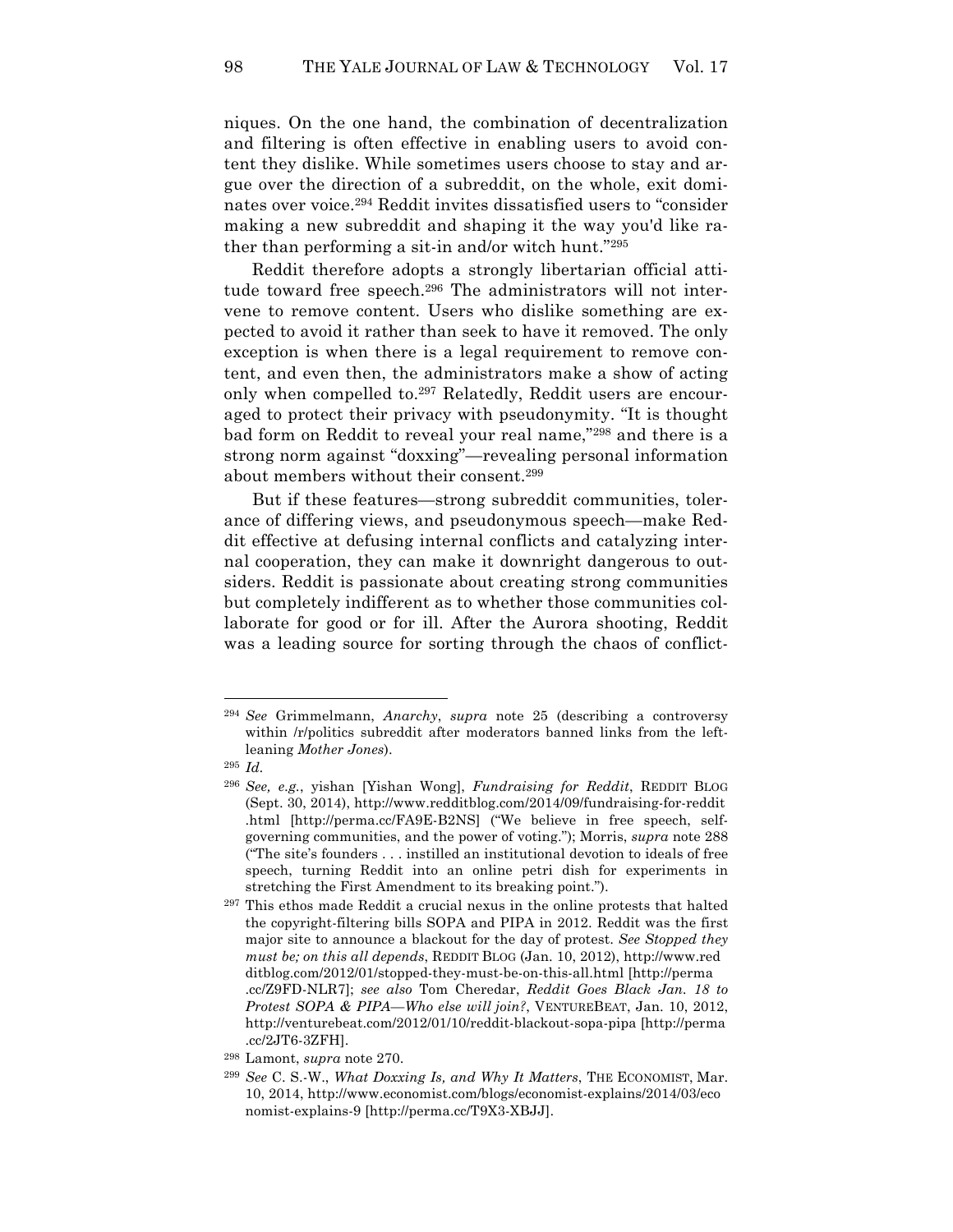ing reports.300 But after the Boston Marathon bombing, an *ad hoc* community of Reddit users misidentified a missing Brown undergraduate, Sunil Tripathi, as one of the bombers, touching off a media firestorm and causing his family great distress.301

In some cases, entire subreddits are devoted to illegal and immoral purposes. Take /r/jailbait, which featured "sexually suggestive pictures of teenage girls, most of whom appear[ed] to be under the age of 18."302 After CNN's Anderson Cooper ran an expose on /r/jailbait in 2011, its traffic spiked. Eventually Reddit staff shut it down amid allegations that users were trading actual child pornography.<sup>303</sup> A year later, the creator of /r/jailbait, a user with the name violentacrez, became involved in a similar controversy over /r/creepshots, "where users posted covert photos they had taken of women in public . . . for a voyeuristic sexual thrill."304 This time, journalist Adrian Chen identified the person behind the violentacrez account, a programmer from Texas named Michael Brutsch.305 The initial response from many subreddit moderators was defensive: they banned links to Gawker on the grounds that the story violated violentacrez's privacy.306 Indeed, for a while, Reddit itself banned links to Gawker because of the unmasking.307 In the end, the bad publicity was too much to withstand. Brutsch was fired from his job at a financial services company, Gawker was unbanned, and /r/creepshots was deleted.<sup>308</sup> But the story

<sup>300</sup> *See* Jay Caspian Kang, *Should Reddit Be Blamed for the Spreading of a Smear?*, N.Y. TIMES, July 25, 2013, http://www.nytimes.com/2013/07/28/m agazine/should-reddit-be-blamed-for-the-spreading-of-a-smear.html [http: //perma.cc/RU9Y-SJZS].

<sup>301</sup> *Id.*

<sup>302</sup> *See* Kevin Morris, *Anderson Cooper Addresses Reddit's Teen Pics Section*, THE DAILY DOT, Sept. 30, 2011, http://www.dailydot.com/news/andersoncooper-jailbait-reddit [http://perma.cc/V59S-X4BL].

<sup>303</sup> *See* Kevin Morris, *Reddit Shuts Down Teen Pics Section*, THE DAILY DOT, Oct. 11, 2011, http://www.dailydot.com/society/reddit-r-jailbait-shutdowncontroversy [http://perma.cc/DY2M-XAET].

<sup>304</sup> Adrian Chen, *Unmasking Reddit's Violentacrez, The Biggest Troll on the Web*, GAWKER, Oct. 12, 2012, http://gawker.com/5950981/unmasking-reddi ts-violentacrez-the-biggest-troll-on-the-web [http://perma.cc/Z457-87XA].

<sup>305</sup> *Id.*

<sup>306</sup> *See* Kevin Morris, *Clearing up Rumors and Hearsay as the Internet Eagerly Awaits the Gawker Reddit Story*, THE DAILY DOT, Oct. 12, 2012, http:// www.dailydot.com/news/reddit-adrian-chen-violentacrez-gawker-rumors [http://perma.cc/2JUL-NAQL].

<sup>307</sup> *See* Katie Notopoulos, *Leaked Reddit Chat Logs Reveal Moderators' Real Concern*, BUZZFEEDNEWS (Oct. 13, 2012), http://www.buzzfeed.com/kati enotopoulos/leaked-chat-logs-between-reddit-moderators-and-sta [http:// perma.cc/M5VQ-UXLY].

<sup>308</sup> *See* Fernando Alfonso III, *Reddit's Most Notorious Troll Loses Job After Gawker Profile*, THE DAILY DOT, Oct. 15, 2012, http://www.dailydot.com/ne ws/violentacrez-reddit-troll-fired-gawker-profile [http://perma.cc/J5KW-W WZG]. *But see* Fernando Alfonso III, *Creepshots Never Went Away—We Just Stopped Talking About Them*, THE DAILY DOT, Feb. 7, 2014, http://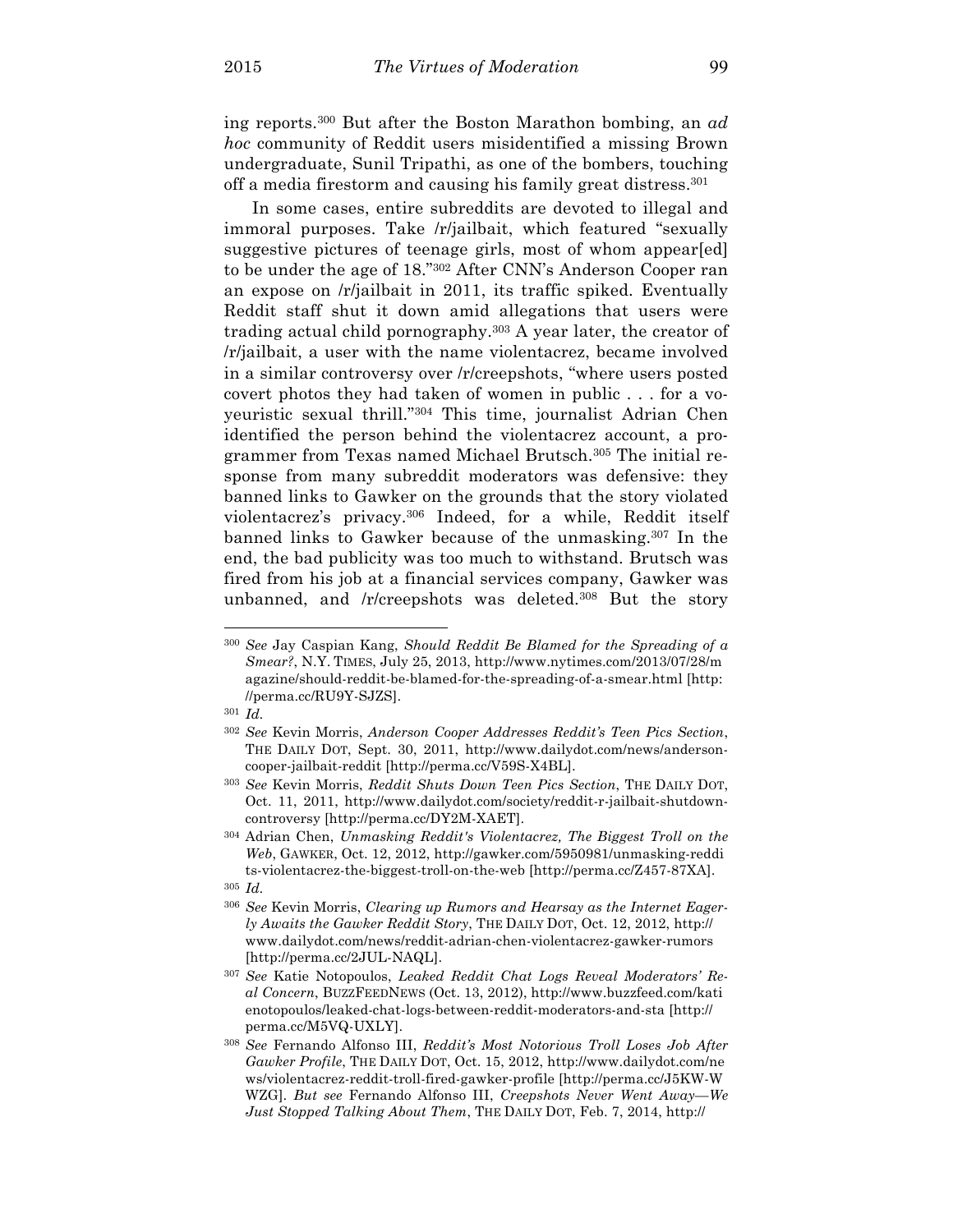shows how toxic Reddit's combination of tolerance and pseudonymity can be.

More recently, but just as alarmingly, Reddit played a prominent role in the 2014 release of nude photographs of celebrities such as Jennifer Lawrence and Kirsten Dunst. The photos were initially stolen by a loose-knit coalition of hackers who scour the Internet looking for enough personal information to gain access to the victims' online accounts.309 The photos might have stayed hidden within the hackers' semi-private networks had it not been for the Reddit user johnsmcjohn, who created the /r/TheFappening subreddit to share them.310 Within a day, the subreddit had tens of thousands of members.<sup>311</sup> Reddit's official response was a masterpiece of muddled messaging. CEO Yishan Wong wrote a blog post, portentously titled "Every Man Is Responsible For His Own Soul," that doubled down on Reddit's commitment to free speech, explaining "why we will *not* ban questionable subreddits, of which /r/TheFappening is one of them."312 Almost simultaneously, and supposedly by complete coincidence, Reddit banned /r/TheFappening.313 The stated reason for the ban was not that trading links to stolen nude photographs was wrong, or that trading links to stolen nude photographs was illegal, but that the burden of responding to DMCA takedown requests had become unsustainable in light of users' continual attempts to repost the photographs after each takedown.314 Wong's explanation of Reddit's sense of itself is telling, and deserves to be quoted at length:

www.dailydot.com/lifestyle/reddit-creepshots-candidfashionpolice-photos [http://perma.cc/4B8U-CJEA].

<sup>309</sup> *See* Nik Cubrilovic, *Notes on the Celebrity Data Theft*, NEW WEB ORDER (Sept. 2, 2014), https://www.nikcub.com/posts/notes-on-the-celebrity-datatheft [https://perma.cc/5NMQ-MJH5].

<sup>310</sup> *See* Caitlin Dewey, *Meet the Unashamed 33-Year-Old Who Brought the Stolen Celebrity Nudes to the Masses*, WASH. POST., Sept. 5, 2014, http://w ww.washingtonpost.com/news/the-intersect/wp/2014/09/05/meet-the-unas hamed-33-year-old-who-brought-the-stolen-celebrity-nudes-to-the-masses [http://perma.cc/PK3J-6FA2]. "'Fap' is an onomatopoeic Internet slang term for the act of masturbation." *Fap*, KNOW YOUR MEME, http://knowyou rmeme.com/memes/fap [http://perma.cc/QJ6Z-G6E6].

<sup>311</sup> *See* Rob Price, *Reddit's Privacy Rules Fail as Celebrity Nudes Spread Like Wildfire*, THE DAILY DOT, Sept. 1, 2014, http://www.dailydot.com/business /reddit-jennifer-lawrence-kate-upton-nude-photos-leak-privacy-dox-ban [http://perma.cc/4XFQ-NTFY].

<sup>312</sup> *See* yishan [Yishan Wong], *Every Man Is Responsible For His Own Soul*, REDDIT BLOG (Sept. 6, 2014), http://www.redditblog.com/2014/09/every-ma n-is-responsible-for-his-own.html [http://perma.cc/9HYP-T2N7]. <sup>313</sup> *Id.*

<sup>314</sup> *See* alienth, *Time to Talk*, REDDIT ANNOUNCEMENTS, https://www.reddit.co m/r/announcements/comments/2fpdax/time\_to\_talk [https://perma.cc/Z68C -Z5RD].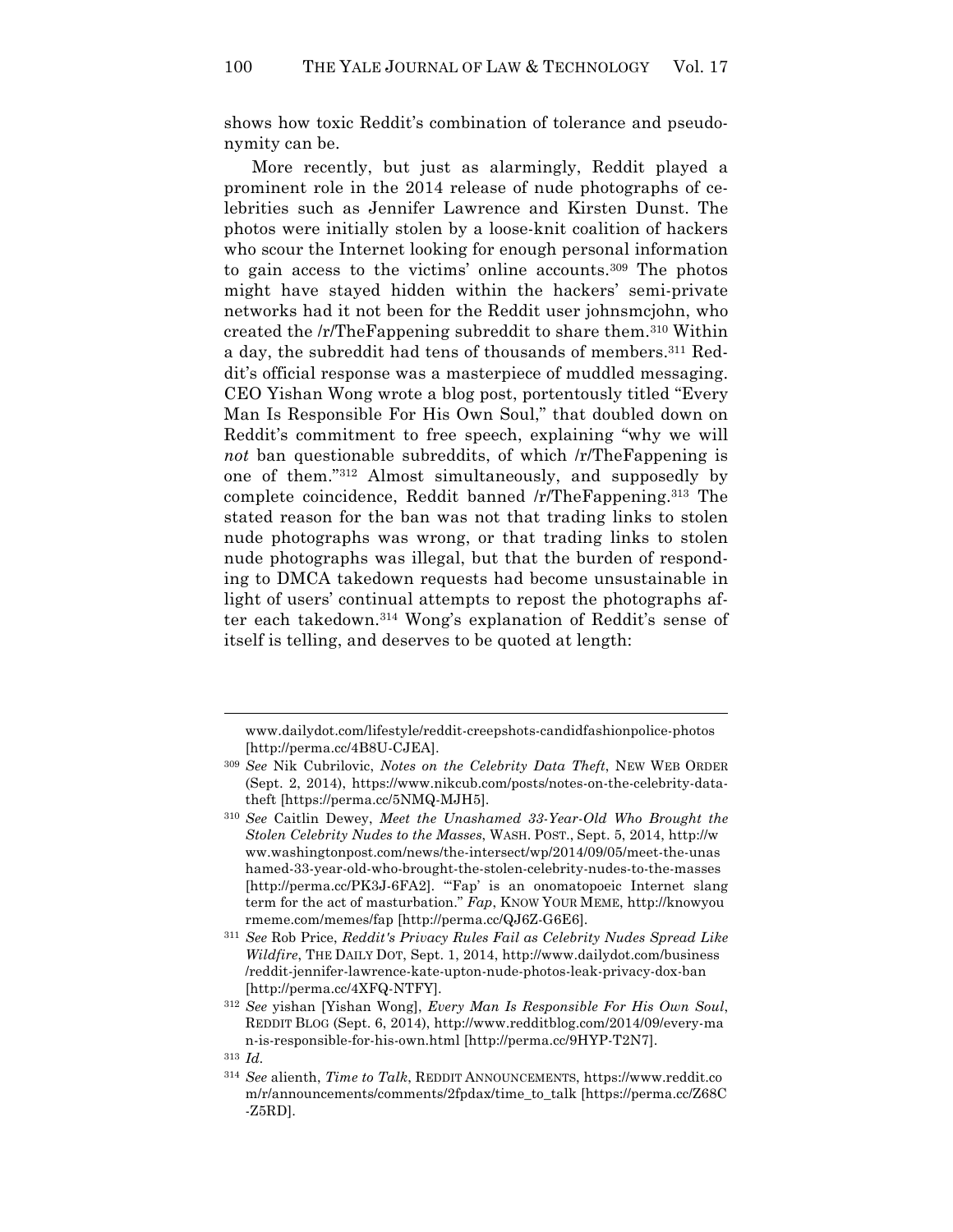The reason is because we consider ourselves not just a company running a website where one can post links and discuss them, but the government of a new type of community. The role and responsibility of a government differs from that of a private corporation, in that it exercises restraint in the usage of its powers.

The philosophy behind this stems from the idea that each individual is responsible for his or her moral actions.

We uphold the ideal of free speech on reddit as much as possible not because we are legally bound to, but because we believe that you—the user—has the right to choose between right and wrong, good and evil, and that it is *your responsibility* to do so. When you know something is right, you should choose to do it. But as much as possible, we will not force you to do it.315

If Reddit is like a nation, it has all of the best and worst features of real ones. On the one hand, it is thriving and pluralistic, capable both of fostering diverse communities and binding them together in a common collective project. On the other, it turns a blind eye to terrorist training camps on its soil.316 Filibusters regularly set forth from Reddit in search of adventure and infamy as they destabilize the rest of the Internet.

# **IV. Lessons for Law**

. . .

The moderation techniques presented here may seem to defy easy generalization. But it is possible to highlight a few things that tie them together:

> • *Moderation is complex*. The Reddit algorithm has been finely tuned over years. So has Matt Haughey's situational sense of how to respond to intemperate comments. Wikipedia's fractious norms have been the subject of multiple books. The grammar of moderation in Parts II and III is complicated because moderation itself is complicated.

> • *Moderation is diverse*. Reddit, MetaFilter, Google News, and *The New York Times* solve the same problem in four radically different ways.

<sup>315</sup> yishan, *supra* note 312 (emphasis in original).

<sup>316</sup> *See* T.C. Sottek, *Reddit Is a Failed State*, THE VERGE, Sept. 8, 2014, http://www.theverge.com/2014/9/8/6121363/reddit-is-a-failed-state [http:// perma.cc/J7QM-NANP].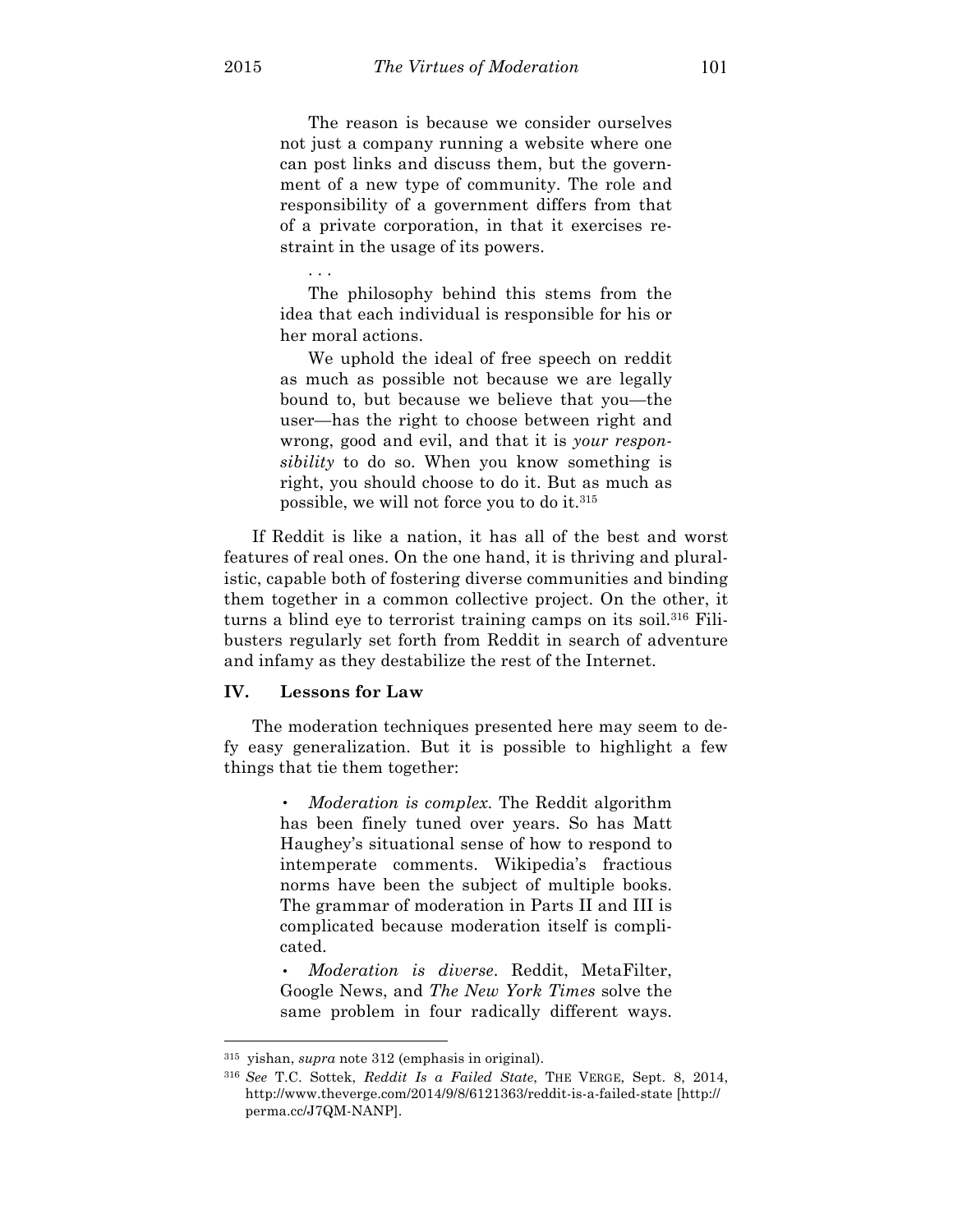Wikipedia alone uses dozens of different moderation techniques. There is no one formula for success. Moderation contains multitudes.

• *Moderation is necessary*. It may be possible for an online community to go without centralized moderation, or without *ex ante* moderation, or without human moderation, or without exclusion, or without explicit pricing, or without opening any particular drawer in the moderation tool chest. But it cannot go without moderation entirely, as the *Los Angeles Times* discovered. If a successful community appears to be unmoderated, look more closely, until its implicit technical constraints or shared norms come into focus.

• *Moderation is messy*. Moderation depends on a site's technological affordances: they shape how members can communicate and interact. But a community's fate is not determined by its technology. Redditors' passion does not come from the voting algorithm; not all wikis are Wikipedia. Moderation depends just as much on social norms, and thus it is always emergent, contingent, and contestable.

• *Moderation is both top-down and bottom-up*. Moderation takes place at the interface between infrastructure and interaction. Both owners and authors can influence a community's course, but neither can control it. MetaFilter would not exist without Matt Haughey's long stewardship. But if he were to say, "jump!" the community would mostly give him side-eye. A well-moderated community is like a wildflower garden. A good moderator can create the conditions for life, but not life itself.

To see how these insights play out in a regulatory context, consider the two principal legal regimes that govern online communities: § 230 of the Communications Decency Act, which provides broad immunity for interactive computer services, 317 and § 512 of the Copyright Act, which provides a copyright safe harbor.<sup>318</sup> Both of them seek to give communities substantial breathing room to set their own moderation policies, but they adopt very different attitudes and expectations towards moderators.

<sup>317</sup> 47 U.S.C. § 230 (2012).

<sup>318</sup> 17 U.S.C. § 512 (2012).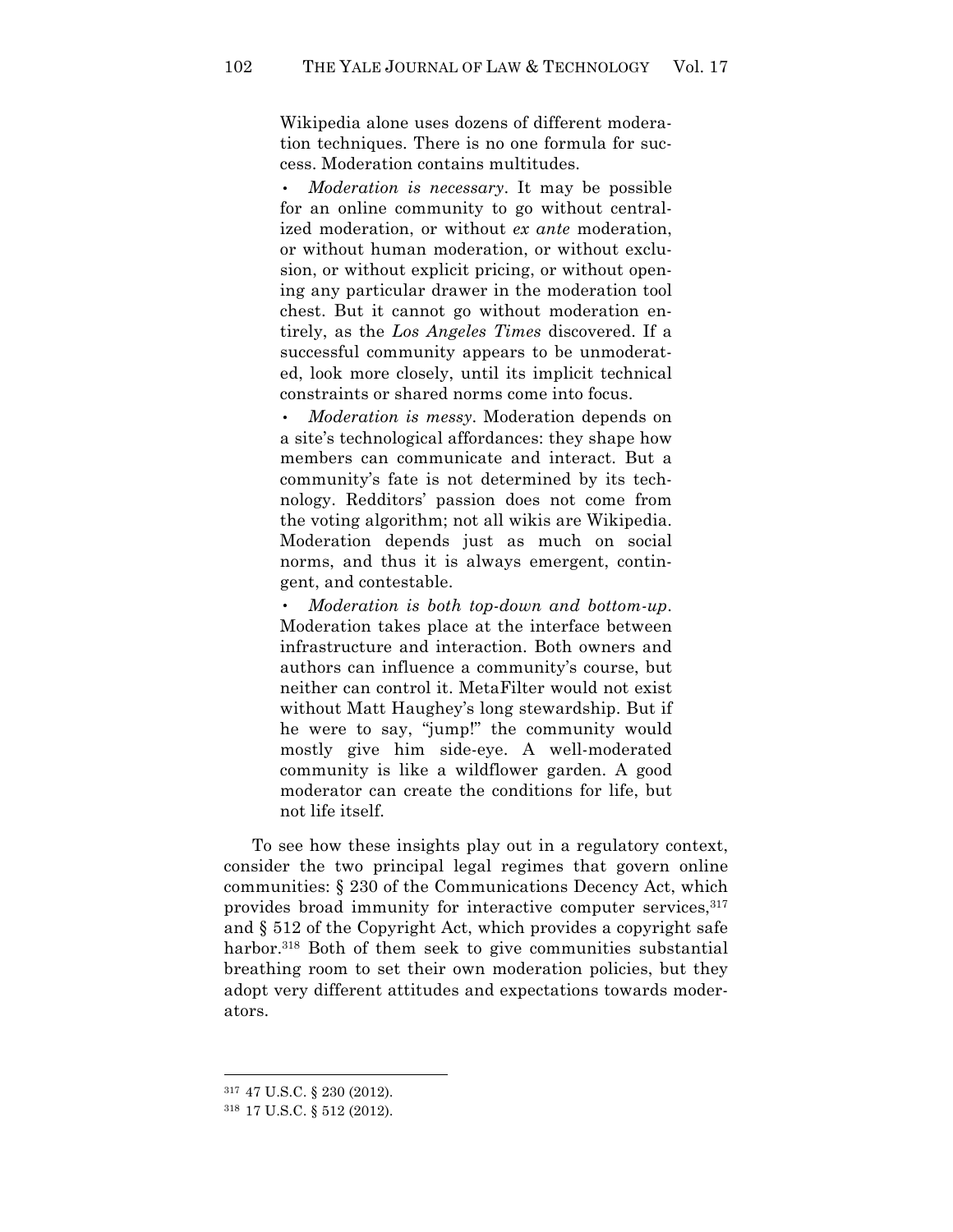#### A. *Communications Decency Act § 230*

Section 230 of the Communications Decency Act (CDA) famously immunizes any "provider or user of an interactive computer service" from being treated as "the publisher or speaker" of user-generated content.319 At the same time, it provides equally broad immunity for "any action voluntarily taken in good faith to restrict access to" objectionable material.320 This is a double-pronged protection for moderation: it gives moderators immunity both for the content they moderate and the content they miss. The overall effect, despite the "good faith" qualifier in the second prong, is that moderators have blanket immunity: no moderation decision can lead to liability under defamation law,  $321$  securities law,  $322$  civil rights law,  $323$  consumerprotection law,324 or almost-anything law. A wide variety of moderation techniques are protected, including paying authors,<sup>325</sup> selective deletion,<sup>326</sup> and extensive organization.<sup>327</sup>

The underlying policy is to encourage moderation by taking away the threat of liability for mismoderation.328 A pre-CDA decision held that the pre-Web service Prodigy could be held liable for a defamatory post by a user. The court reasoned that Prodigy was "making decisions as to content" and was therefore a publisher of the defamatory material.329 A similar service, CompuServe, had escaped liability because it exercised "no more editorial control . . . than does a public library, book store, or newsstand."330 Taken together, the decisions created a perverse disincentive to moderate.

The CDA's solution thus embodies three assumptions about moderation. First, it views moderation as desirable—better to

<sup>&</sup>lt;sup>319</sup> 47 U.S.C. § 230(c)(1) (2012). My discussion focuses on § 230(c)(1), which gives providers immunity when they *fail* to remove objectionable content. For a useful discussion of § 230(c)(2), which gives providers immunity when they act in good faith to remove objectionable content, see Eric Goldman, *Online User Account Termination and 47 U.S.C. § 230(c)(2)*, 2 U.C. IRVINE L. REV. 659 (2012) (describing and defending this immunity as applied to exclusion).

<sup>320</sup> *Id.* § 230(c)(2)(A).

<sup>321</sup> *E.g.*, Zeran v. America Online, 129 F.3d 327 (4th Cir. 1997).

<sup>322</sup> *E.g.*, Universal Commc'n Systems v. Lycos, Inc., 478 F.3d 413 (1st Cir. 2007).

<sup>323</sup> *E.g.*, Fair Housing Council v. Roommates.com, LLC, 521 F.3d 1157 (9th Cir. 2008) (en banc).

<sup>324</sup> *E.g.*, Goddard v. Google, Inc., 640 F. Supp. 2d 1193 (N.D. Cal. 2009).

<sup>325</sup> *E.g.*, Blumenthal v. Drudge, 992 F. Supp. 44 (D.D.C. 1998).

<sup>326</sup> *E.g.*, Batzel v. Smith, 333 F.3d 1018 (9th Cir. 2003).

<sup>327</sup> *E.g.*, Carafano v. Metrosplash.com, 339 F.3d 1119 (9th Cir. 2003).

<sup>328</sup> Zeran v. America Online, 129 F.3d 327, 331 (4th Cir. 1997).

<sup>329</sup> Stratton Oakmont, Inc. v. Prodigy Servs. Co., 1995 WL 323710, at \*4 (N.Y. Sup. Ct. May 24, 1995).

<sup>330</sup> Cubby, Inc. v. CompuServe, Inc., 776 F. Supp. 135, 140 (S.D.N.Y. 1991).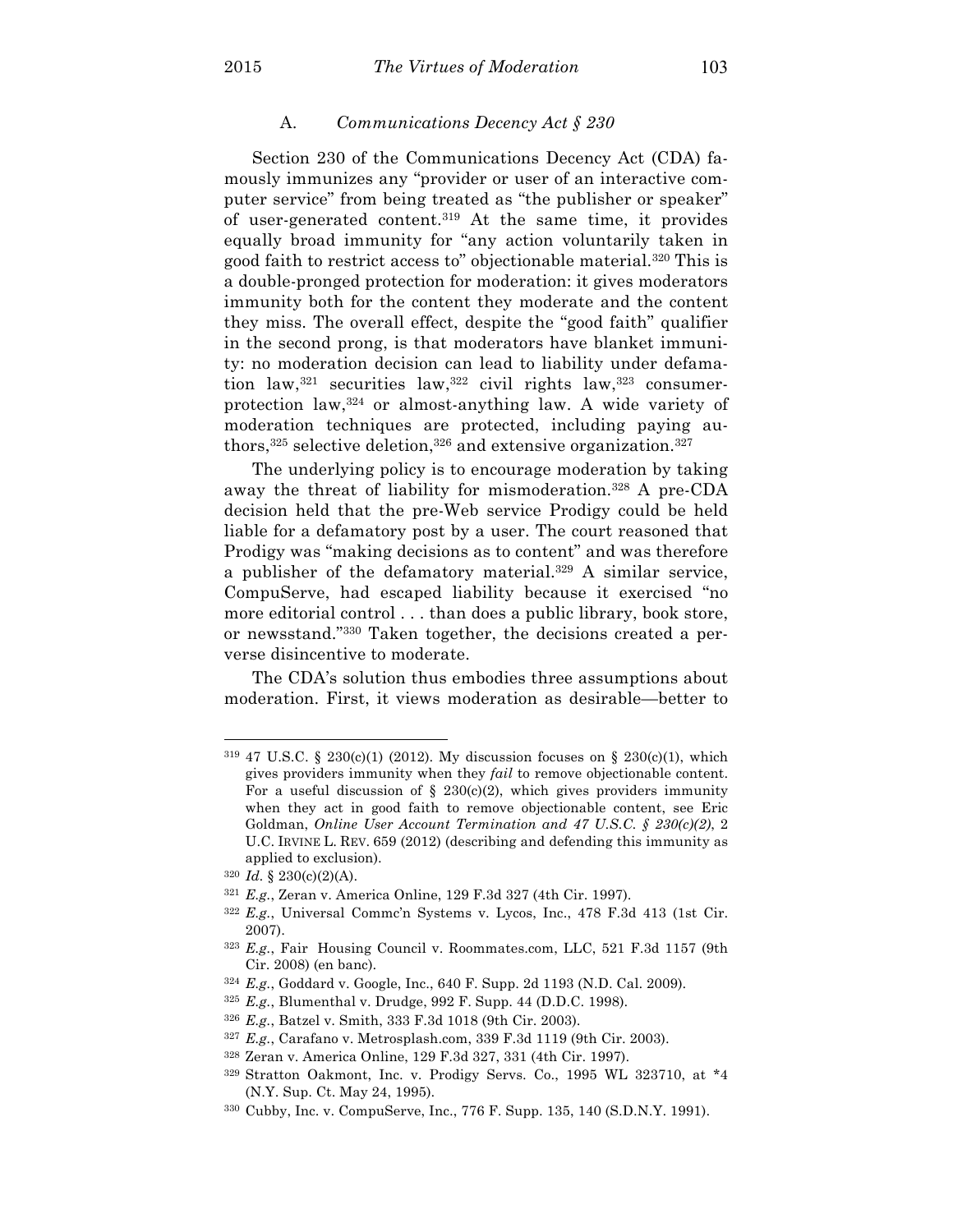have Prodigies and not just CompuServes. Second, it treats moderation as fallible. Even if Prodigy can find and remove some offensive posts, it is all but certain to miss others. Third, it believes that looking over moderators' shoulders is ill advised. Rather than trying to enforce a reasonable-moderator standard of conduct, § 230 says that any moderation, even donothing moderation, is good enough.

In light of the discussion above, the first two assumptions are eminently justified: moderation is necessary, and moderation is messy. These are close to universal laws of moderation. A regulatory scheme that does not take them into account verges on madness. But the third assumption is more contestable. On the one hand, moderation's complexity and diversity counsel regulatory caution. A judicially enforced standard of conduct risks flattening out distinctions among communities and moderators, thereby stomping on valuable experiments in self-governance.331 On the other hand, moderators really do have some power. Some gardeners grow lilies; others grow nightshade.

Take the late and little-lamented Is Anyone Up, a website dedicated to revenge porn.332 Like/r/jailbait and /r/TheFappening, it was a toxic community built on criminal conduct. Moderation made it better for participants and worse for the rest of the world. This is not a kind of collaboration society should encourage. Is Anyone Up's operator, Hunter Moore, pleaded guilty to federal hacking and identity theft charges for paying a co-conspirator to steal nude photos and post them to Is Anyone Up.333 But should his liability turn on his personal involvement? The site itself was illegitimate, the privacy equivalent of a service "good for nothing else but infringement."334 Moore moderated it with malice aforethought. There is a pragmatic question of whether it is feasible for the judicial system to distinguish the Is Anyone Ups of the world from the Prodigies, but the question is really one about how much we wish to subject moderation to judicial review.<sup>335</sup> It seems un-

<sup>331</sup> *See* H. Brian Holland, *In Defense of Online Intermediary Immunity: Facilitating Communities of Modified Exceptionalism*, 56 U. KAN. L. REV. 369 (2008).

<sup>332</sup> *See* Camille Dodero, *Hunter Moore Makes a Living Screwing You*, VILLAGE VOICE, Apr. 4, 2012, http://www.villagevoice.com/2012-04-04/news/revenge -porn-hunter-moore-is-anyone-up [http://perma.cc/QXD5-CXAL].

<sup>333</sup> *See* Plea Agreement for Defendant Hunter Moore, U.S. v. Moore, No. 2:13 cr-00917-DMG (Feb. 18, 2015), *available at* http://cdn.arstechnica.net/wpcontent/uploads/2015/02/revenge-porn-Hunter-Moore-plea-agreement.pdf [http://perma.cc/ESP6-3QFS].

<sup>334</sup> Metro-Goldwyn-Mayer Studios Inc. v. Grokster, Ltd., 545 U.S. 913, 932 (2005).

<sup>335</sup> *Cf*. Jennifer L. Mnookin, *Virtual(ly) Law: The Emergence of Law in LambdaMOO*, 2 J. COMP.-MEDIATED COMM. (June 1996).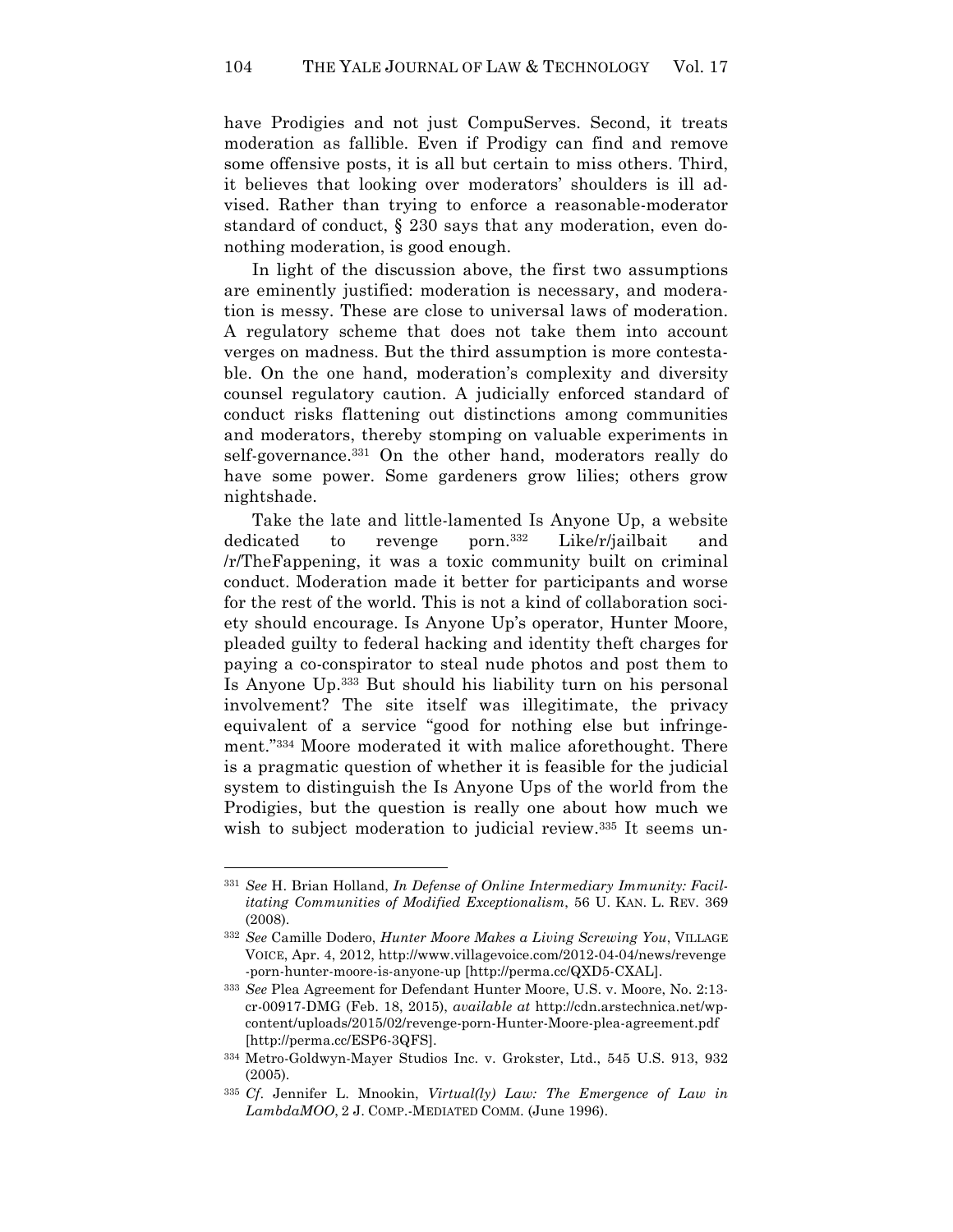likely that § 230's across-the-board immunity is ideal. Even if in many cases judges are poorly situated to second-guess moderation decisions, they should not be writing blank checks to moderators like Hunter Moore, violentacrez, and johnsmcjohn.336 Moderation to please a community's insiders is not the same as moderation to protect outsiders, and we need not treat them the same.

Another way in which § 230 currently exhibits too much deference to bad-faith moderation is illustrated by *Jones v. Dirty World*. <sup>337</sup> The Dirty is a website that features userprovided "Dirty Army intel, opinions, gossip, satire, and celebrities." It is edited by Nik Lamas-Richie.338 A user submitted photographs of the plaintiff, Sarah Jones, along with a note reading, "Nik, this is Sara J, Cincinnati Bengal Cheerleader. She's been spotted around town lately with the infamous Shayne Graham. She has also slept with every other Bengal Football player."339 Richie added his own comments: "Everyone in Cincinnati knows this kicker is a Sex Addict."340 Another user submitted a photograph of Jones with the comment, "Her ex Nate.. cheated on her with over 50 girls in 4 yrs.. in that time he tested positive for Chlamydia Infection and Gonorrhea.. so im sure Sarah also has both.. whats worse is he brags about doing sarah in the gym.. football field.. her class room at the school she teaches at DIXIE Heights."341 Richie posted these along with his own comment: "Why are all high school teachers freaks in the sack?nik."342 There was more, but you get the picture.

Jones repeatedly complained to Richie, who refused to remove the posts. Under the prevailing judicial interpretation of § 230, he was clearly in the right, as the Sixth Circuit confirmed when Jones sued for defamation, false light, and intentional infliction of emotional distress.343 All of the offending posts were written by users. It did not matter that Richie added his own comments, because his own comments were not defamatory. If moderators were forbidden to post to their own sites on pain of losing their § 230 immunity, they would lose a powerful tool for norm-setting. It did not matter that Richie

<sup>336</sup> For proposals to limit Section 230, see, for example, DANIELLE KEATS CIT-RON, HATE CRIMES IN CYBERSPACE 177-81 (2014); and Nancy S. Kim, *Website Design and Liability*, 52 JURIMETRICS 383 (2012).

<sup>337</sup> Jones v. Dirty World Entertainment Recordings, LLC, 755 F.3d 398 (6th Cir. 2014), *rev'g* 965 F. Supp. 2d 818 (E.D. Ky. 2013).

<sup>338</sup> THE DIRTY, http://thedirty.com [http://perma.cc/9SU9-GAFB].

<sup>339</sup> *Jones*, 755 F.3d at 403. At the time, Graham was a placekicker for the Bengals.

<sup>340</sup> *Id.*

<sup>341</sup> *Id.*

<sup>342</sup> *Id.* at 404.

<sup>343</sup> *Id.*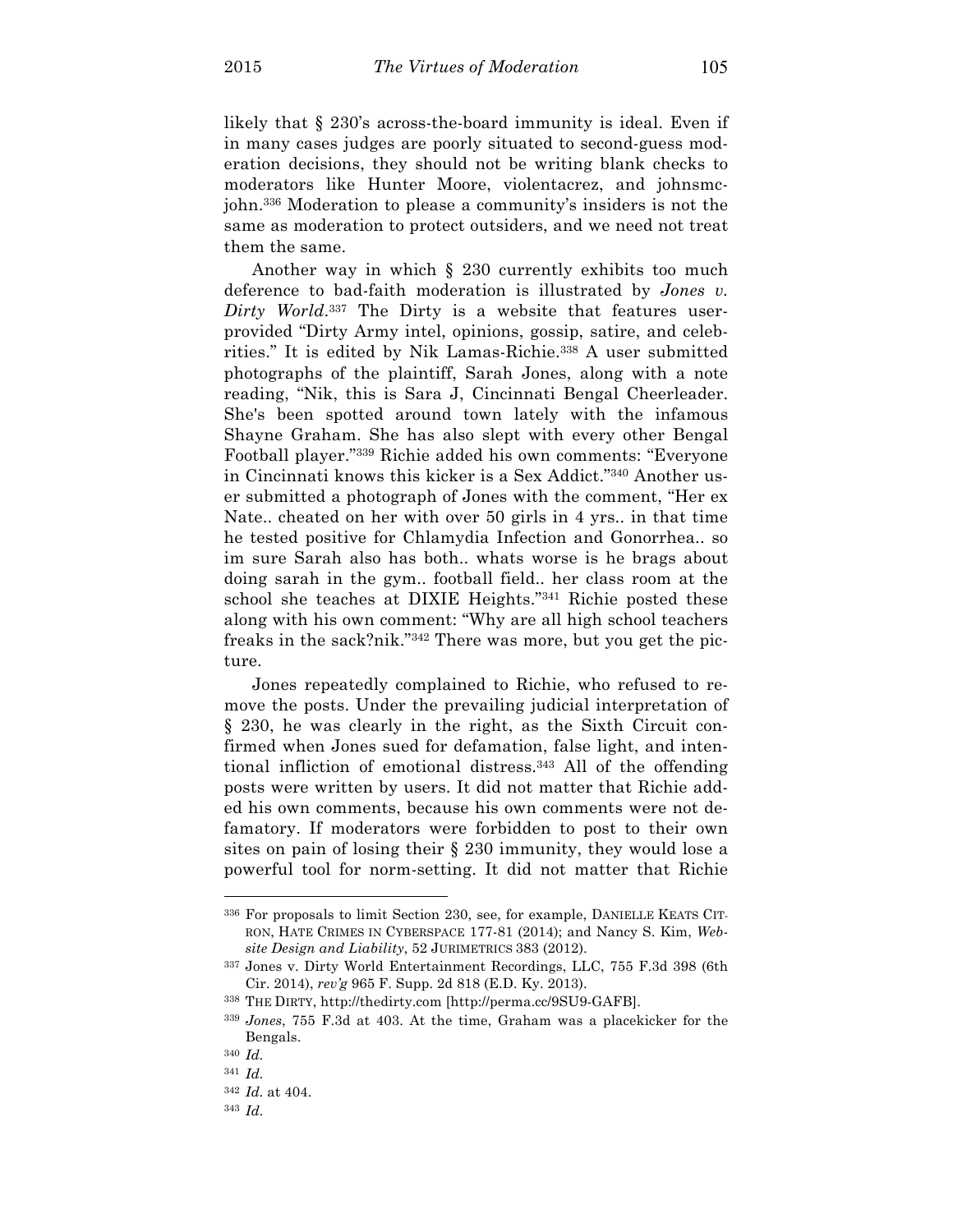refused to remove the posts after being notified because § 230 makes no distinction based on notice. <sup>344</sup> If notice took away immunity, high-volume sites would be easy targets for a heckler's veto. Moderators who were unable to review notices carefully would simply remove any content that was the subject of a notice.345

These two rationales for blanket immunity are individually well taken, but considered together, they contradict each other. Richie's defense rests on the simultaneous claims that human moderation is desirable and that human moderation is impossible. Both cannot be true at the same time. By individually commenting on the posts about Jones, Richie provided active, human moderation. In so doing, he showed that he is not the kind of moderator for whom immunity even after notice was designed. We know that individual review of the usersubmitted posts about Jones is feasible because Richie himself *had already engaged in just such a review when he posted and commented on them*.

Section 230, then, should perhaps apply differently to automated moderation and human moderation. For automated moderation, immunity even after notice can potentially be justified. If a website does not already use human moderation, goes the argument, it should not be forced to. At the scale of a YouTube or a Reddit, such a mandate could be debilitating. But where a specific post has already been the subject of human moderation, the argument for immunity after notice is weaker. The website's own actions show that it is capable of providing substantive human review. This is not an argument for going back to the world before § 230, in which Prodigy could be held liable as a publisher (liable even without notice) because it used human moderation. The point is narrower: websites like The Dirty that rely extensively on content-specific human curation could be treated as distributors (liable after notice) without undercutting the core rationales of  $\S$  230.<sup>346</sup> Thus, even if Richie should not have been liable for the initial postings, there is a stronger case that he should have been liable for failing to remove them.347

<sup>344</sup> *See* Zeran v. America Online, 129 F.3d 327, 331-34 (4th Cir. 1997) (rejecting the argument that notice defeats immunity).

<sup>345</sup> *Id.* at 333.

<sup>346</sup> For a detailed and thoughtful discussion of those rationales, see Felix T. Wu, *Collateral Censorship and the Limits of Intermediary Immunity*, 87 NOTRE DAME L. REV. 293 (2011).

<sup>347</sup> Assuming, that is, that the posts were defamatory—an assumption we must make when considering the threshold question of Section 230 immunity.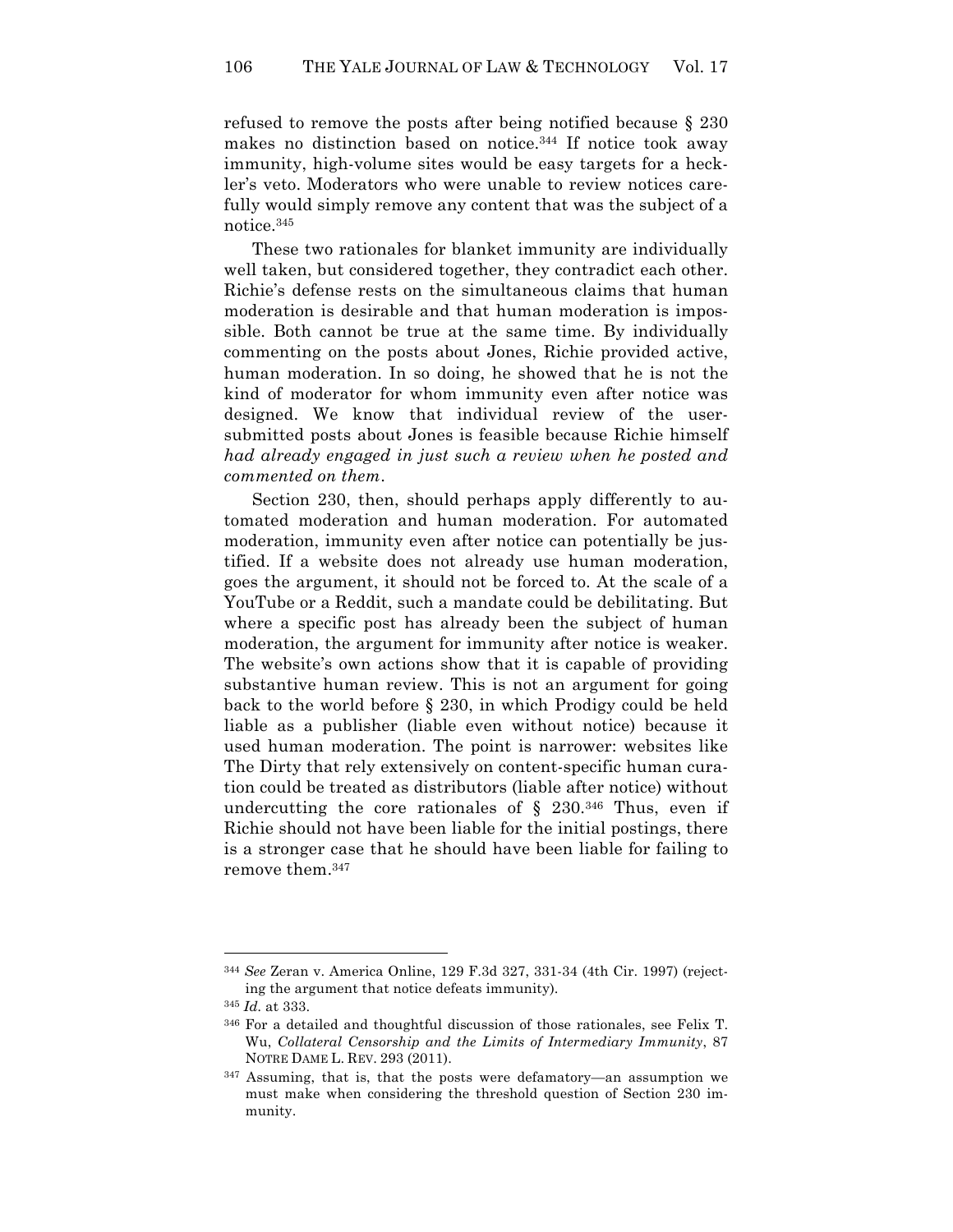Not all moderation is the same. Insights like these are possible only when we delve into the details of how different communities are moderated differently.

## B. *Copyright Act § 512*

The Online Copyright Infringement Liability Limitation Act, codified at § 512 of the Copyright Act, takes a rather different approach. It offers online "service provider[s]" immunity from copyright infringement for user-uploaded content.348 But unlike § 230's blanket immunity, § 512's is shot through with exceptions. The provider must "respond[] expeditiously to remove" material that is the subject of a notice of infringement.<sup>349</sup> It must also have a policy for terminating the accounts of "repeat infringer[s]."350 The safe harbor is suspended when the provider has knowledge of specific infringing activity and does nothing,351 or when it has both a "financial benefit directly attributable to" the infringement and the "right and ability to control" it. $352$  At the same time, § 512 limits moderators' duties to these specified ones. They need not "affirmatively seek[] facts indicating infringing activity."353

In moderation terms, § 512 specifies particular moderation strategies that a provider must use. It must use *ex post* deletion when it receives notices or knowledge of infringement, and it must use *ex post* exclusion against repeat infringers. The financial benefit test is a restriction on pricing: it rules out moderation models with prices that can be too "directly" linked to infringing material. The underlying assumption, in common with § 230, is that infringement-screening moderation is both desirable and necessarily imperfect. But § 512 more realistically recognizes that not all moderators will voluntarily adopt the law's goals—some users, and some moderators, are all for infringement.

Again, the survey of moderation shows some substantial wisdom in § 512's approach. In particular, by specifying particular moderation techniques rather than requiring perfect compliance or setting forth a vague standard for judicial elaboration, § 512 gives moderators clear and realistic orders. Takedown notices and repeat-infringer suspensions are susceptible to straightforward automated enforcement. The choice of *ex post* over *ex ante* moderation also simplifies the moderation task: required activity is triggered only by specific events. At the same time, § 512's design also pushes moderation in some

<sup>348</sup> 17 U.S.C. § 512(c) (2012).

<sup>349</sup> *Id.* § 512(c)(1)(C).

 $350$  *Id.* §  $512(i)(1)(A)$ .

<sup>351</sup> *Id.* § 512(c)(1)(A).

 $352$  *Id.* §  $512(c)(1)(B)$ .

<sup>353</sup> *Id.* § 512(m)(1).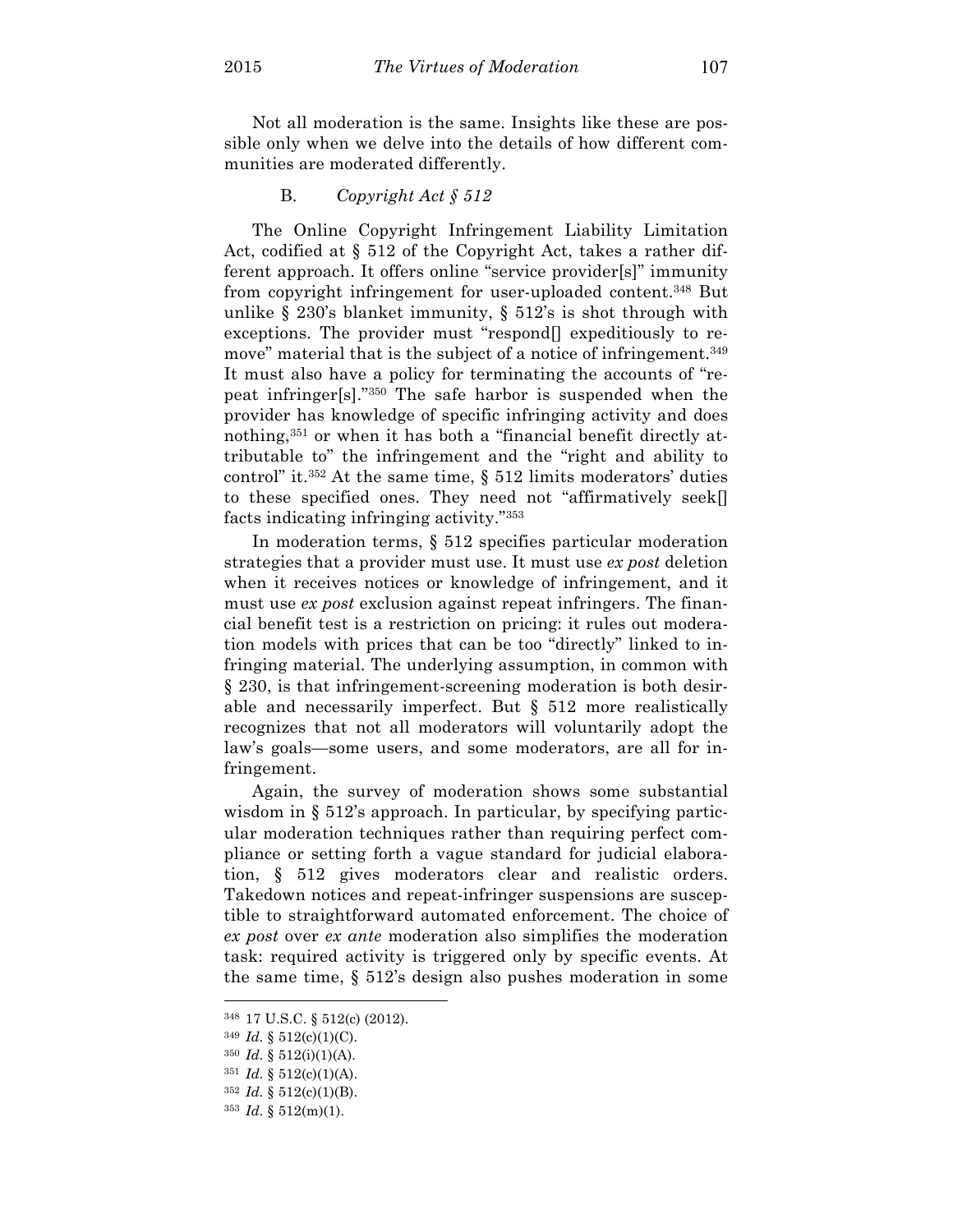perhaps unintended directions. The red-flag knowledge test discourages moderators from looking too closely at content on their sites lest they become liable for knowing of infringement and failing to remove it—thereby discouraging hands-on moderation for other considerations, such as cultivating positive community norms.

Copyright owners have been frustrated by the rule that intermediaries have no duty to search for infringing content, 354 even though such a duty would create potentially crippling legal uncertainty.355 Interestingly, YouTube's ContentID system now blocks uploaded videos that match an extensive list of copyrighted works.356 YouTube has, in effect, invented around § 512's *ex ante*/*ex post* distinction, a move that was feasible because of advances in computing power and contentmatching algorithms.357 This is a good example of a moderation technique that would be hard to mandate directly. Any court looking at ContentID would be hard-pressed to explain whether its matching algorithms were too aggressive or not aggressive enough in general, let alone in any specific case.<sup>358</sup> But even where specific commands are unworkable, the general principle is reasonable. A good legal regime for moderation should find ways to encourage both the development of better moderation techniques and the deployment of ones that already exist.

## **V. Conclusion**

 $\overline{a}$ 

The patterns of moderation, at once enabling and constraining, are like the basic steps of a dance. They can be combined in an infinite number of ways, and a skilled dancer can always find new and surprising variations, but the audience member who knows the steps can recognize how the dance brings them together. This Article, then, is an initial dance lesson for legal scholars. The grammar of moderation provides a convenient way to reason about online communities: it directs attention to significant features and makes tentative predictions about

<sup>354</sup> *See, e.g.*, UMG Recordings, Inc. v. Shelter Capital Partners, 667 F.3d 1022, 1041-43 (9th Cir. 2011), *withdrawn*, 718 F.3d 1006 (9th Cir. 2011).

<sup>355</sup> *See* John Blevins, *Uncertainty As Enforcement Mechanism: The New Expansion of Secondary Copyright Liability to Internet Platforms*, 34 CARDOZO L. REV. 1821 (2013).

<sup>356</sup> *See generally How Content ID Works*, YOUTUBE.COM, https://support.googl e.com/youtube/answer/2797370 [https://perma.cc/2M4M-UKGU] (describing ContentID's automated *ex ante* filtering)

<sup>357</sup> *But see* Rebecca Tushnet, *All of This Has Happened Before and All of This Will Happen Again: Innovation in Copyright Licensing*, 29 BERK. TECH. L.J. 1447, 1457-67 (criticizing ContentID).

<sup>358</sup> *See* Sonia K. Katyal & Jason M. Schultz, *The Unending Search for the Optimal Infringement Filter*, 112 COLUM. L. REV. SIDEBAR 83, 83-84 (2012) (critizing proposal to "incentiviz[e] webhosts to screen materials prior to posting them" by "offering immunity only for webhosts that employ the best available method for filtering content prior to publication").